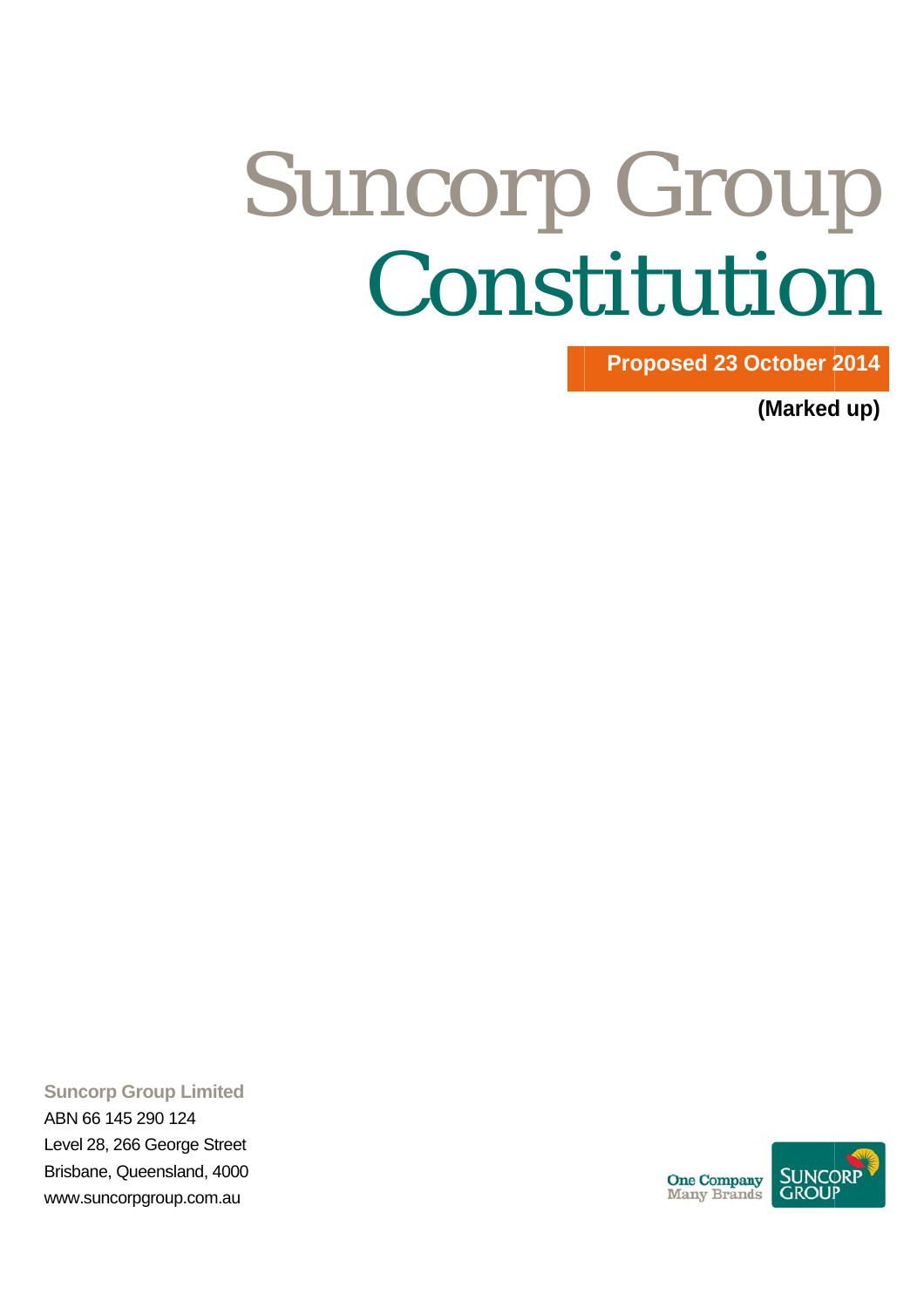### **Contents**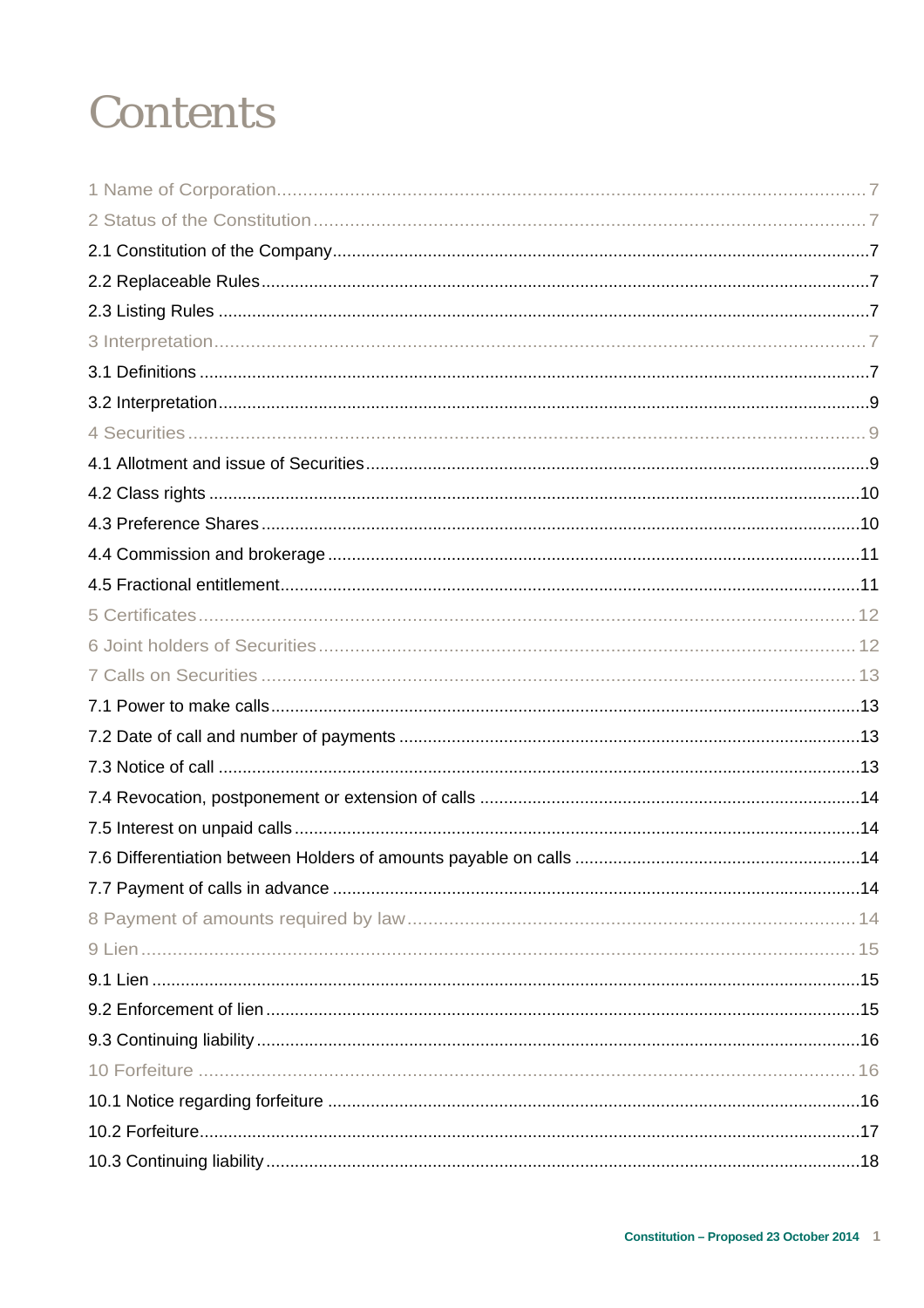### Contents (continued)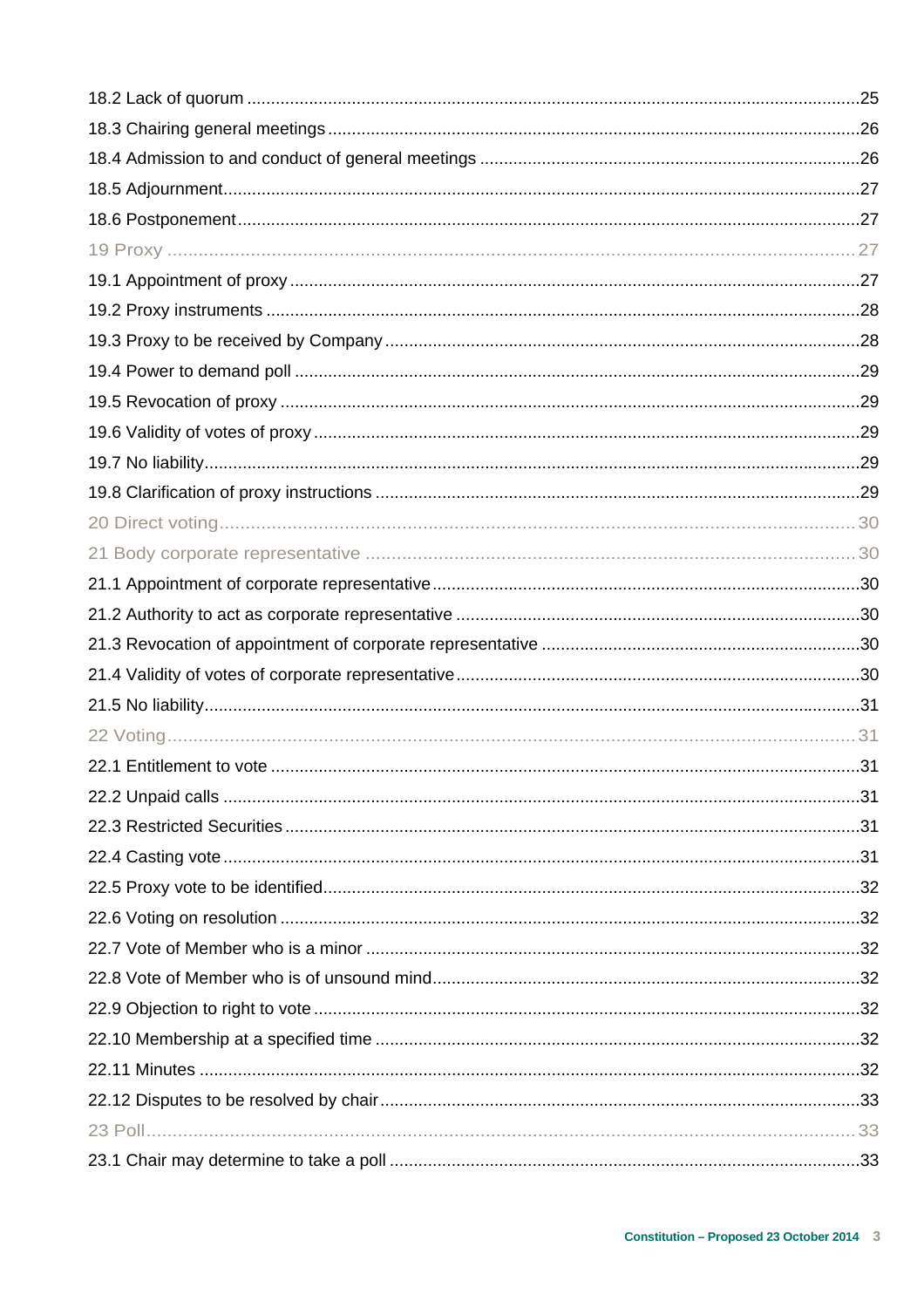### Contents (continued)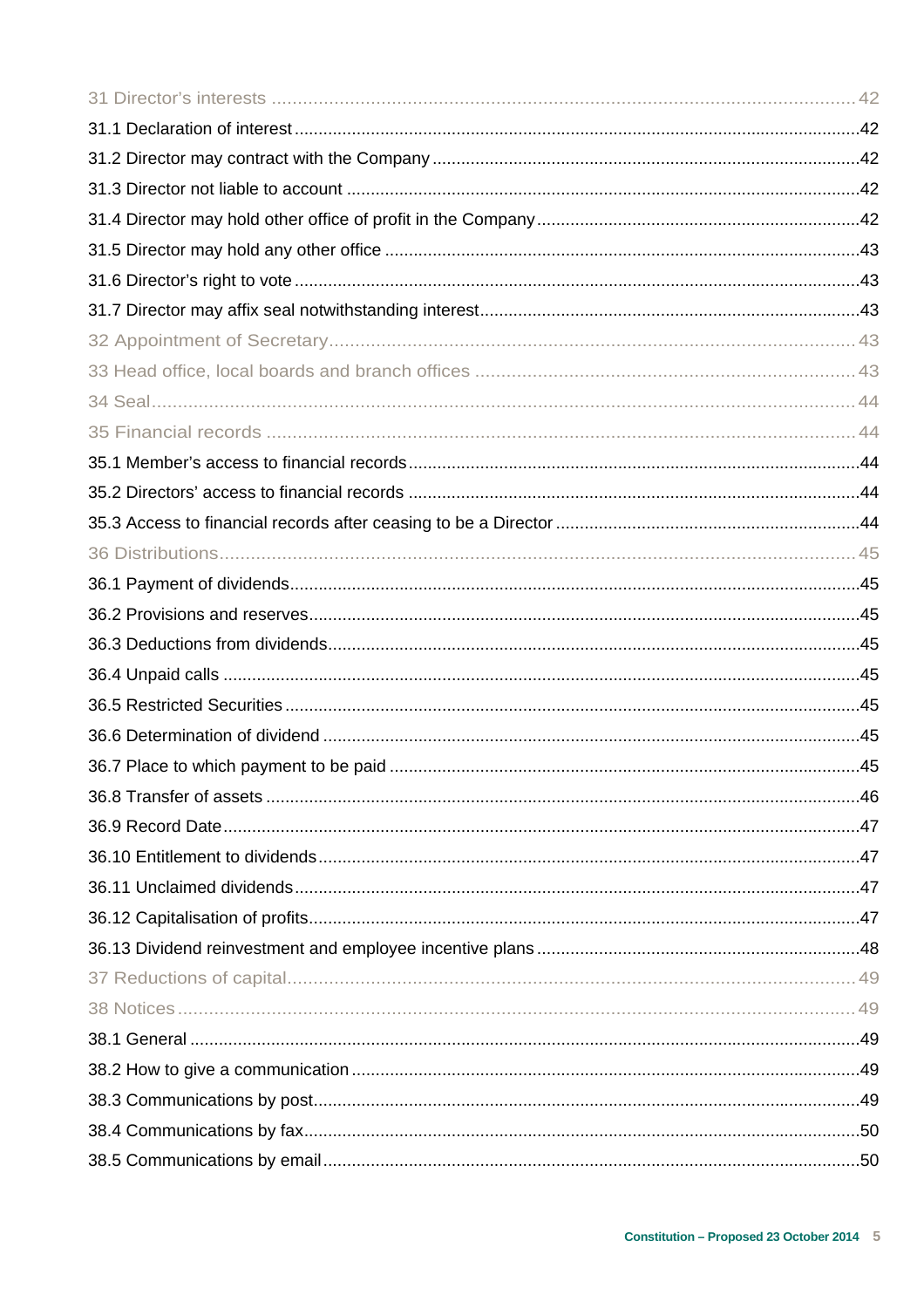### Contents (continued)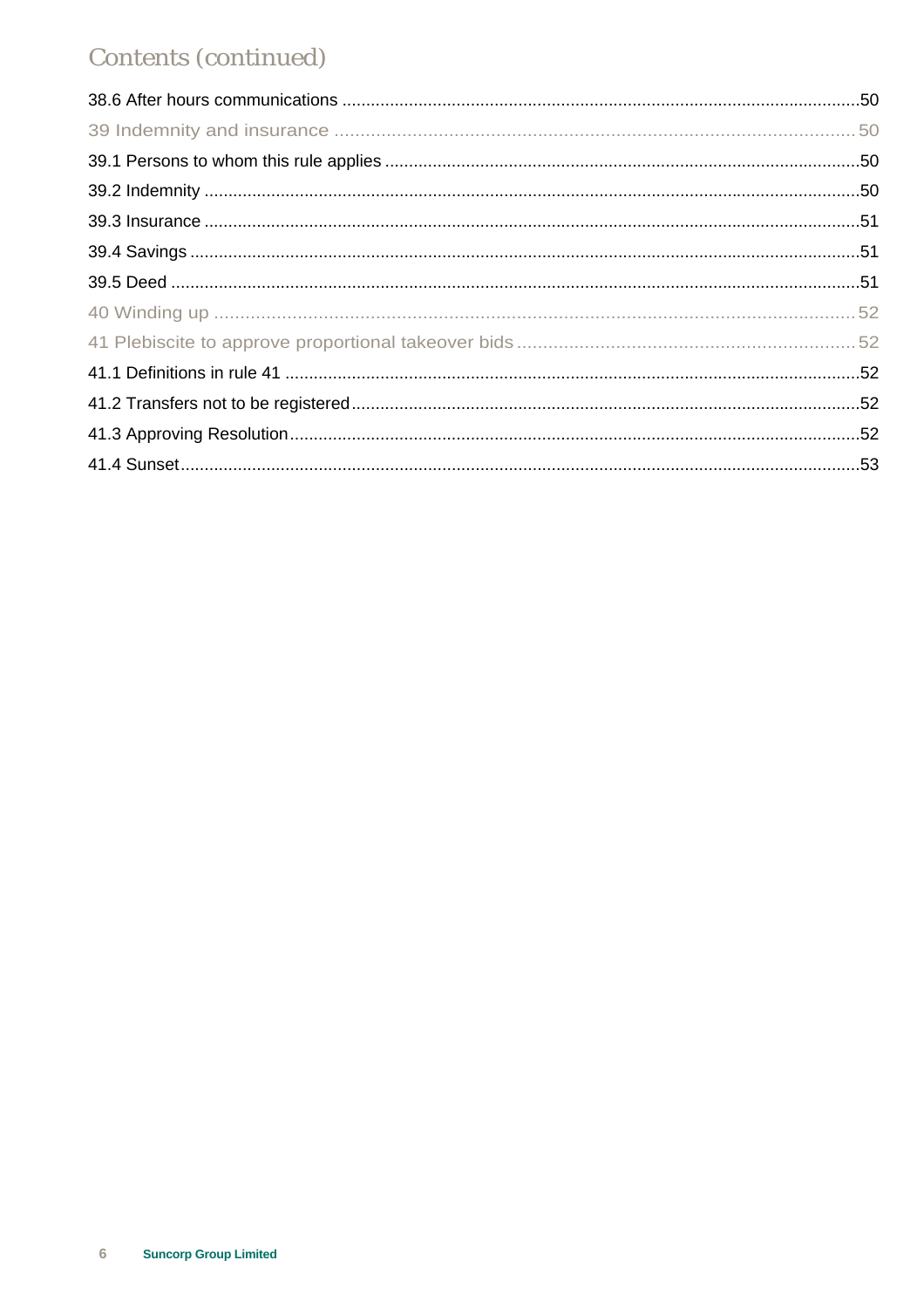# 1 Name of Corporation

The name of the Company is Suncorp Group Limited.

### 2 Status of the Constitution

### **2.1 Constitution of the Company**

This is the constitution of the Company.

### **2.2 Replaceable Rules**

This Constitution displaces the Replaceable Rules. Accordingly, none of the Replaceable Rules apply.

### **2.3 Listing Rules**

While the Company is on the official list of ASX, the following rules apply:

- (a) notwithstanding anything contained in this Constitution, if the Listing Rules prohibit an act being done, the act must not be done;
- (b) nothing contained in this Constitution prevents an act being done that the Listing Rules require to be done;
- (c) if the Listing Rules require an act to be done or not to be done, authority is given for that act to be done or not to be done (as the case may be);
- (d) if the Listing Rules require this Constitution to contain a provision and it does not contain such a provision, this Constitution is treated as containing that provision;
- (e) if the Listing Rules require this Constitution not to contain a provision and it contains such a provision, this Constitution is treated as not containing that provision; and
- (f) if any provision of this Constitution is or becomes inconsistent with the Listing Rules, this Constitution is treated as not containing that provision to the extent of the inconsistency.

### 3 Interpretation

### **3.1 Definitions**

In this Constitution:

**ASX** means ASX Limited.

**Auditor** means the person appointed for the time being as the auditor of the Company.

**Board** means the Directors and alternates present at a meeting, duly convened as a Board meeting, at which a quorum is present.

**Business Day** has the meaning given to that term in the Listing Rules.

**Certificate** means any certificate issued by the Company on issue, or registration of transfer, of any Security, and any duplicate of that certificate.

**CHESS Subregister** has the meaning given to that term in the Operating Rules of ASX Settlement Pty Ltd.

**CHESS Approved Securities** means Securities which are approved in accordance with the Operating Rules of ASX Settlement Pty Ltd.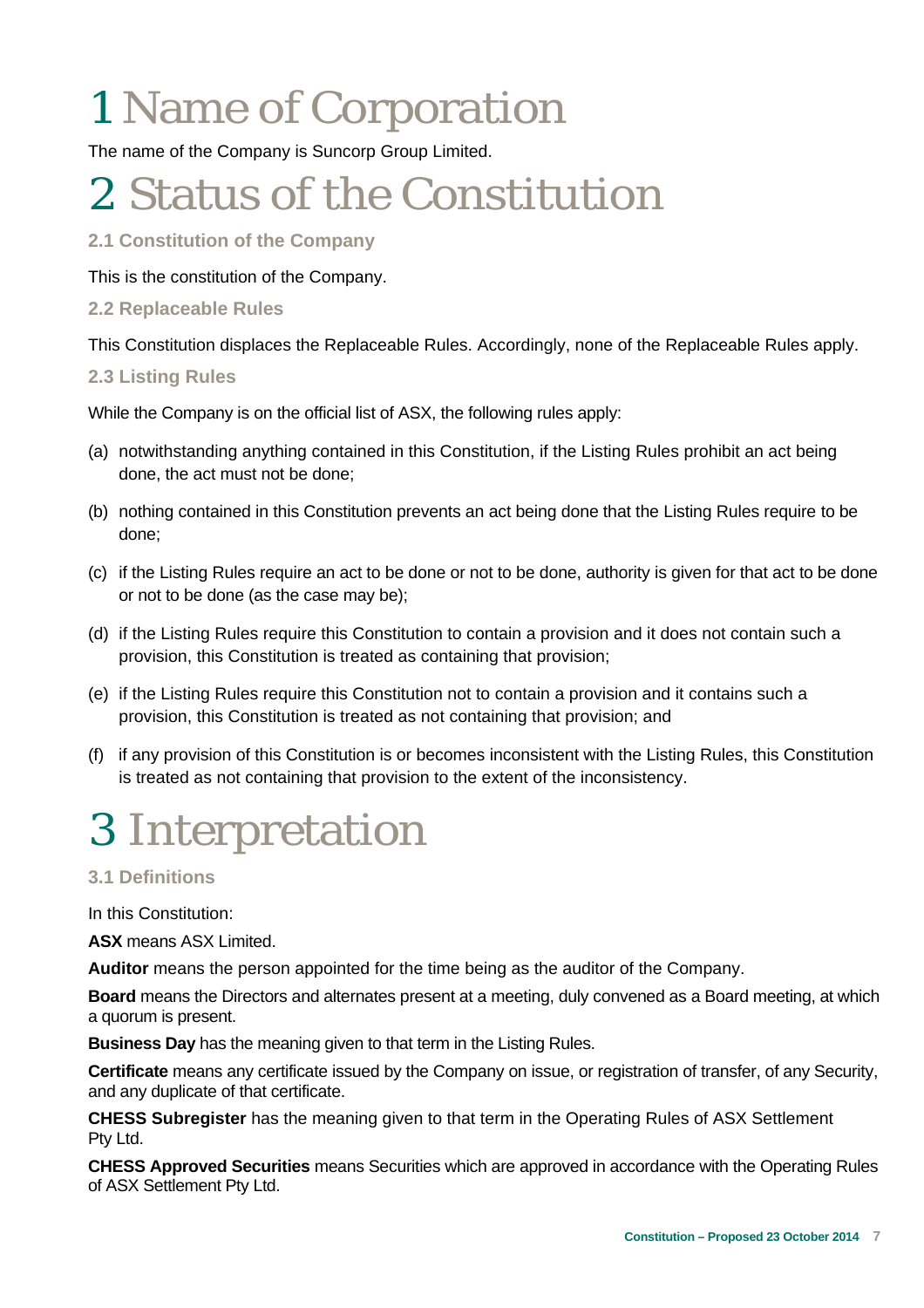**Child Entity** has the meaning given to that term in the Listing Rules.

**Company** means Suncorp Group Limited ACN 145 290 124.

**Constitution** means the constitution for the time being of the Company as constituted by this document and any resolutions of the Company modifying this document.

**Corporations Act** means the *Corporations Act 2001* (Cth).

**CS Facility** has the same meaning as prescribed CS facility in the Corporations Act.

**CS Facility Operator** means the operator of a CS Facility.

**Default Rate** means the interest rate per annum that is the sum of 2% and the rate advised by Suncorp-Metway Limited ACN 010 831 722 (or such other bank as is nominated by the Company) as an equivalent rate charged by that bank for overdrafts in excess of \$100,000.

**Director** means a person who is a director for the time being of the Company, and **Directors** means more than one Director, and in relation to rules applying to meetings of the Board, including voting by Directors and material personal interests, references to Directors include alternates.

**Executive Director** means a natural person appointed as an executive Director.

#### **Group Company** means:

- (a) the Company; and
- (b) each of its subsidiaries from time to time.

#### **Holder** means:

- (a) in respect of a Share, the Member who holds that Share; and
- (b) in respect of any other Security, the person who is entered in the records kept by the Company as the holder of that Security.

**Holding Lock** has the meaning given to that term in the Listing Rules.

**Listing Rules** means the listing rules of ASX and any other rules of ASX which are applicable while the Company is admitted to the official list of ASX, each as amended or replaced from time to time, except to the extent of any express written waiver by ASX.

**Managing Director** means any person appointed for the time being as a managing director of the Company.

#### **Market Transfer** means:

- (a) a transfer of Shares pursuant to or connected with a transaction entered into on the stock market operated by ASX and includes a Proper ASTC Transfer; or
- (b) an issue of Shares as a result of the exercise of any rights, Options or convertible notes where such rights, Options or notes are traded on a market operated by ASX.

**Member** means a person who is, or who is registered as, a member of the Company or, in the case of joint holders of any Share, who are, or who are registered as, joint holders of that Share, and **Members** means more than one Member.

**Operating Rules** means the operating rules for the time being of ASX Settlement Pty Ltd, ASX Clear Pty Ltd and any other CS Facility regulating the settlement, clearing and registration of uncertificated Securities, except to the extent of any express written waiver by the relevant CS Facility Operator.

**Option** means an option to subscribe for any unissued Security.

**Proper ASTC Transfer** has the meaning given to the term proper ASTC transfer in the *Corporations Regulations 2001*.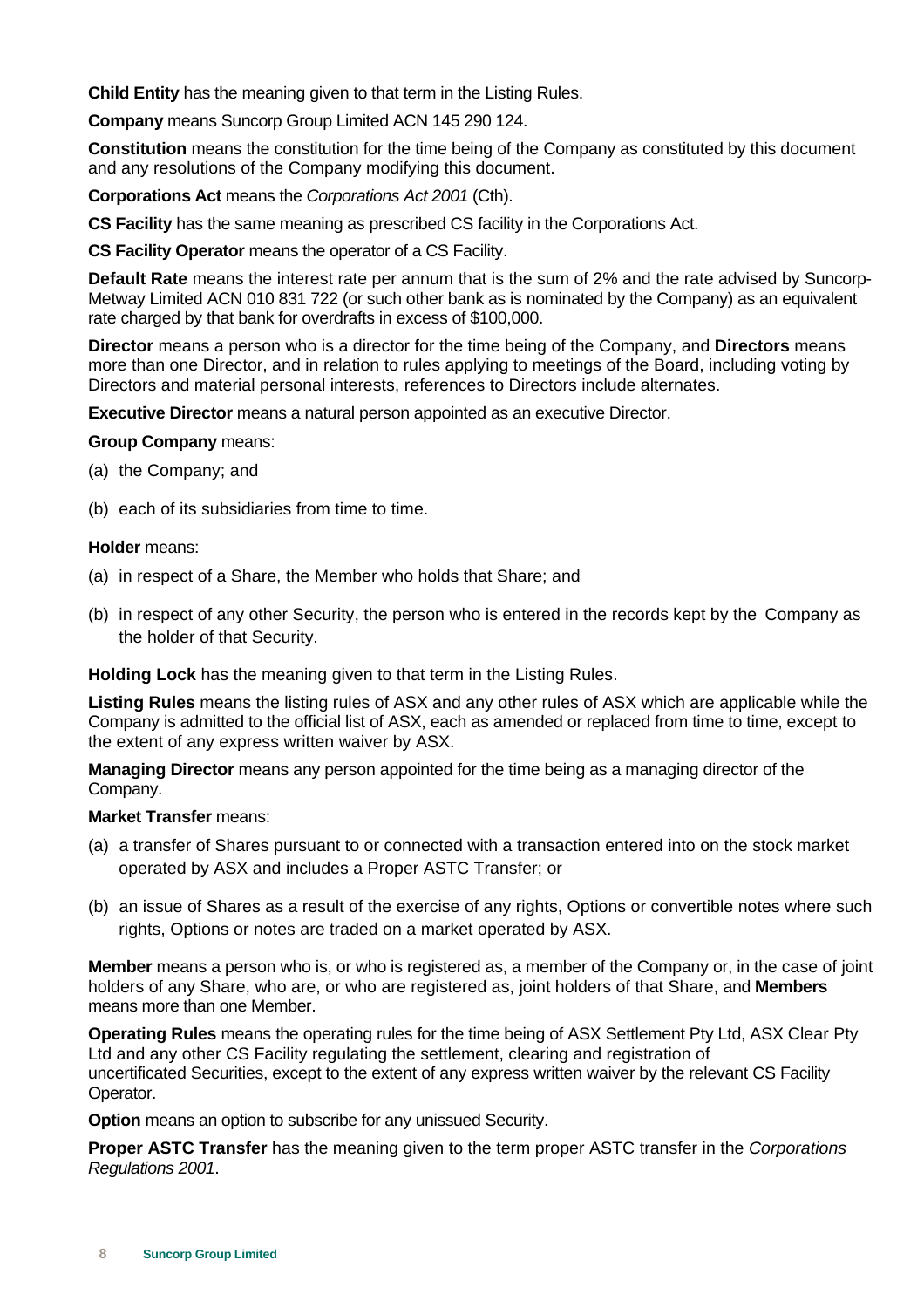#### **Register** means:

- (a) in respect of Shares, the Register of Members;
- (b) in respect of other Securities, the records of Holders kept by the Company.

**Register of Members** means the register of Members maintained pursuant to the Corporations Act and any branch register.

**Replaceable Rules** means the replaceable rules applicable to a public company limited by shares which are set out in the Corporations Act.

**Restricted Securities** has the meaning given to that term in the Listing Rules.

**Restriction Agreement** has the meaning given to that term in the Listing Rules.

Rotation Director has the meaning given in rule 24.6(b).

**Seal** means the common seal for the time being of the Company.

**Secretary** means any person appointed for the time being as, or to perform the functions of, secretary of the Company.

**Security** includes any Share, any unit of a Share, any rights to Shares, any Option, any instalment receipt and other security with rights of conversion to equity in the share capital of the Company and any debenture issued by the Company.

**Share** means any share in the share capital of the Company, and **Shares** means more than one Share.

### **3.2 Interpretation**

In this Constitution:

- (a) the words "including", "include" and "includes" are to be construed without limitation;
- (b) a reference to legislation is to be construed as a reference to that legislation, any subordinate legislation under it, and that legislation and subordinate legislation as amended, re-enacted or replaced for the time being;
- (c) a reference to a "person" includes a corporate representative appointed pursuant to section 250D of the Corporations Act;
- (d) headings are used for convenience only and are not intended to affect the interpretation of this Constitution;
- (e) a word or expression defined in the Corporations Act, the Operating Rules or the Listing Rules and used, but not defined, in this Constitution has the same meaning given to it in the Corporations Act, the Operating Rules or the Listing Rules; and
- (f) references to the Listing Rules apply if the Company is on the official list of ASX, but do not apply if it is not.

### 4 Securities

### **4.1 Allotment and issue of Securities**

(a) Subject to the Corporations Act, the Listing Rules and this Constitution, the Board may allot and issue Securities (including Options) in the Company to any person on such terms and with such rights as the Board determines.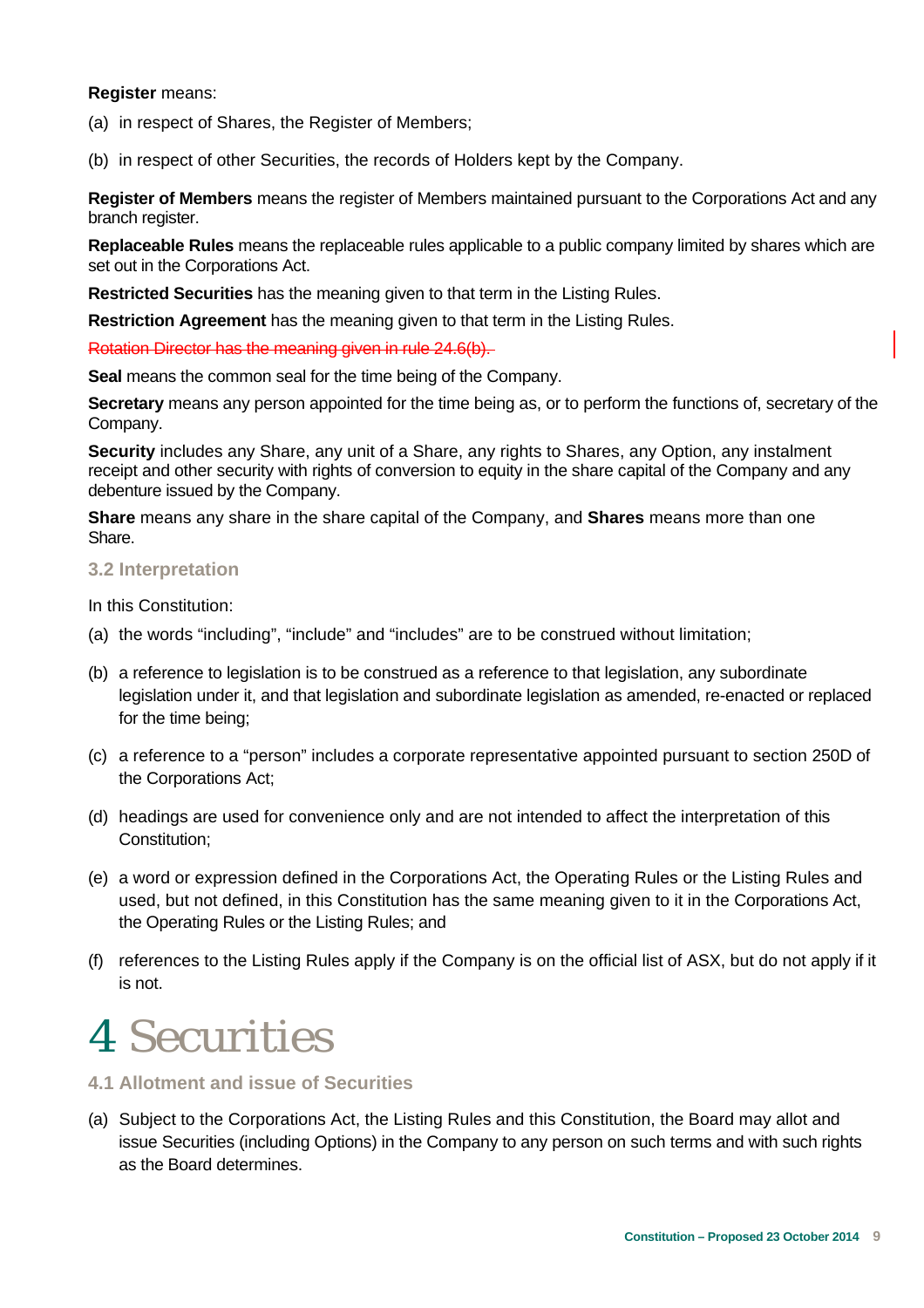- (b) The Board will not issue any Security with voting rights more advantageous than the voting rights attached to any ordinary Share previously issued by the Company.
- **4.2 Class rights**
- (a) Subject to the Corporations Act, the Listing Rules and this Constitution, the Board may issue any Security with any preferred, deferred or other special rights or restrictions as to dividends, voting, return of capital, payment of calls or otherwise as the Board determines.
- (b) If the share capital of the Company is divided into different classes, unless the terms of issue of any class provide otherwise, any right attaching to securities in that class may be cancelled, abrogated or varied by a special resolution passed at a separate meeting of the Holders of the issued Securities of that class or with the consent in writing of the Holders of three-quarters of the issued Securities of that class.
- (c) The provisions of the Corporations Act and this Constitution relating to special resolutions and meetings of the Company apply to a special resolution or meeting referred to in **paragraph (b)** with any necessary modifications.

### **4.3 Preference Shares**

- (a) The Company may issue preference Shares, including preference Shares which are, or at the option of the Company are, liable to be redeemed.
- (b) The total number of issued preference Shares shall not at any time exceed the total number of issued ordinary Shares.
- (c) Each preference Share issued by the Company:
	- (i) confers on the Holder a right to receive a preferential dividend at the rate, on the basis and on the terms as to redemption (if redeemable) determined by the Board under the terms of issue and which may be cumulative if, and to the extent, the Board determines under the terms of issue;
	- (ii) may participate with each ordinary Share in profits if, and to the extent, determined by the Board under the terms of issue;
	- (iii) confers on its Holder the right to the preferential dividend in priority to, equally with or junior to the payment of any dividend on any other class of Securities as determined by the Board under the terms of issue;
	- (iv) confers on its Holder the right in a winding up and on redemption (if redeemable) to payment in priority to, equally with or junior to any other class of Securities as determined by the Board under the terms of issue, of:
		- (A) the amount of any dividend accrued but unpaid on the preference Share at the date of winding up or the date of redemption (if redeemable); and
		- (B) any amount paid up on the preference Share or any other amount stated in, or calculated under, the terms of issue as may be determined by the Board;
	- (v) does not confer on its Holder any right to participate in the profits or property of the Company except as set out in this rule;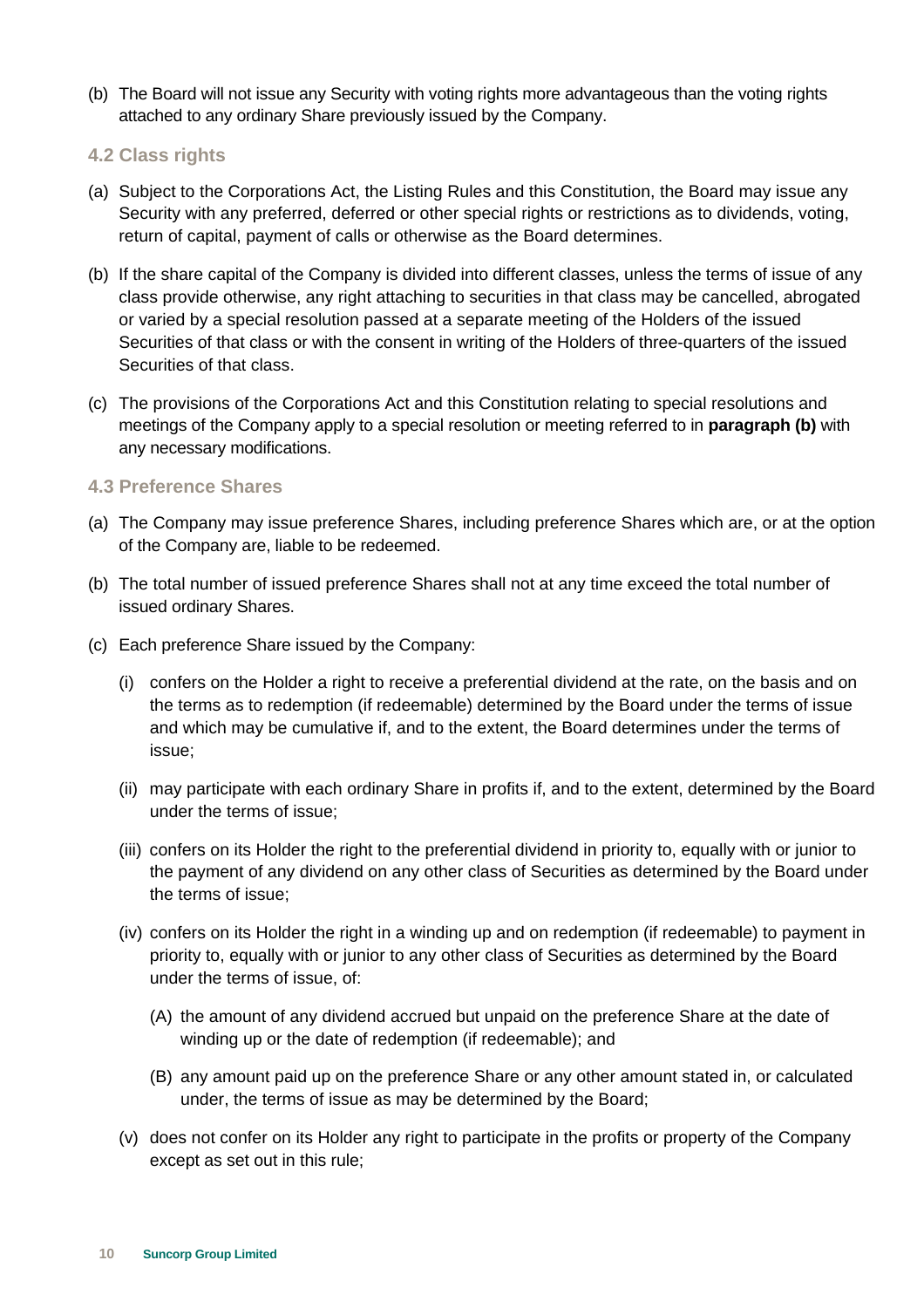- (vi) to the extent determined by the Board under the terms of issue, may confer a right to a bonus issue or capitalisation of profits in favour of holders of those preference Shares only;
- (vii) may be redeemed or converted into other Securities on such conditions as may be determined by the Board under the terms of issue; and
- (viii) does not entitle its Holder to vote at any general meeting except in the following circumstances:
	- (A) on any resolution to reduce the share capital of the Company;
	- (B) on any resolution that may affect the rights attached to the preference Share;
	- (C) on any resolution to wind up the Company;
	- (D) on any resolution for the disposal of the whole of the property, business and undertaking of the Company;
	- (E) on any resolution to approve the terms of a buy-back agreement;
	- (F) on any resolution during a period in which a dividend or part of a dividend on the preference Share is in arrears; or
	- (G) on any resolution during the winding up of the Company; or
	- (H) such other circumstances as may be determined by the Board under the terms of issue.
- (d) The Company may at any time create and issue preference Shares ranking equally with or in priority to preference Shares already issued or with different rights to preference Shares already issued.
- (e) Notwithstanding anything to the contrary in this Constitution, the Board may determine that the terms of issue of any preference Shares to be issued by the Company contain such terms and conditions (including as to the matters described in (c) above) as it considers necessary or desirable for those preference Shares to be eligible for inclusion as regulatory capital under any applicable prudential standards, requirements or guidance (whether in force at the time of issue or likely to come into force at a time after that).

### **4.4 Commission and brokerage**

- (a) The Company may make payments by way of brokerage or commission to a person in consideration for the person subscribing or agreeing to subscribe, whether absolutely or conditionally, for Securities or procuring or agreeing to procure subscriptions, whether absolute or conditional, for Securities.
- (b) The brokerage or commission may be satisfied by payment in cash, by issue of fully or partly paid Securities, by issue of debentures or a combination of all or any of such ways.

### **4.5 Fractional entitlement**

On any issue of Securities (including on a distribution or bonus issue), if a Holder is entitled to a fraction of a Security, the Board may deal with that fractional entitlement, on behalf of that Holder, in any manner determined by the Board to be appropriate.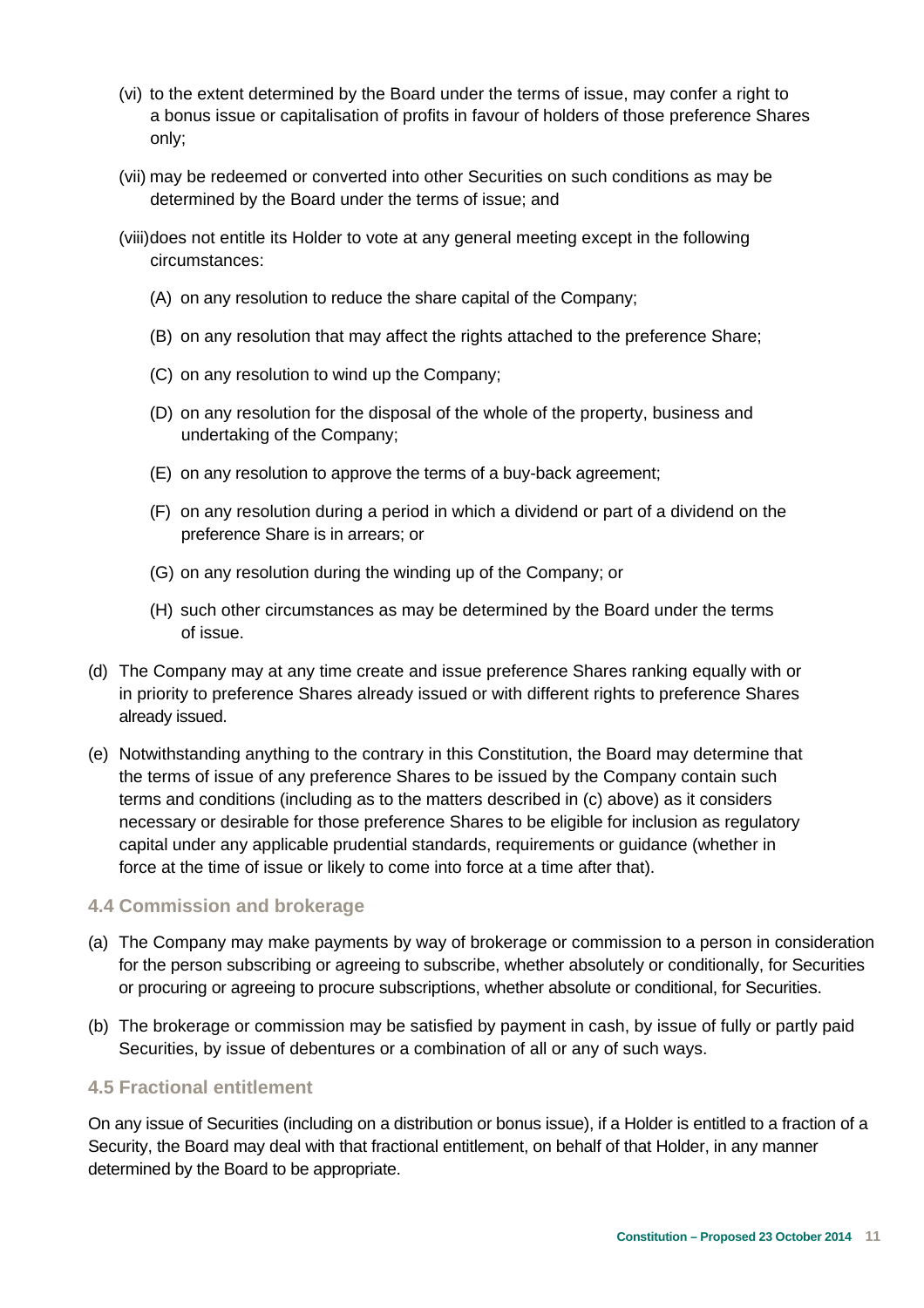### 5 Certificates

- (a) If the Company participates in a computerised or electronic share transfer system conducted in accordance with the Listing Rules, the Company is not required to issue a Certificate for the Securities held by a Holder and may cancel a Certificate without issuing another Certificate where the non issue of a Certificate is permitted by the Listing Rules or the Operating Rules. The Board may determine to issue a Certificate in respect of any Security or Securities, to cancel any Certificate and to replace any Certificate that is worn out, defaced, stolen, lost or destroyed.
- (b) If Securities are not subject to a computerised or electronic share transfer system, a Certificate for the Securities must be issued in accordance with the provisions of the Corporations Act, this Constitution and the Listing Rules.
- (c) Each Certificate must set out:
	- (i) the name of the Company and the fact that it is registered under the Corporations Act;
	- (ii) the class of the Securities; and
	- (iii) the amount (if any) unpaid on the Securities.
- (d) Where the Company has determined not to issue Certificates or to cancel existing Certificates, a Holder will have the right to receive such statements of holdings as are required to be distributed to a Holder under the Corporations Act, the Listing Rules or the Operating Rules.

### 6 Joint holders of Securities

Where two or more persons are registered as the joint holders of any Security:

- (a) subject to the Corporations Act, the Company will not register more than three people as joint holder of any Security;
- (b) they hold that Security as joint tenants with rights of survivorship;
- (c) each Certificate must set out the name of all joint holders;
- (d) on the death of any one or more of them, the survivor or survivors, as the case may be, are the only persons the Company recognises as having legal title to that Security;
- (e) if the Company is required by the Corporations Act or the Listing Rules to issue a Certificate in respect of a Security, the Company must issue one Certificate and must give notice to the joint holder whose name appears first in the Register:
- (f) each of them is jointly and severally liable to pay each call or instalment of each call and interest and any other amount payable in respect of that Security;
- (g) on transfer of that Security the instrument of transfer must be signed by all joint holders;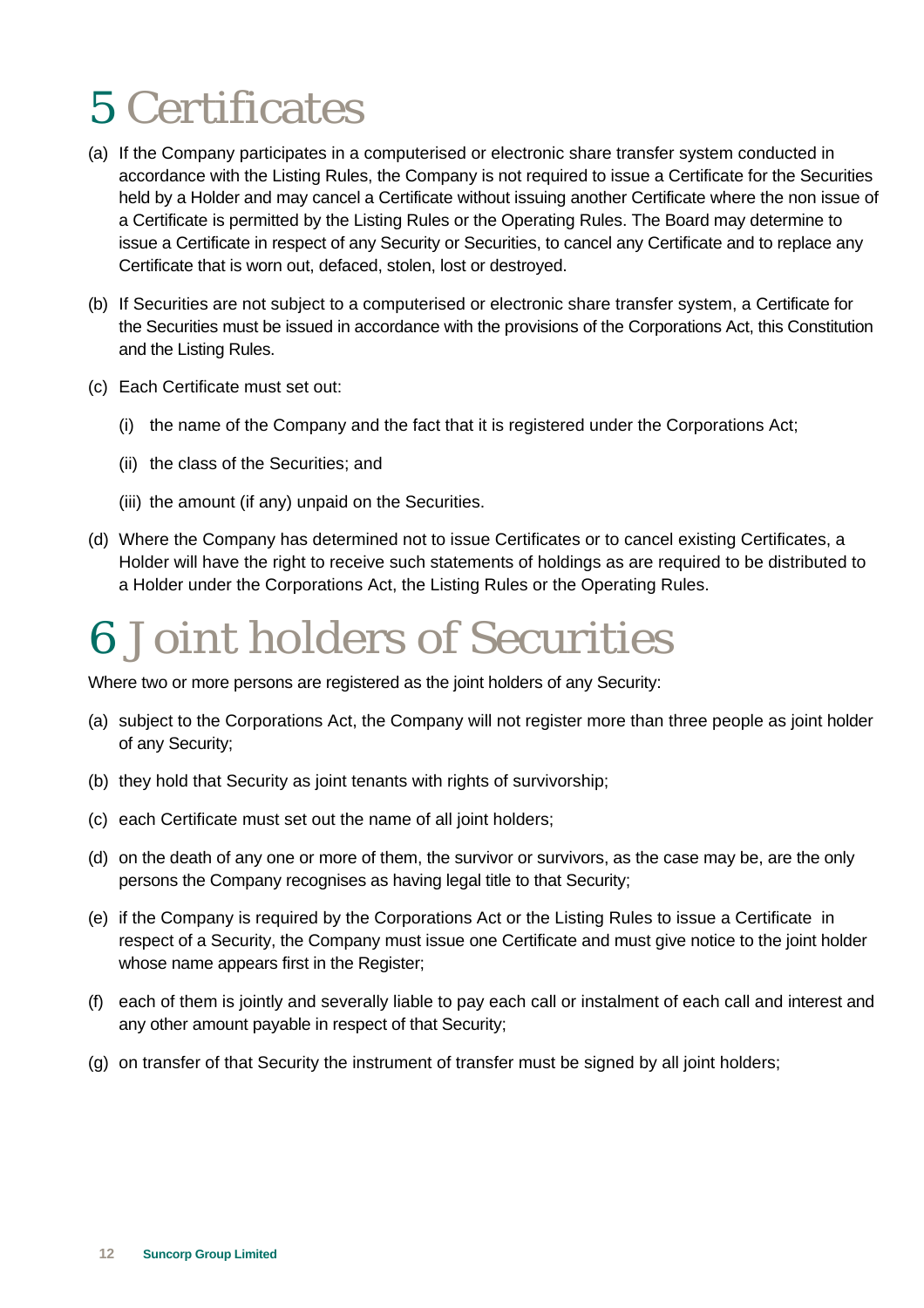- (h) if the Board receives a request to convene a general meeting in accordance with this Constitution from any joint holder or any joint holders of that Security, the request must detail any proposed resolution, the name or names of the joint holder or holders requesting the meeting and be signed by all of the joint holders making the request. For this purpose, signatures of joint holders may be contained in more than one document;
- (i) if more than one joint holder attends a general meeting and purports to be entitled to vote on any resolution at that meeting, the joint holder whose name appears in the Register before the names of other joint holders attending the meeting may vote; and
- (j) any one of them may give a receipt for any amount paid in respect of that Security.

### 7 Calls on Securities

### **7.1 Power to make calls**

Subject to the Corporations Act, the Listing Rules, this Constitution and the terms on which the Securities are on issue, the Board may make a call or calls on any Holder in respect of any amount unpaid on any Security held by that Holder.

### **7.2 Date of call and number of payments**

- (a) Subject to the terms on which the Securities are on issue, a call is made on the date the Board resolves to make a call or, where the date of any call is specified in the terms on which the Securities are on issue, on the date the Board allots the Securities.
- (b) Subject to the terms on which the Securities are on issue, a call may be payable in one payment or in instalments.

### **7.3 Notice of call**

- (a) Subject to the terms on which the Securities are on issue and the Listing Rules, at least 14 days' notice must be given to the Holder of the date on which the amount of the call or the instalment of the call must be paid.
- (b) Subject to the terms on which the Securities are on issue and the Listing Rules, the notice must state:
	- (i) the amount of the call or, as the case may be, the amount of each instalment;
	- (ii) the date (or dates) for payment;
	- (iii) the time (or times) for payment;
	- (iv) the place (or places) for payment;
	- (v) that interest may be payable if payment is not made on or before the date (or dates) for payment; and
	- (vi) that a lien will arise if the amount of the call or the instalment is not paid in accordance with the notice.
- (c) any unintentional omission or error in giving or not giving notice of a call or the non-receipt of notice of a call by any person entitled to receive notice does not invalidate the call.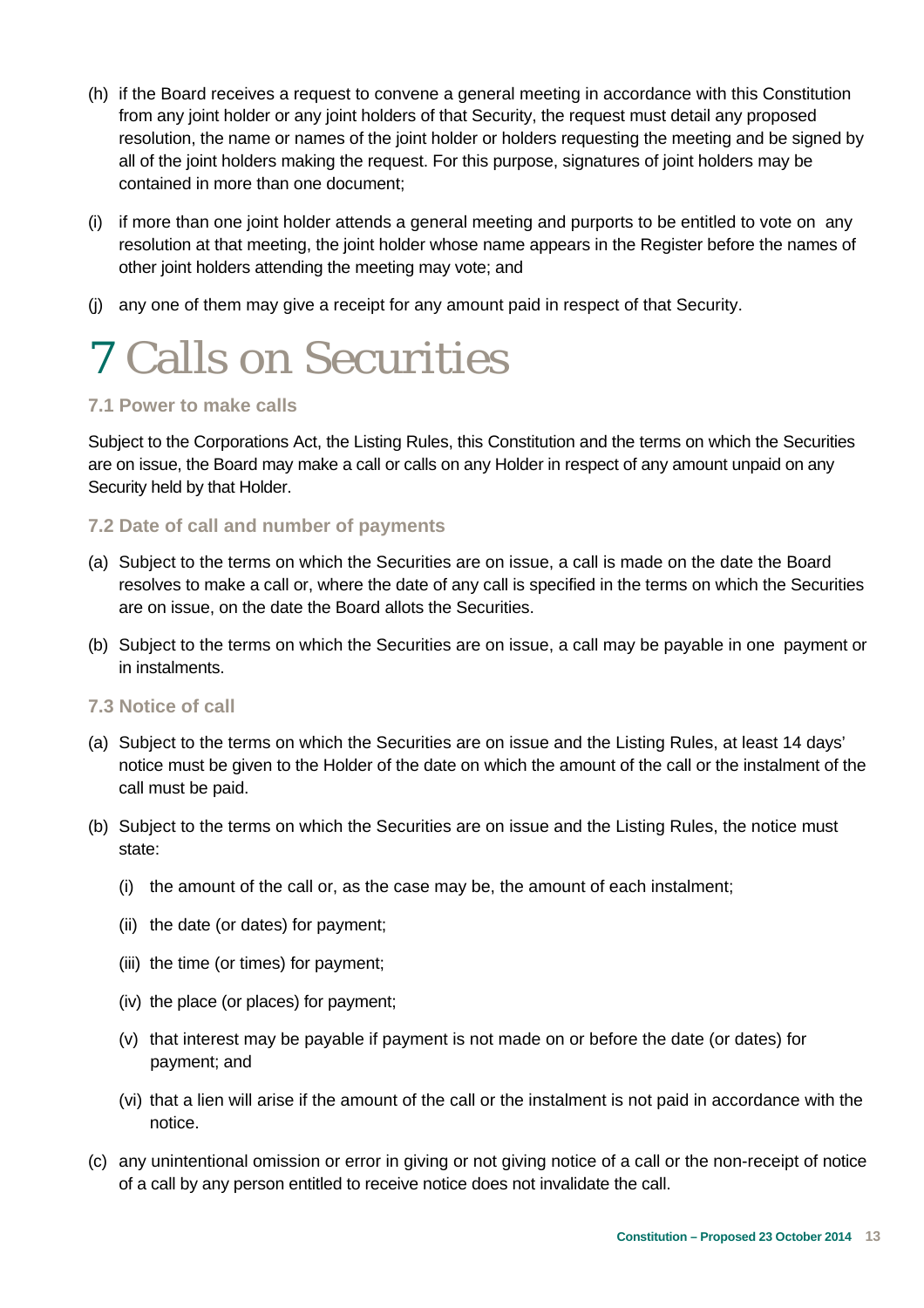### **7.4 Revocation, postponement or extension of calls**

Subject to the terms on which the Securities are on issue and the Listing Rules, before the Company receives any amount due under any call or instalment, the Board may determine to revoke, postpone or extend the period within which that call or instalment must be paid. If the Board so determines, the Board must notify all persons on whom the call was made.

### **7.5 Interest on unpaid calls**

- (a) If an amount called is not paid on or before any date specified in the notice for payment, the Holder must pay interest on the amount unpaid from the date specified in the notice of the call for payment until and including the date of actual payment. The interest rate may be determined by the Board, or, if the Board does not determine a rate, the interest rate is the Default Rate. Interest will accrue and compound daily.
- (b) The Board may waive the right to require the payment of interest.

### **7.6 Differentiation between Holders of amounts payable on calls**

The terms on which Securities are on issue may differ between Holders as to the amount to be paid on any call or instalment and the date (or dates) on which payment is to be made.

### **7.7 Payment of calls in advance**

- (a) The Board may accept any sum in respect of any amount uncalled or called but not yet payable on any Security. The Board may authorise payment by the Company of interest upon the whole or any part of any sum so accepted until the date on which the sum paid is payable under a call. The interest rate will be determined by the Board.
- (b) Any sum so accepted is:
	- (i) to be treated as a loan to the Company, not as share capital of the Company until the date on which the sum is payable under a call or instalment; and
	- (ii) not to be taken into account in determining an entitlement to vote or the amount of any distribution in respect of any Security.
- (c) The Board may repay any sum so accepted at any time on giving the Holder not less than ten days' notice.

### 8 Payment of amounts required by law

The Company may make payment to any government authority (including any taxation authority) in respect of the Member, the death of the Member or any Security or distribution (including any dividend) if it is required by law to make payment. The Company may, but it is not obliged to notify the Member of its intention to make payment. The Member shall indemnify the Company in respect of any such payment.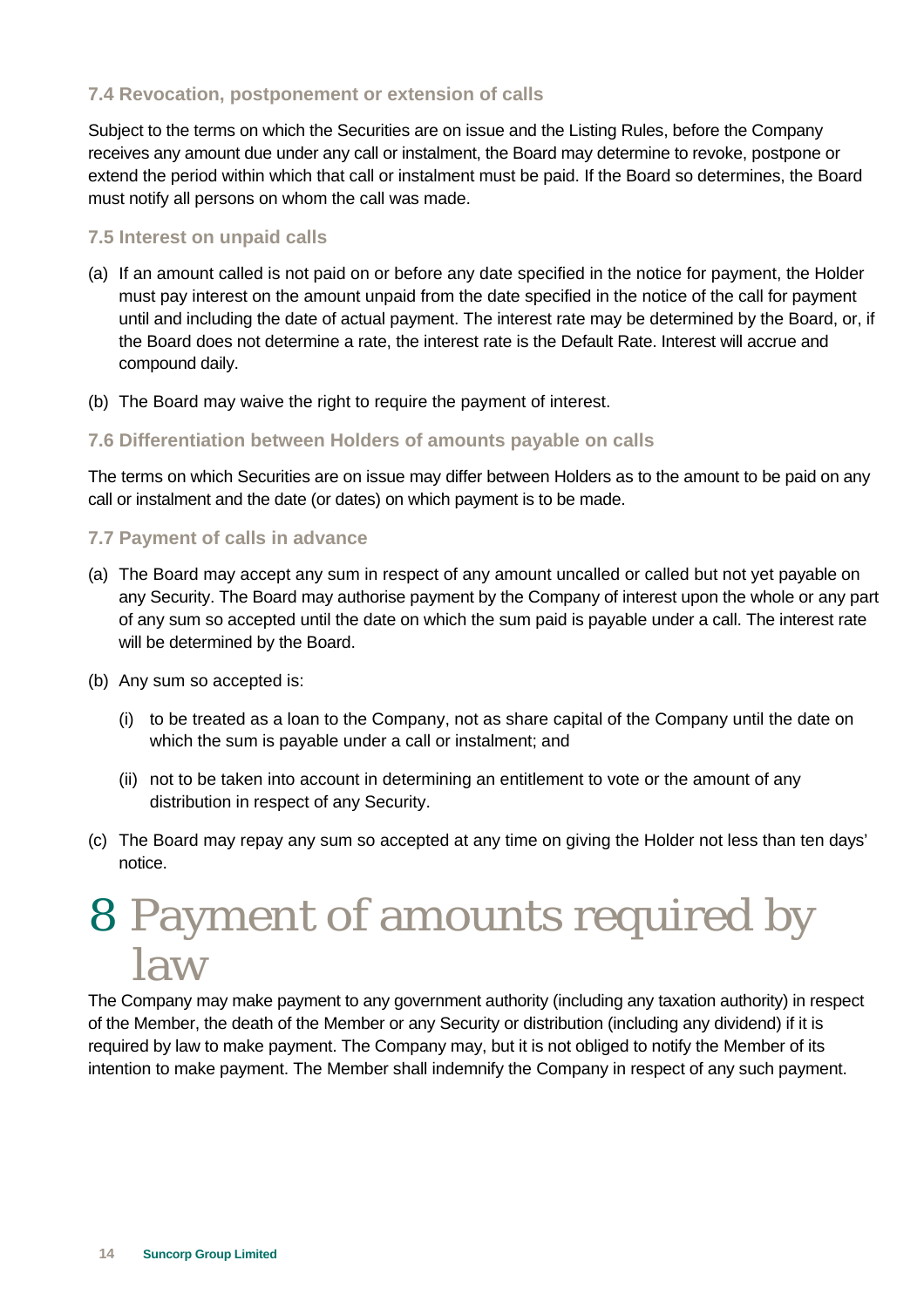### 9 Lien

### **9.1 Lien**

- (a) The Company has a first and paramount lien:
	- (i) on each partly paid Security in respect of any call (including any instalment) due and payable but unpaid;
	- (ii) on each Security in respect of any payment which the Company is required by law to pay (and has paid) in respect of the Security; and
	- (iii) on each Security acquired under an employee incentive scheme for any money payable to the Company in relation to them, including any loan under an employee incentive scheme.
- (b) In each case, the lien extends to all distributions (including dividends) from time to time payable in respect of the Securities and to interest (at such rate as the Board may determine or, if the Board does not determine a rate, at a rate equal to the Default Rate) and expenses incurred because the amount is not paid.
- (c) The Company may do all things necessary or appropriate for it to do to protect any lien or other right to which it may be entitled under any law or this Constitution.
- (d) By notice, the Board may discharge or waive, in whole or in part, any lien or declare any Security to be wholly or partly exempt from a lien, but otherwise no act or omission is to be taken as discharging or a waiver or grant of an exemption from any lien. A lien may not be discharged or waived otherwise.
- (e) If any Security is subject to a lien and the Company registers the transfer of any Security subject to a lien without giving notice of the lien to the transferee of the Security, the lien is treated as waived as against the transferee.

### **9.2 Enforcement of lien**

- (a) The Board may sell or otherwise dispose of any Security the subject of a lien, if:
	- (i) a sum in respect of which the lien exists is due and payable but is unpaid;
	- (ii) the Company has provided notice to the Holder or if the Company has notice of the death, bankruptcy or the mental incapacity of the Holder, provided notice to the person entitled to be registered as the holder of that Security:
		- (A) setting out that amount due but unpaid, paid or required to be paid or outstanding;
		- (B) requiring payment of that amount; and
		- (C) stating that the Security is liable to be sold or otherwise disposed of if payment of that amount is not made within 14 days after the date of the notice; and
	- (iii) the amount specified in the notice is not paid in full in accordance with the notice.
- (b) The terms on which and manner by which any Security may be sold or otherwise disposed of are to be determined by the Board.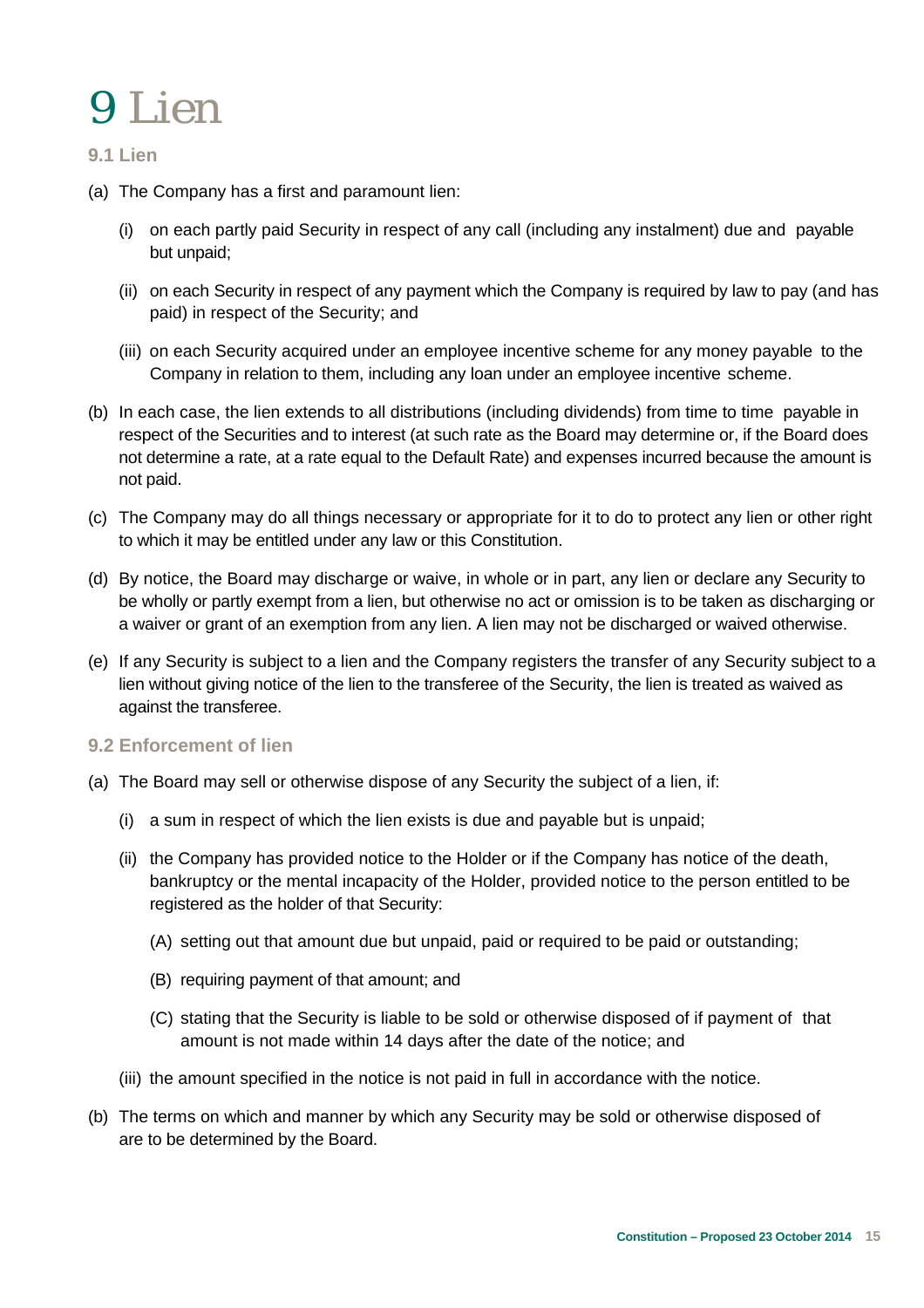- (c) Interest accrues and compounds daily at the rate determined by the Board or, if no such rate is determined, at the Default Rate on the amount due but unpaid, costs and expenses paid in connection with the enforcement of the lien and the sale or other disposal of the Securities.
- (d) The Company may receive the net proceeds of the sale or other disposal of any Security and execute an instrument of transfer in respect of the Security. The Company must apply the net proceeds of the sale or disposal of any Security in or towards satisfaction of, firstly, costs and expenses paid or payable in connection with the enforcement of the lien and the sale or other disposal of that Security and secondly, all amounts due but unpaid and accrued interest on all those amounts.
- (e) The Company must pay any balance of the net proceeds of sale or other disposal to the person whose Security has been sold or otherwise disposed of.
- (f) The purchaser is entitled to assume that the proceeds of sale or other disposal have been applied in accordance with this Constitution and is not responsible for the application of the purchase money by the Company.

### **9.3 Continuing liability**

If the net proceeds from the sale or other disposal of any Security are less than the sum of the amount:

- (a) due but unpaid in respect of that Security;
- (b) the costs and expenses paid or payable in connection with the enforcement of the lien and the sale or other disposal; and
- (c) interest on those amounts (together the **Shortfall**),

the person, whose Security has been sold or otherwise disposed of, continues to be liable and must pay to the Company an amount equal to the Shortfall together with interest at the Default Rate.

### 10 Forfeiture

### **10.1 Notice regarding forfeiture**

If any Holder does not pay the amount of any call or instalment in respect of any Security when it is due, the Board may give notice to the Holder or if the Company has notice of the death, bankruptcy or the mental incapacity of the Holder, give notice to the person entitled to be registered as the holder of that Security:

(a) requiring payment of:

- (i) the unpaid call or instalment;
- (ii) any costs and expenses incurred by the Company as a result of the non-payment of the call or instalment and the amount of the costs and expenses; and
- (iii) interest that has accrued and compounded (on a daily basis) on the amount of the unpaid call or instalment;
- (b) demanding payment of those amounts within 14 days after the date of the notice;
- (c) stating the place where payment is to be made; and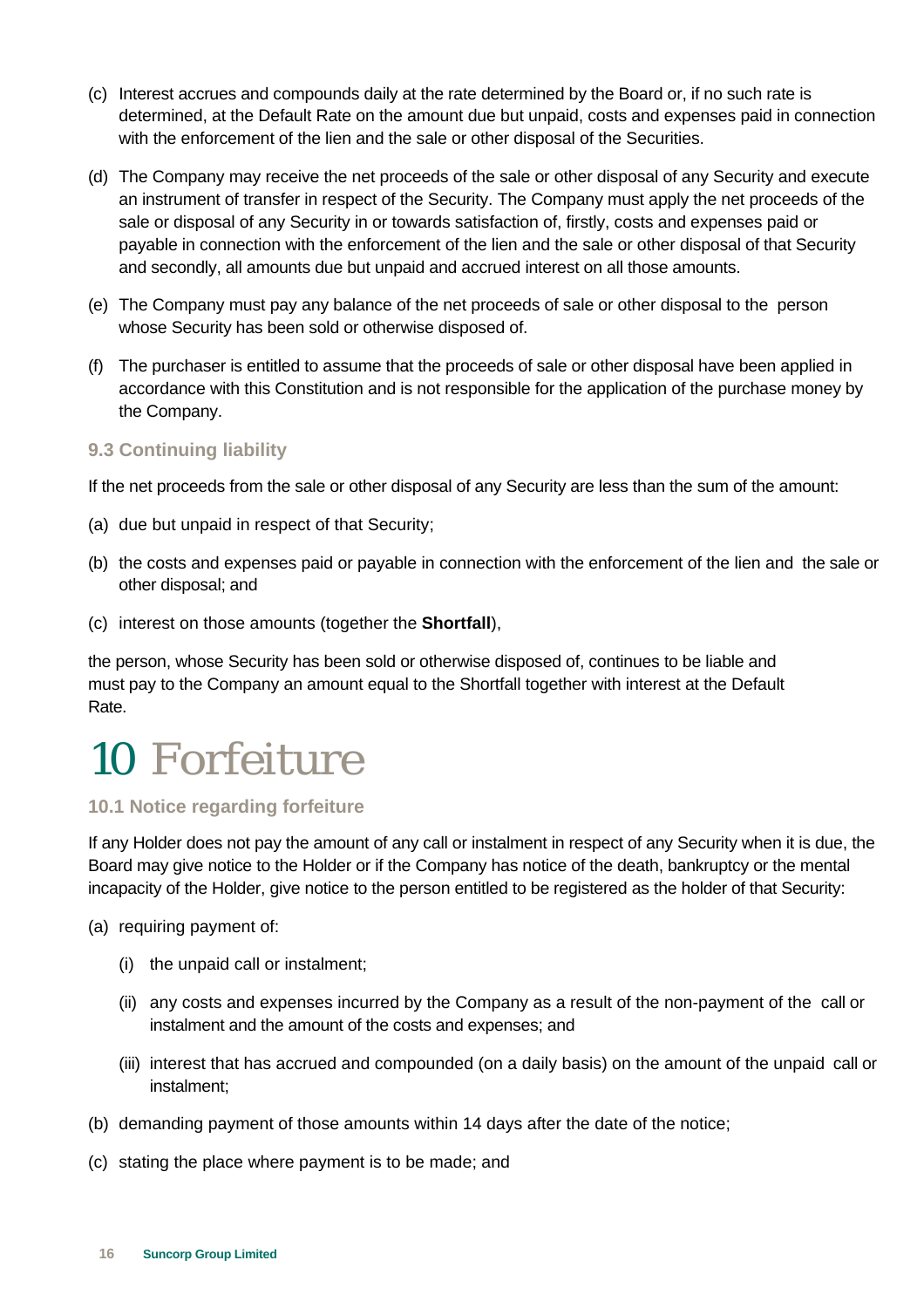(d) stating that the Security and any distribution in respect of it not yet made are liable to be forfeited and that on forfeiture the Securities may be sold or otherwise disposed of if payment of the amount demanded is not made in full within 14 days after the date of the notice.

### **10.2 Forfeiture**

- (a) If payment of the amount demanded is not made in full in accordance with the notice, any Security or distribution the subject of the notice may be forfeited on a resolution of the Board to that effect.
- (b) The Board may accept the surrender of any Security which may be forfeited. If the Board accepts the surrender, that Security will be treated as having been forfeited.
- (c) If any Security is forfeited, notice of forfeiture will be given to the Holder of that Security and the date and details of the forfeiture will be recorded in the Register.
- (d) Subject to the Listing Rules, the Board may sell or otherwise dispose of any forfeited Security on behalf of the Holder of that Security. The terms and manner of sale or disposal are to be determined by the Board.
- (e) At any time before any forfeited Security is sold or otherwise disposed of, the Board may cancel the forfeiture on terms determined by it.
- (f) On forfeiture of any Security, the holder of that Security ceases to be a Holder and ceases to have any right as a Holder in respect of that forfeited Security (including in respect of any distribution), but remains liable to pay the Company:
	- (i) all amounts payable by the former Holder to the Company at the date of forfeiture;
	- (ii) further costs or expenses incurred by the Company in respect of the forfeiture; and
	- (iii) interest to accrue and to compound daily at a rate determined by the Board or, if no such rate is determined, at the Default Rate on those amounts from the date of forfeiture until payment of amounts and accrued interest in full.
- (g) The liability of a Holder continues until:
	- (i) the Holder pays all those amounts and accrued interest in full; or
	- (ii) the Company receives and applies as the net proceeds from the sale or other disposal of the forfeited Security an amount which is equal to or greater than all those amounts and accrued interest.
- (h) The Company may receive the net proceeds from the sale or other disposal of any forfeited Security and execute an instrument of transfer in respect of the forfeited Security. The Company must apply the net proceeds of any sale or other disposal of any Security in or towards satisfaction of, firstly, costs and expenses paid or payable in connection with the enforcement of the forfeiture and the sale or other disposal of that Security and secondly, all amounts due but unpaid and accrued interest on all those amounts.
- (i) The Company must pay the balances (if any) of the net proceeds of sale or other disposal to the person whose forfeited Security has been sold or otherwise disposed of.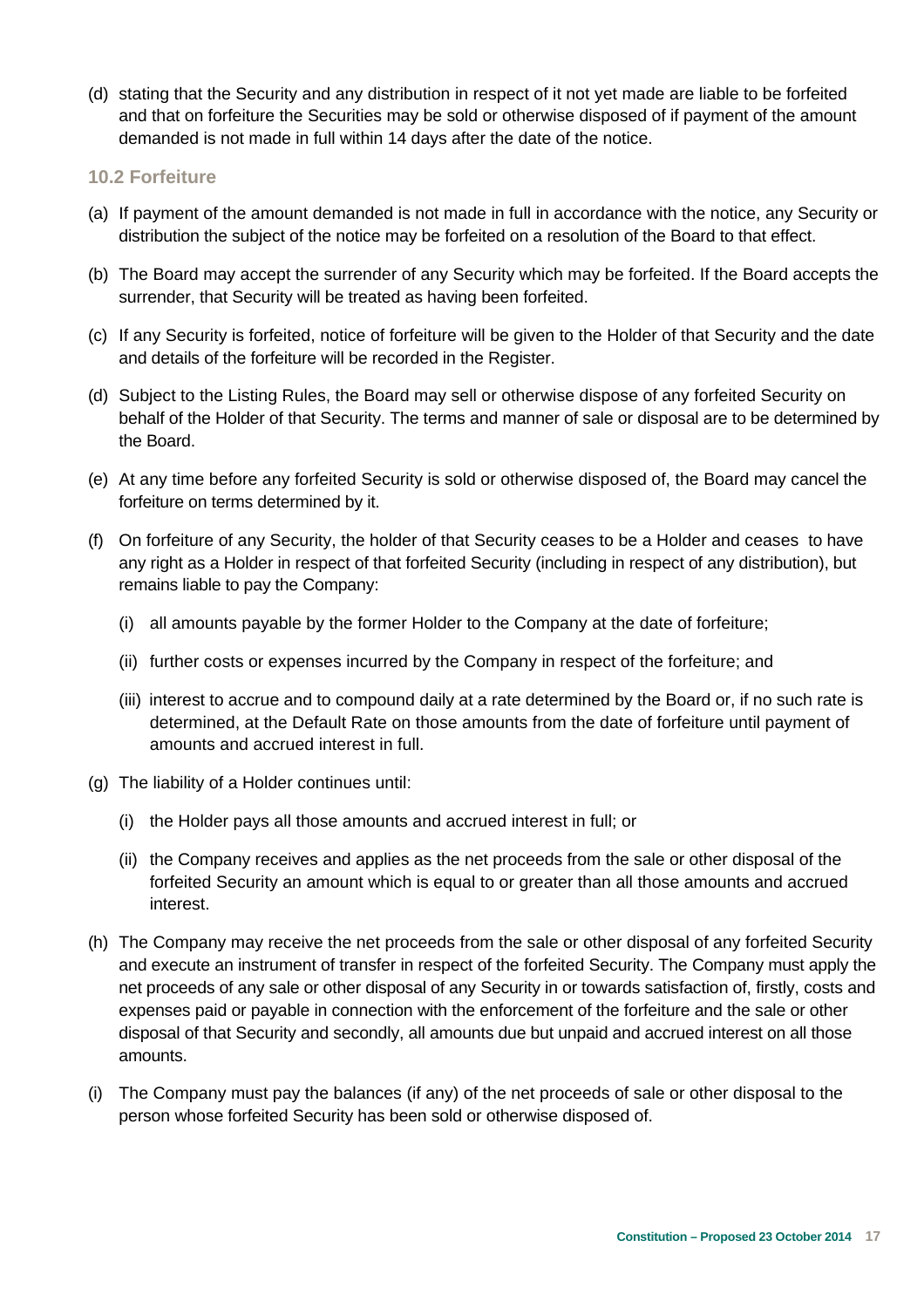(j) The purchaser of any forfeited Security is entitled to assume that the proceeds of the sale or other disposal have been applied in accordance with this Constitution and is not responsible for the application of the purchase money by the Company.

### **10.3 Continuing liability**

If the net proceeds from the sale or other disposal of any Security are less than the sum of the amount:

- (a) due but unpaid in respect of that Security;
- (b) the costs and expenses paid or payable in connection with the enforcement of the forfeiture and the sale or other disposal; and
- (c) interest on those amounts (together the **Shortfall**),

the person, whose Security has been sold or otherwise disposed of, continues to be liable and must pay to the Company an amount equal to the Shortfall together with interest at the Default Rate.

### **10.4 Cancellation of forfeited Securities**

Subject to the Corporations Act and the Listing Rules, by resolution passed at a general meeting, the Company may cancel any forfeited Security. Liability for the amount called but unpaid in respect of the cancelled Security may not be released or waived without the approval of the holders of ordinary Shares given in accordance with the Listing Rules.

### 11 Transfer of Securities

### **11.1 Participation in computerised or electronic systems**

The Board may do anything it considers necessary or desirable and that is permitted under the Corporations Act and the Listing Rules to facilitate the Company's participation in any computerised or electronic system established or recognised by the Corporations Act or the Listing Rules for the purposes of facilitating dealings in Securities.

### **11.2 Form of transfers**

- (a) Subject to this Constitution, a Holder may transfer all or any of the Holder's Securities by:
	- (i) any computerised or electronic system established or recognised by the Listing Rules or the Corporations Act for the purpose of facilitating dealings in Securities, including a transfer that may be effected under the Operating Rules or other electronic transfer process; or
	- (ii) an instrument of transfer in writing in any usual or common form or in any other form that the Board approves.
- (b) Except in the case of a Proper ASTC Transfer, the transferor remains the Holder of the Securities until the name of the transferee is entered in the Register in respect of those Securities.
- (c) In the case of a Market Transfer, the Company must comply with the obligations imposed on it by the Listing Rules and the Operating Rules and any applicable legislation in connection with any transfer of Securities.
- (d) Restricted Securities cannot be disposed of during the escrow period that applies in respect of those Securities except as permitted by the Listing Rules or ASX.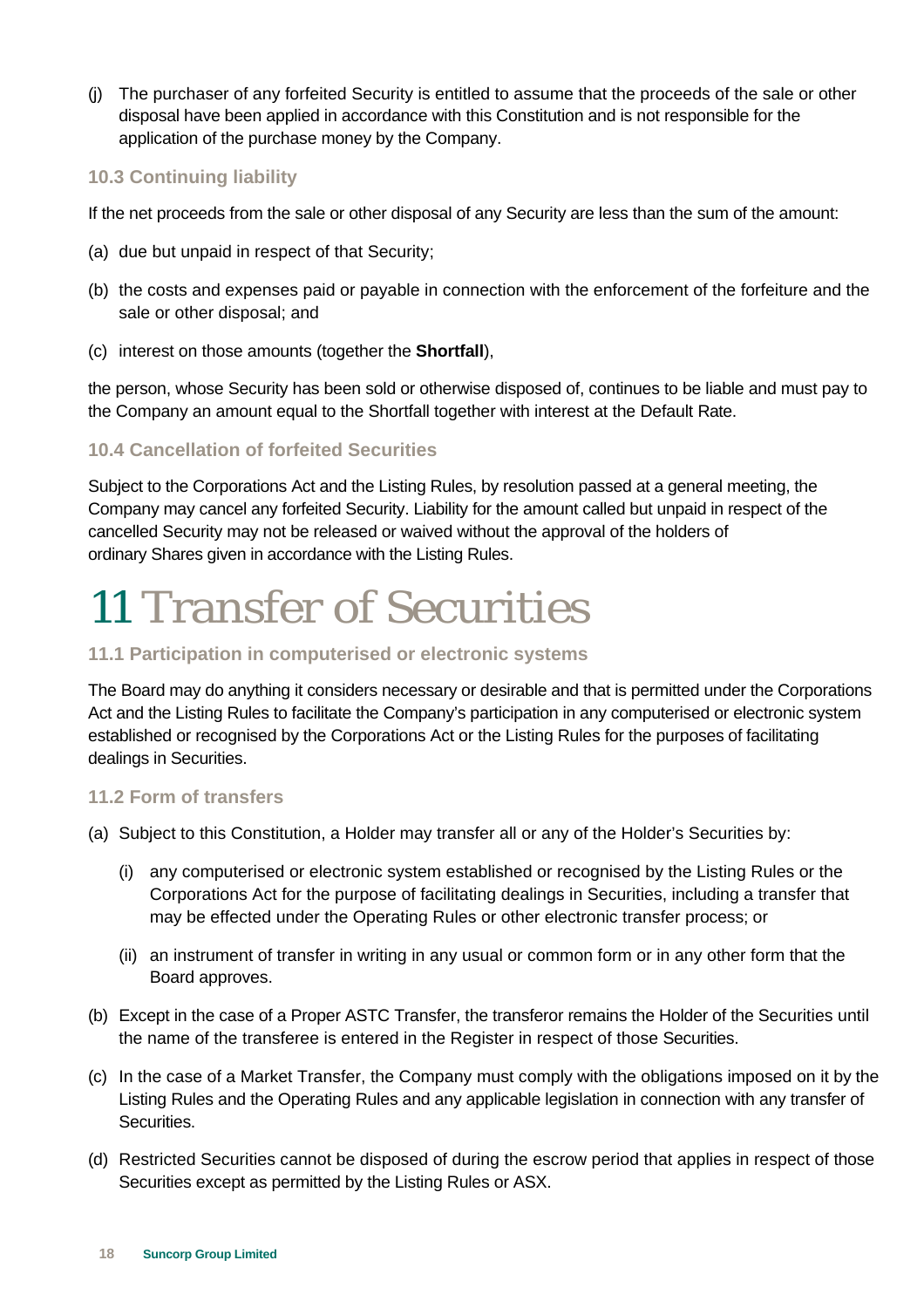### **11.3 Registration procedure**

Where an instrument of transfer is used by a Holder to transfer Securities, the following provisions apply:

- (a) the instrument of transfer must be executed by or on behalf of both the transferor and the transferee unless it is a Proper ASTC Transfer;
- (b) the instrument of transfer must be delivered to the share registry of the Company for registration together with the Certificate (if any) for the Securities to be transferred and, subject to the Listing Rules, any other evidence the Directors may require to prove the title of the transferor to the Securities and the transferor's right to transfer the Securities;
- (c) a fee must not be charged on the registration of a transfer of the Securities unless the fee is permitted by the Listing Rules; and
- (d) on registration of a transfer of Securities, the Company must cancel the old Certificate (if any).

### **11.4 Transfers and Certificates**

Securities will be transferred and, subject to this Constitution, Certificates relating to them will be issued and delivered in accordance with the Corporations Act and the Listing Rules.

#### **11.5 Directors' powers to apply a Holding Lock and to decline to register**

- (a) If permitted to do so by the Listing Rules or the Operating Rules, the Board may:
	- (i) request any applicable CS Facility Operator to apply a Holding Lock to prevent a transfer of CHESS Approved Securities registered on the CHESS Subregister; or
	- (ii) decline to register any transfer of Securities.
- (b) The Board must:
	- (i) request any applicable CS Facility Operator to apply a Holding Lock to prevent transfer of CHESS Approved Securities registered on the CHESS Subregister; or
	- (ii) decline to register any transfer of Securities
	- if:
	- (iii) the Listing Rules require the Company to do so; or
	- (iv) the transfer is in breach of the Listing Rules or a Restriction Agreement.
- (c) If the Board requests the application of a Holding Lock to prevent a transfer of CHESS Approved Securities or refuses to register a transfer of a Security, it must give written notice to the Holder of the Security and the broker lodging the transfer, if any, of the refusal to transfer in accordance with the Listing Rules. If such notice is not given any act or decision of the Board is not invalid.

#### **11.6 Non-interference with registration**

Other than as provided for in this Constitution or as required by the Listing Rules, the Company may not prevent, delay or interfere with the generation of a Proper ASTC Transfer or the registration of a paper-based transfer of any Security in registrable form.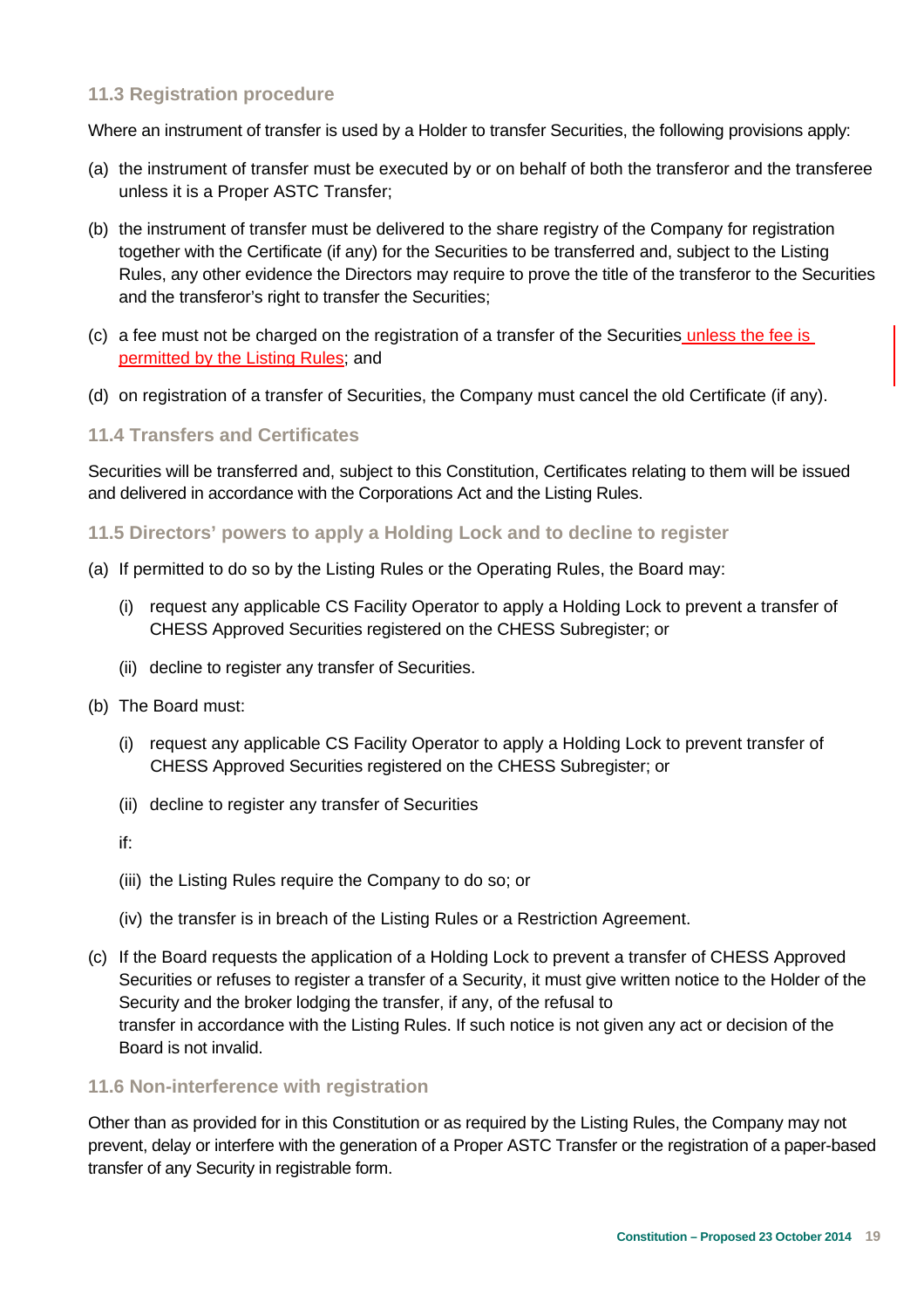### **11.7 Instruments of transfer retained**

All instruments of transfer that are registered will be retained by the Company but any instrument of transfer which the Board declines to register will, except in the case of fraud, or alleged fraud, upon demand in writing be returned to the party who delivered it. The Company may authorise the destruction of the instrument of transfer that is registered subject to the provisions of any applicable legislation and after at least three months from the date of registration of the instrument of transfer has passed.

### 12 Closure of Register

Subject to the Corporations Act, the Listing Rules and the Operating Rules, the Register may be closed during any time (not exceeding in aggregate 30 Business Days in each year) the Board thinks fit.

### 13 Transmission of Securities

### **13.1 Transmission of Securities on death**

- (a) On the death of a Holder who does not own Securities jointly, the Company will recognise only the personal representative of the deceased Holder as being entitled to the deceased's interest in Securities of the deceased Holder.
- (b) If the personal representative of the deceased Holder provides the Board with information it reasonably requires to establish conclusively that the personal representative is the personal representative of the deceased Holder, the Board will notify the personal representative of that entitlement and that the personal representative has the same rights as the deceased Holder. At any time after the Board so notifies the personal representative, the personal representative may:
	- (i) by giving a signed notice to the Company, elect to be registered as the holder of any Security owned by the deceased; or
	- (ii) subject to the provisions of this Constitution as to transfers, transfer any Security owned by the deceased to another person.
- (c) A trustee, executor or administrator of the estate of a deceased Holder may be registered as the holder of any Security owned by the deceased as trustee, executor or administrator of that estate.

### **13.2 Transmission of Securities on bankruptcy**

- (a) If a person entitled to any Security on the bankruptcy of a Holder provides the Board with information it reasonably requires to establish conclusively that the person is entitled to be registered as the holder of any Security owned by the bankrupt Holder, the Board will notify the person of that entitlement and that the person has the same rights as the bankrupt Holder. At any time after the Board so notifies the person, the person may:
	- (i) by giving a signed notice to the Company, elect to be registered as the holder of any Security owned by the bankrupt Holder; or
	- (ii) subject to the provisions of this Constitution as to transfers, transfer any Security owned by the bankrupt Holder to another person.
- (b) A trustee or administrator of a person who is bankrupt may be registered as the holder of any Security owned by that person as trustee or administrator of that person's affairs.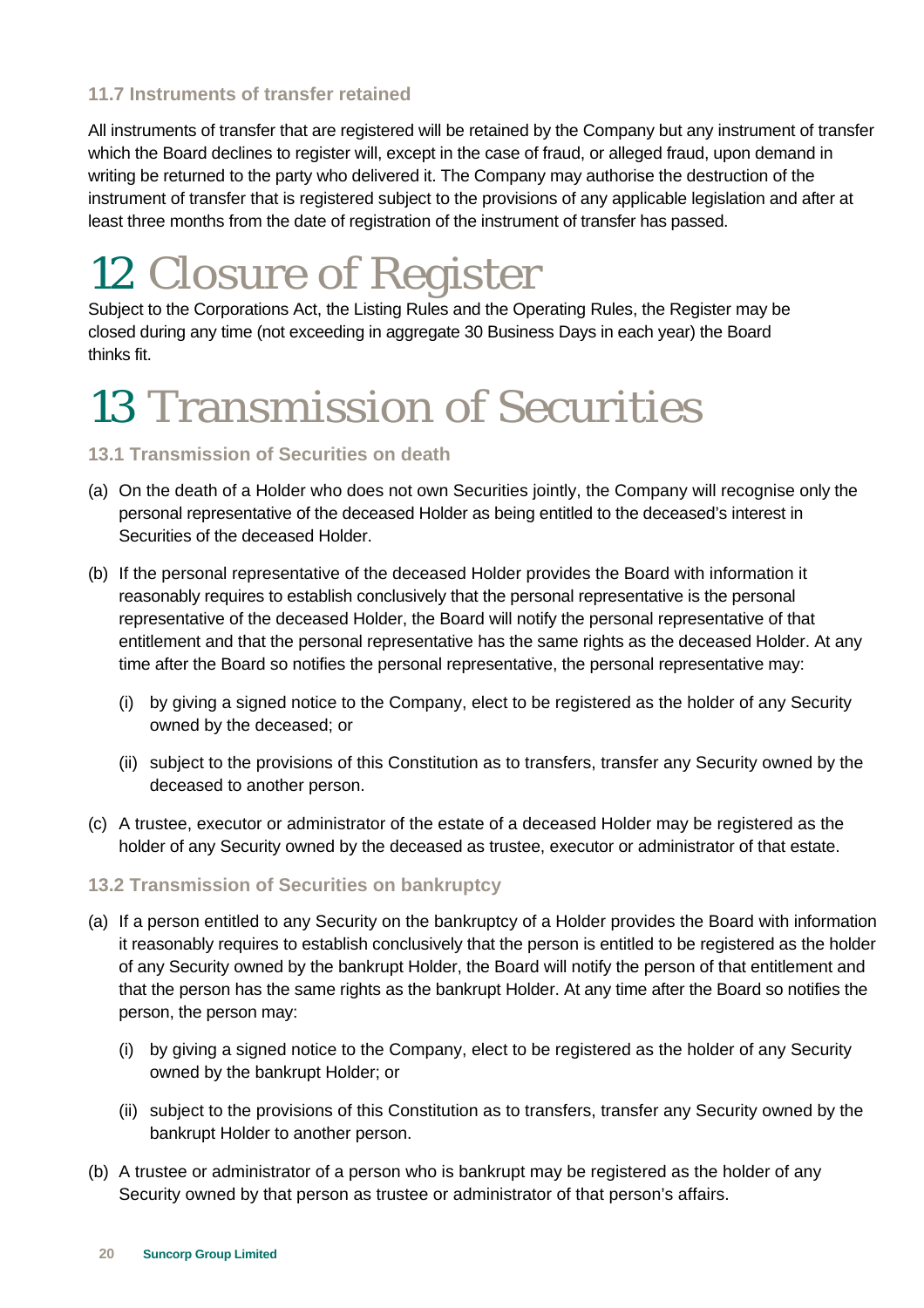- (c) This rule is subject to the Bankruptcy Act 1966 (Cth).
- **13.3 Transmission of Securities on mental incapacity**
- (a) If a person, entitled to any Security because a Holder is subject to assessment or treatment under any mental health law, provides the Board with information it reasonably requires to establish conclusively that the person is entitled to be registered as the holder of any Security owned by the Holder, the Board will notify the person of that entitlement and that the person has the same rights as the Holder. At any time after the Board so notifies the person, the person may:
	- (i) by giving a signed notice to the Company, elect to be registered as the holder of any Security owned by the Holder; or
	- (ii) subject to the provisions of this Constitution as to transfers, by giving a proper instrument of transfer to the Company, transfer any Securities owned by the Holder to another person.
- (b) A trustee or administrator of a person who is mentally or physically incapable of managing his or her affairs, may be registered as the holder of any Security owned by that person as trustee or administrator of that person's affairs.

### **13.4 Operating Rules**

The provisions of this rule are subject to any provisions of the Operating Rules which deal with transmission on death or by operation of law.

### 14 Interests recognised

- (a) Subject to this Constitution, the Company is entitled to treat the Holder of any Security as the sole legal owner of that Security.
- (b) Subject to the Corporations Act and this Constitution, the Company is not required to recognise any other interest in respect of any Security of any other person.

### 15 Compliance with Operating Rules

Notwithstanding anything to the contrary in this Constitution, the Company must comply with the Operating Rules in relation to any of its Securities that are CHESS Approved Securities.

### 16 Sale of Non-Marketable Parcels

### **16.1 Definitions**

In this rule:

**Marketable Parcel** means the number of Securities which in aggregate constitutes a marketable parcel of Securities within the meaning of the Listing Rules.

**Minority Holder** means any Holder who from time to time holds a Non-Marketable Parcel.

**Non-Marketable Parcel** means a parcel of Securities that is less than a Marketable Parcel.

**Notice** means the notice given to Minority Holders in accordance with **rule 16.3**.

**Notice Date** means the date a Notice is sent by the Company to a Minority Holder under **rule 16.3**.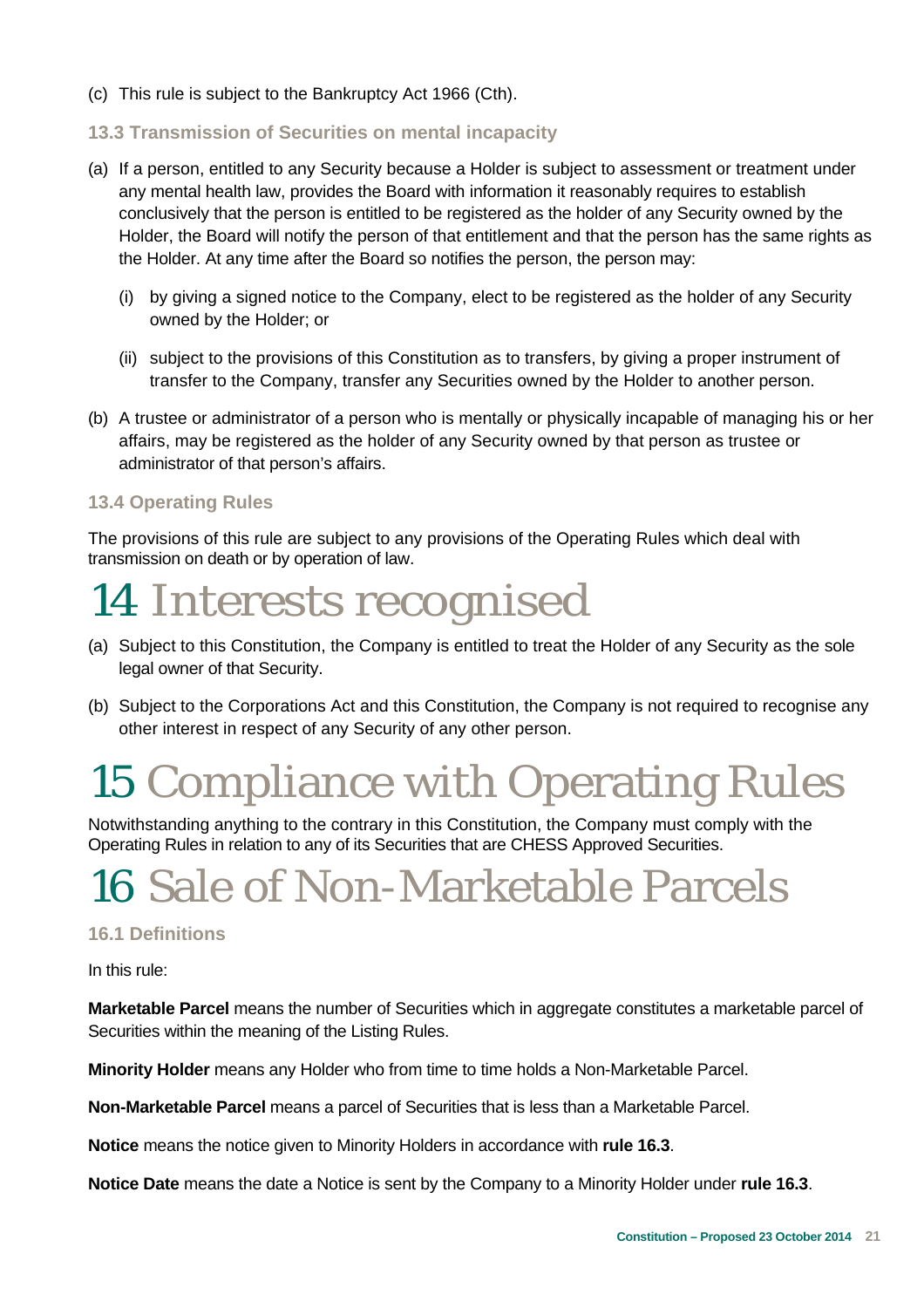**Sale Consideration** means the proceeds of any sale or other disposal of Securities under **rule 16.5**.

#### **Takeover** means:

- (a) a takeover bid; or
- (b) a similar bid under a foreign regime.
- **16.2 Power to sell Non-Marketable Parcels**
- (a) Subject to the Listing Rules, the Operating Rules, and this Constitution, the Company may dispose of the Non-Marketable Parcels of Minority Holders in the manner set out in this **rule 16**.
- (b) Subject to **rule 16.2(c)**, the Company may dispose of the Non-Marketable Parcels under this **rule 16** only once in any twelve month period.
- (c) This **rule 16** ceases to have effect following the announcement of a Takeover, but begins to have effect again after the close of offers made under the Takeover.

#### **16.3 Notice**

- (a) The Company must not sell a Non-Marketable Parcel of a Minority Holder unless it has, not less than 42 days prior to the sale, given a Notice in writing to the Minority Holder of its intention to dispose of the Non-Marketable Parcel.
- (b) Each Minority Holder on whom a Notice has been served, may by notice in writing addressed to the Secretary and delivered to the registered office of the Company within 42 days after the Notice Date, request the Company not to sell the Minority Holder's Non-Marketable Parcel, in which event the provisions of this **rule 16** will not apply to that Minority Holder.

#### **16.4 Procedure**

- (a) Each Minority Holder appoints the Company as the Minority Holder's agent to sell, within a reasonable period after the period ending 42 days after the Notice Date, the Minority Holder's Non-Marketable Parcel in the ordinary course of trading on the stock market conducted by ASX and acting in good faith and to receive the Sale Consideration on behalf of the Minority Holder.
- (b) Each Minority Holder appoints the Company and each of its Directors from time to time as the Holder's attorney in the name and on behalf of the Holder to effect all transfers and execute all deeds or other documents or instruments and do all things necessary to transfer the Non-Marketable Parcel from the Minority Holder to the transferee.
- (c) The transferee of Securities sold under this **rule 16** is not responsible for the regularity of proceedings or to the application of the purchase money in respect of the sale of a Non-Marketable Parcel. After the transferee's name has been entered in the Register in respect of the Securities, the validity of the sale or other disposal may not be impeached by any person and the remedy of any person aggrieved by the sale or other disposal will be in damages only and against the Company exclusively.
- (d) The Company may issue to the transferee such Certificates as may be required in order to vest title in the transferee. The title of the transferee to Securities sold under this **rule 16** will not be affected by any irregularity in connection with the sale or disposal of the Securities to the transferee.
- (e) If the relevant Securities are certificated, the Company must cancel the Certificates of all Minority Holders whose Securities are sold under this **rule 16**.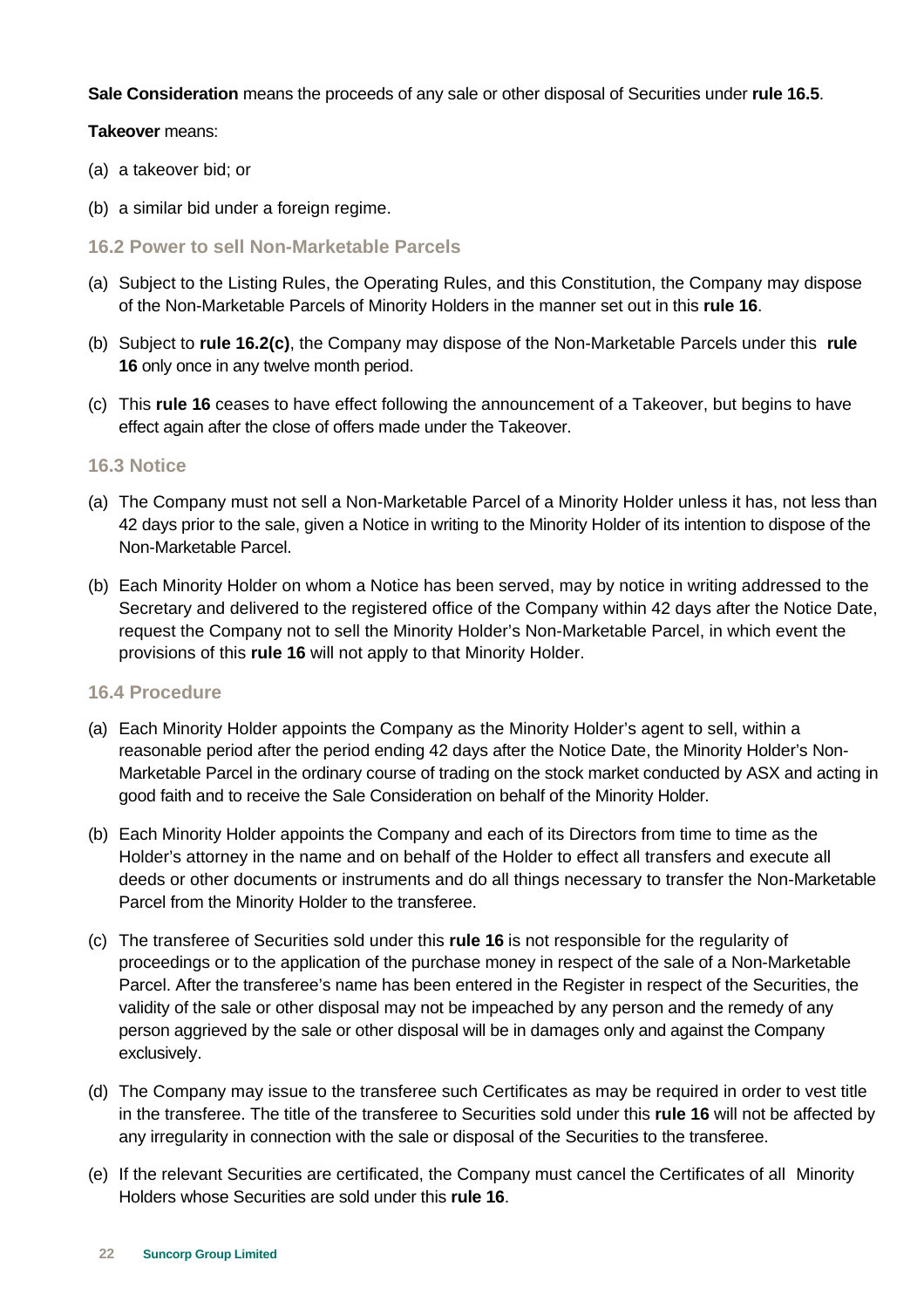- (f) If all the Securities of two or more Minority Holders to whom this **rule 16** applies are sold to one purchaser the transfer may be effected by one transfer document.
- **16.5 Sale Consideration**
- (a) The Sale Consideration must be received by the Company and paid to the Minority Holder or as the Minority Holder may direct.
- (b) The Company must bear all costs as a result of the sale or disposal of Securities under this **rule 16**.
- (c) Payment by the Company of any consideration under this **rule 16** is at the risk of the Minority Holder to whom it is sent.
- (d) The Sale Consideration so received by the Company must be paid into a bank account opened and maintained by the Company for that purpose only.
- (e) The Company must hold the Sale Consideration so received in trust for a Holder whose Securities are sold under this **rule 16** pending distribution of the Sale Consideration. The Company must, as soon as practicable after the sale of the Securities of a Minority Holder, and to the extent that it may reasonably do so, distribute the Sale Consideration received to such Holder provided that the Company has received any Certificates issued to the Holder with respect to the Security or, in the case of loss or destruction of any such Certificate, any additional documentation required by the Corporations Act.
- (f) Where the Sale Consideration is held in trust by the Company under this **rule 16** and is unclaimed, the Company must pay the money in accordance with applicable legislative requirements.

### **16.6 Certificates**

A certificate in writing under the hand of any two Directors or of any one Director and Secretary that:

- (a) any notice required to be served by or on the Company was or was not served, as the case may be;
- (b) any advertisement required to be published was published; and
- (c) any resolution of Directors required to be made was made,

is, for the purpose of this **rule 16**, sufficient evidence of the facts stated as against all persons claiming to be entitled to such Securities and to the right and title of the Company to dispose of such Securities.

### 17 General meetings

### **17.1 Annual general meetings**

Annual general meetings must be held in accordance with the Corporations Act.

### **17.2 Business at annual general meeting**

- (a) The ordinary business of an annual general meeting is to:
	- (i) consider the annual financial report, Directors' report and Auditor's report;
	- (ii) elect Directors; and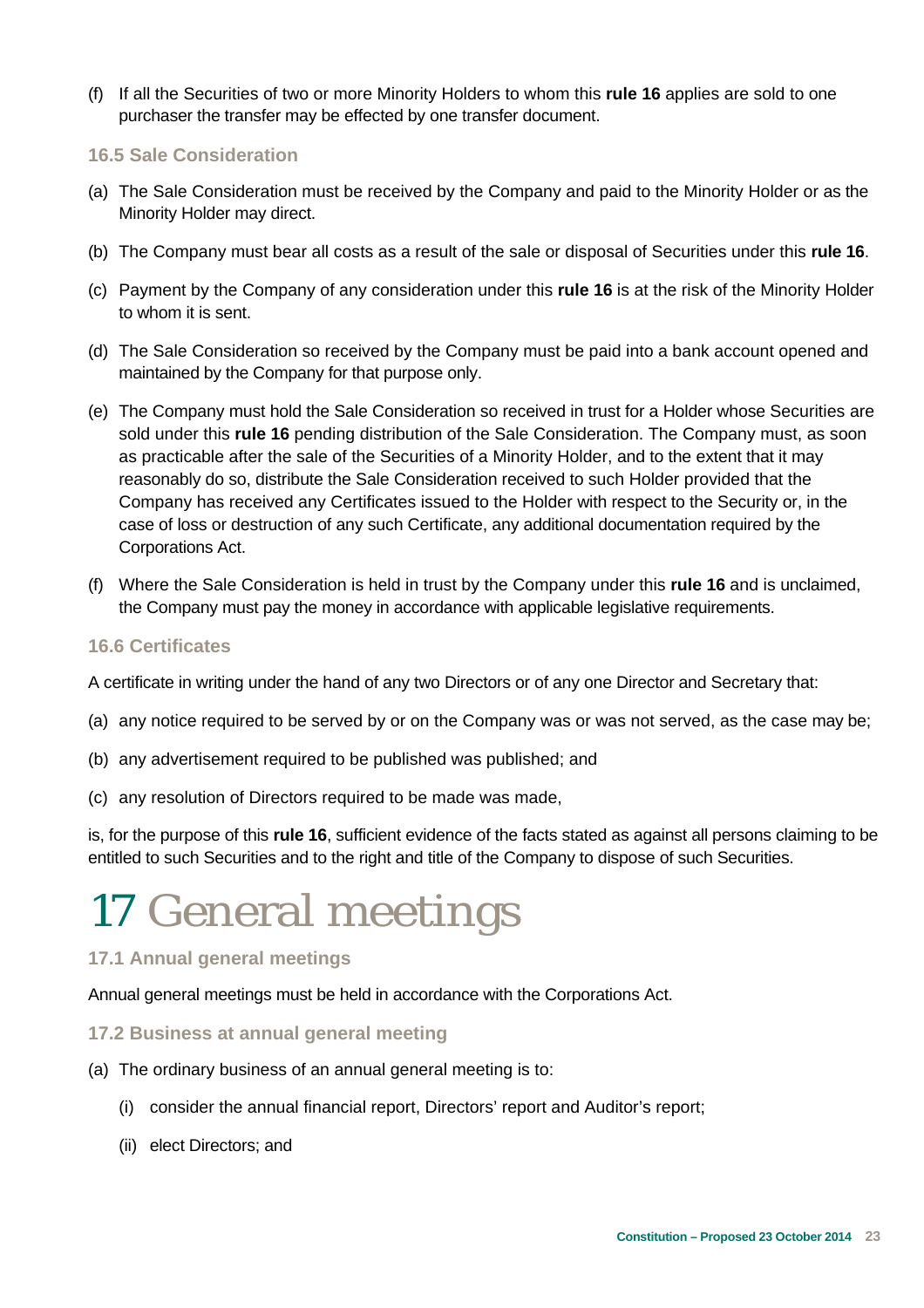- (iii) transact any other business which under the Corporations Act or this Constitution ought to be transacted at an annual general meeting.
- (b) All business that is transacted at an annual general meeting other than the ordinary business of an annual general meeting as provided in **rule 17.2(a)** and all business transacted at any other general meeting, will be treated as "special business" (**Special Business**).
- (c) Except in accordance with the Corporations Act, no Special Business may be transacted at any general meeting of Members except as has been specified in the notice convening it.
- **17.3 Director convening a general meeting**

Any Director or the Directors may convene a general meeting.

#### **17.4 Meetings requested by Members**

The Board must convene a general meeting at the request of Members if required to do so in accordance with the Corporations Act.

#### **17.5 Notice of general meeting**

- (a) Notice of a general meeting must be given to the Members, Directors and the Auditor in accordance with the Corporations Act and the Listing Rules.
- (b) A notice of meeting must be accompanied by a form of proxy which satisfies the requirements of the Listing Rules and the Corporations Act.

### **17.6 Notice of resumption of an adjourned meeting**

If a general meeting is adjourned for 30 days or more, at least 30 days' notice must be given to the Members, Directors and Auditor of the date, time and place (or places) for the resumption of the adjourned general meeting.

### **17.7 General meetings at two or more places**

- (a) A general meeting may be held in two or more places. If a general meeting is held in two or more places, the Company must use technology that gives Members a reasonable opportunity to participate at that general meeting.
- (b) If the technology does not give Members a reasonable opportunity to participate, the chair may either adjourn the meeting until the technology gives Members a reasonable opportunity to participate or continue the meeting.

#### **17.8 Postponement or cancellation of general meetings**

- (a) Subject to this Constitution and the Corporations Act, if the Directors have convened a general meeting, the Board may change the place (or places) of, or postpone or cancel a general meeting. If a Director has convened a general meeting, only the Director who convened the general meeting may change the place (or places) of the general meeting or postpone or cancel the general meeting.
- (b) If a general meeting is convened pursuant to a request by Members, the Board may not postpone or cancel the general meeting without the consent of the requesting Members.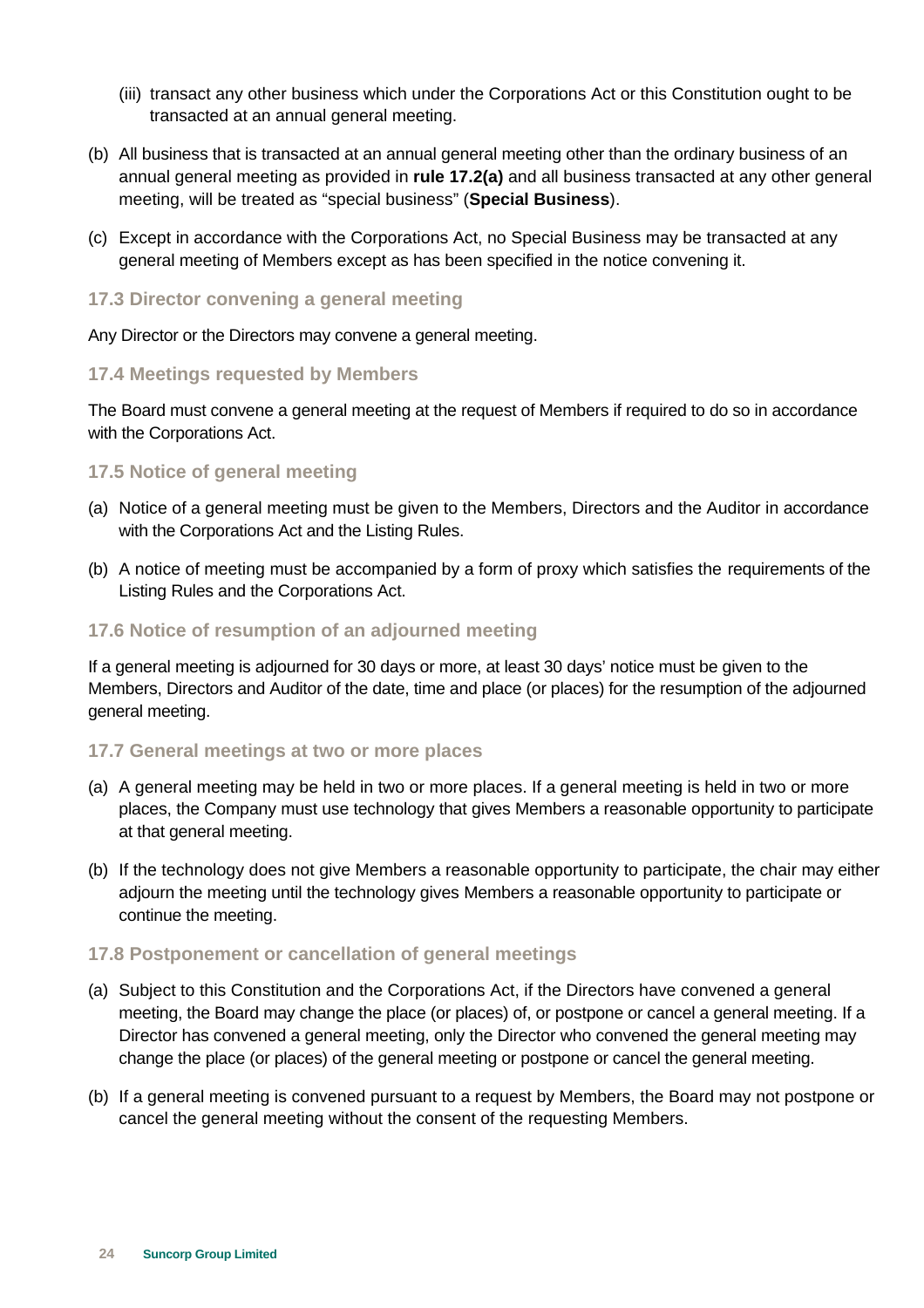### **17.9 Notice of change, postponement or cancellation of meeting**

- (a) If the Board changes the place (or places) of a general meeting, notice must be given to each Member and each person entitled to receive notice of the meeting of the new place (or places) of the meeting.
- (b) If the Board postpones a general meeting, notice must be given to each Member and each other person entitled to receive notice of the new date, time and place (or places) of the meeting.
- (c) If the Board cancels a general meeting, notice must be given to each Member and each other person entitled to receive notice of general meetings.

#### **17.10 Omission to give notice relating to general meeting**

No resolution passed at or proceedings at any general meeting will be invalid because of any unintentional omission or error in giving or not giving notice of:

- (a) that general meeting;
- (b) any change of place (or places) of that general meeting;
- (c) postponement of that general meeting, including the date, time and place (or places) for the resumption of the adjourned meeting; or
- (d) resumption of that adjourned general meeting.

### 18 Proceedings at general meetings

**18.1 Quorum** 

- (a) A quorum at a general meeting is five or more Members present in person or by proxy and having the right to vote at the meeting. The quorum must be present when the meeting proceeds to business.
- (b) If a Member has appointed more than one proxy and two or more proxies attend a general meeting, only one proxy will be counted for the purposes of determining whether there is a quorum.

#### **18.2 Lack of quorum**

- (a) If a quorum is not present within 30 minutes after the time appointed for a general meeting (or any longer period of time as the chair may allow) the general meeting:
	- (i) if convened on the request of Members, is dissolved; or (ii) in any other case:
		- (A) is adjourned to be resumed on a day, time and place (or places) as the chair determines or if the chair is not present as the Directors at the meeting determine; or
		- (B) if the Directors do not so determine, no Director is present, or no Director present determines:
			- (1) the date for the resumption of the adjourned general meeting will be on the same day in the next week;
			- (2) the time for the resumption of the adjourned general meeting will be at the same time as the adjourned meeting; and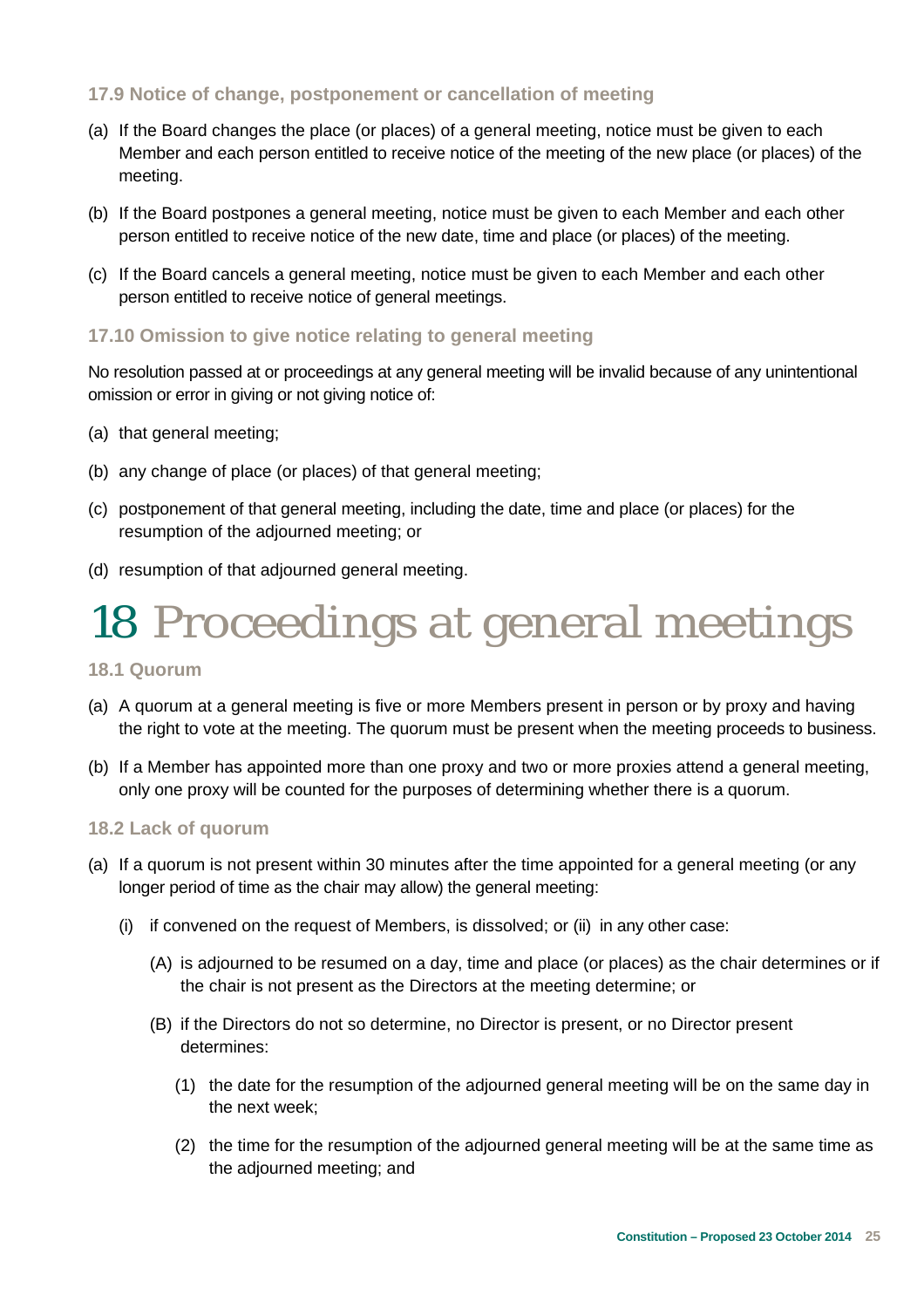- (3) the place (or places) for the resumption of the adjourned general meeting, will be at the same place (or places) as the adjourned meeting.
- (b) If a quorum is not present within 30 minutes after the time appointed for the resumption of the adjourned general meeting:
	- (i) two Members present in person or by proxy and having the right to vote at the meeting shall constitute a quorum; and
	- (ii) if that quorum is not constituted within 30 minutes after the time appointed for the resumption of the adjourned general meeting (or any longer period of time as the chair may allow), the general meeting is dissolved.

### **18.3 Chairing general meetings**

- (a) The chair of the general meeting will be the Director elected for the time being as chair of the Board meetings.
- (b) If the chair is not present within 10 minutes after the time appointed for any general meeting or if the chair is unwilling or unable to act as chair for the whole or any part of that general meeting, the deputy chair of Board meetings (if any) will chair the general meeting, or if there is no deputy chair or if the deputy chair is not present or is unwilling or unable to act, the Members present in person or by proxy may elect a Director present to chair that general meeting.
- (c) If no Director is elected or if all the Directors present decline to take the chair for the whole or any part of that general meeting, the Members present in person or by proxy may elect a Member present (in person) to chair the whole or any part of that general meeting. If the Members do not so elect a chair, the meeting will be adjourned to be resumed on the same day, at the same time and at the same place (or places) in the following week.

### **18.4 Admission to and conduct of general meetings**

- (a) The chair of each general meeting may take any action the chair considers necessary to enable that meeting to be carried on in an orderly and proper manner and to ensure the safety of all persons at that meeting.
- (b) Without prejudice to the application of any other rule, the chair may:
	- (i) require any person not to enter or to leave the place (or any place) at which the meeting is to be held, including:
		- (A) any person in possession of any thing:
			- (1) allowing pictorial or sound recording; or
			- (2) that may be used in any demonstration or disruption, including any banner or placard;
		- (B) any person who does not permit inspection of any thing in that person's possession; or
		- (C) any person who the chair considers may disrupt that general meeting;
	- (ii) refuse entry to any person not entitled to receive notice of the meeting. The chair may require any person to determine whether a person should be admitted or not admitted to the general meeting.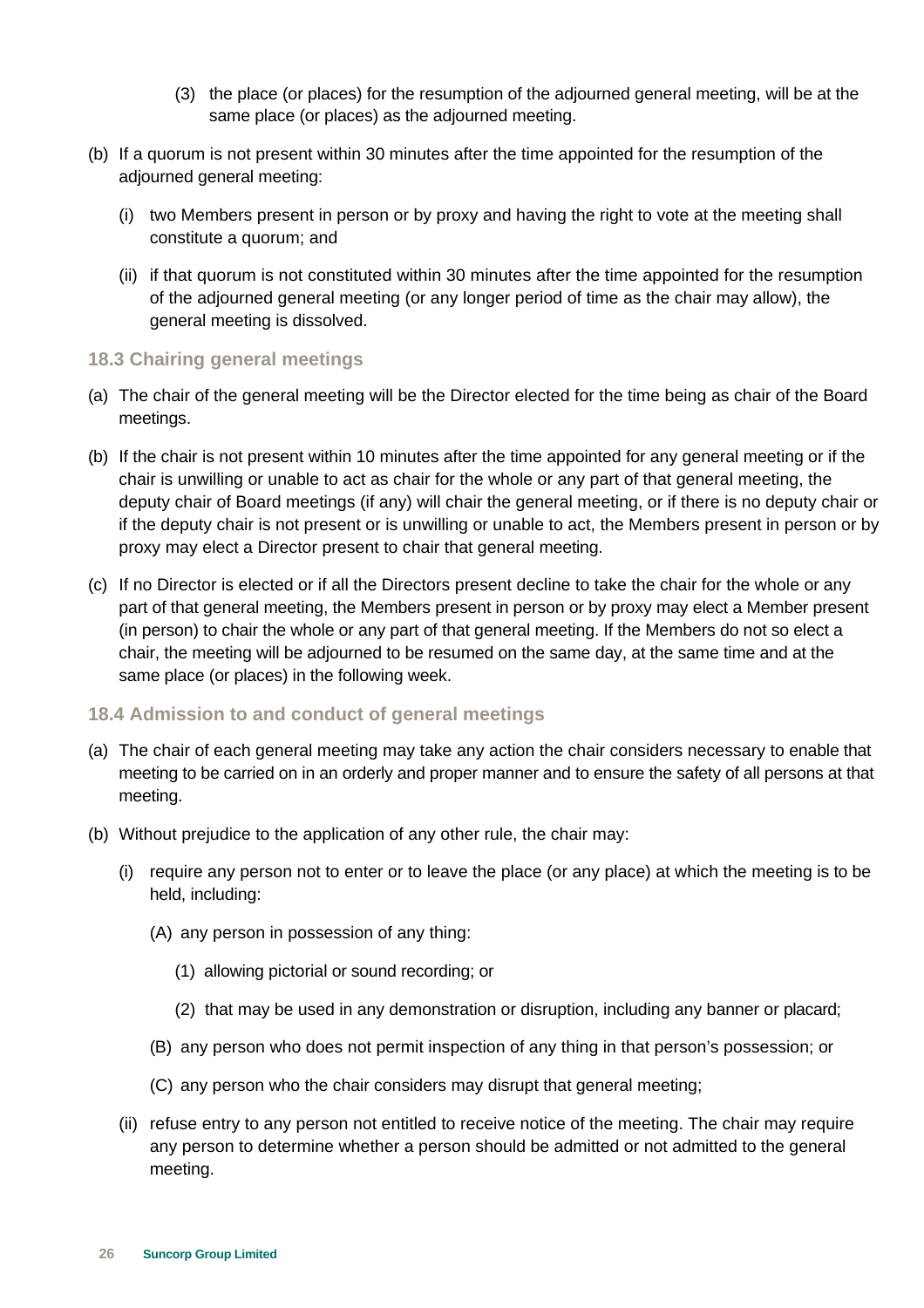- (c) The chair of each general meeting has charge of conduct of that meeting, including the procedures to be adopted and the application of those procedures at that meeting.
- (d) Without prejudice to the application of any other rule, the chair may:
	- (i) require the application of any proceeding that the chair considers necessary to allow proceedings at any meeting to be carried on in an orderly and proper manner, including orderly debate and discussion, and casting of votes on a show of hands or taking a poll; and
	- (ii) require any person to leave any meeting, and if that person does not leave as required, have that person removed from the meeting.
- (e) A determination by the chair for the purpose of this rule binds all Members and is final.
- (f) Without prejudice to the application of the Corporations Act, any Director and any person invited to speak at a general meeting (including by the chair during the general meeting) may speak at the general meeting. No other person may speak at the general meeting.

### **18.5 Adjournment**

- (a) The chair of a general meeting at which a quorum is present may, with the consent of the Members present in person or by proxy adjourn the meeting to another date, time and place (or places).
- (b) No business may be transacted on the resumption of an adjourned or postponed general meeting other than the business left unfinished at the adjourned general meeting.

### **18.6 Postponement**

Without prejudice to the application of any other rule, except where the general meeting has been convened by a court, the chair may cancel or postpone any general meeting, if at the place (or a place) and the time for that general meeting it appears to the chair that there is insufficient space for the Members who wish to attend the Meeting or the cancellation or postponement of the Meeting is necessary because the business of the meeting is unlikely to be capable of being carried on in an orderly and proper manner, including because of the behaviour of any person present.

### 19 Proxy

### **19.1 Appointment of proxy**

- (a) A Member who is entitled to attend and to vote at a general meeting of the Company may appoint a person as proxy to attend, speak and vote for that Member. The instrument appointing a proxy may restrict the exercise of any power.
- (b) A proxy may be, but does not have to be, a Member.
- (c) An appointment of a proxy may be a standing one.
- (d) If a Member is entitled to cast two or more votes at a meeting, the Member may appoint two proxies. If the Member appoints two proxies and the appointment does not specify the proportion or the number of votes each proxy may exercise, each proxy may exercise half the votes.
- (e) If a Member appoints two proxies, neither proxy may vote for that Member on a show of hands.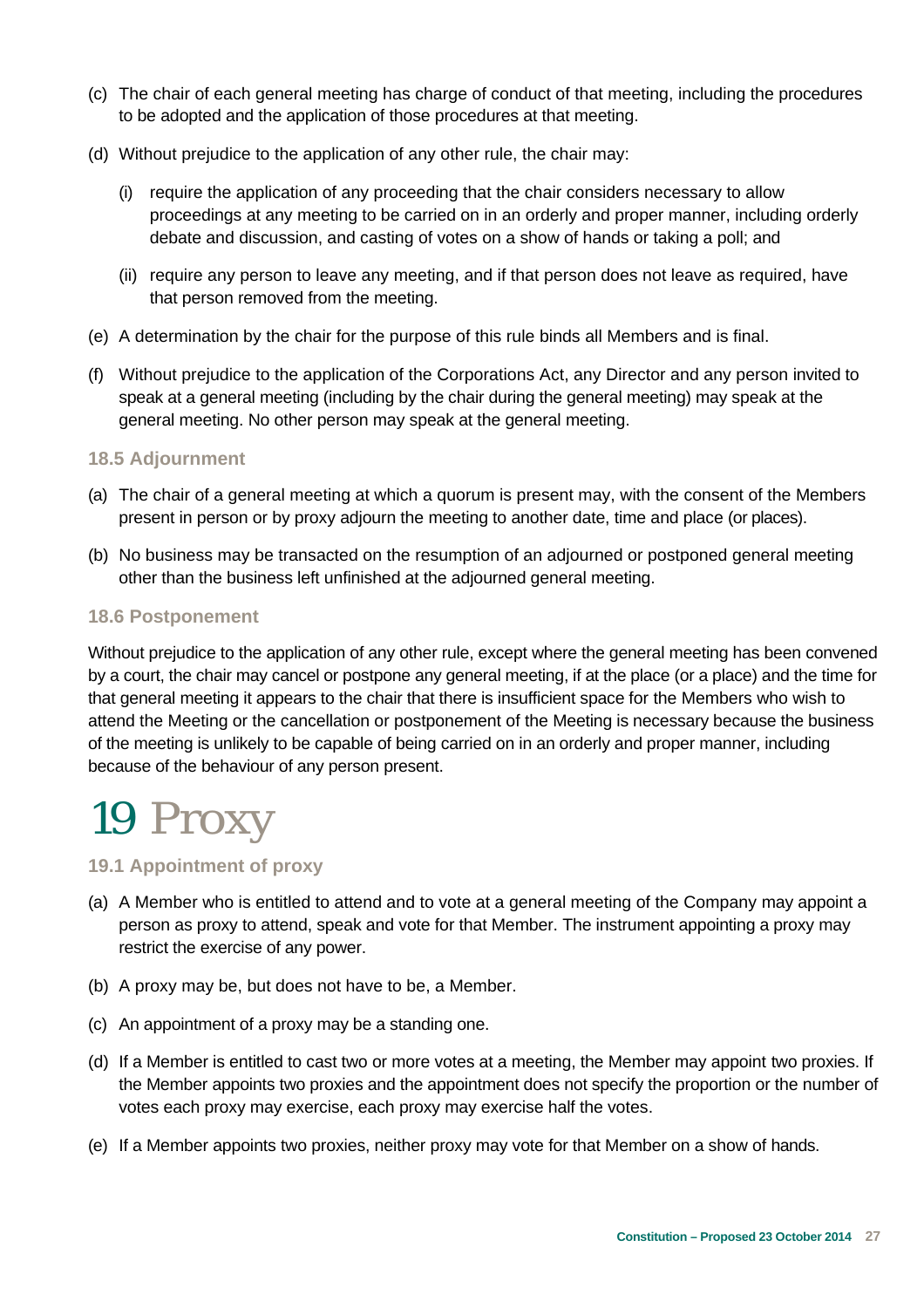### **19.2 Proxy instruments**

- (a) Subject to the Corporations Act and the Listing Rules, an appointment of a proxy must be in writing and be signed by the Member appointing the proxy or by the duly authorised attorney of the Member and state:
	- (i) the Member's name and address;
	- (ii) the Company's name;
	- (iii) the proxy's name or the name of the office held by the proxy; and
	- (iv) the general meeting at which the proxy may be used, or if the appointment is a standing one, a clear statement to that effect.
- (b) Where a proxy is signed pursuant to a power of attorney, a copy of the power of attorney (certified as a true copy of the original) must be attached to the proxy instrument sent to the Company.
- (c) An instrument appointing a proxy may direct the way in which a proxy is to vote on a particular resolution. If an instrument contains a direction, the proxy must vote as directed in the instrument, and is not entitled to vote on the proposed resolution except as directed in the instrument. If an instrument does not contain a direction, the proxy is entitled to vote on the proposed resolution as the proxy considers appropriate.
- (d) If a proxy is appointed to vote on a particular resolution by more than one Member, that proxy:
	- (i) may vote on a show of hands in the same way if each instrument appointing the proxy directs the proxy to vote in the same way or does not direct the proxy how to vote;
	- (ii) may not vote on a show of hands unless each instrument appointing the proxy and directing the proxy to vote in a particular way directs the proxy to vote in the same way.

### **19.3 Proxy to be received by Company**

An instrument purporting to appoint a proxy is not effective unless it is received, together with any additional documentation, including a copy of the power of attorney (certified as a true copy of the original), by the Company:

- (a)  $-$ at least 48 hours before the general meeting or, as the case may be, the resumption of an adjourned general meeting; or
- (b) where **rule 19.8** applies, a period of less than 48 hours before the general meeting or, as the case may be, resuming an adjourned general meeting, as the Company determines,

at any of the following:

- (a)(c) the registered office;
- $\frac{1}{2}$ (d) a facsimile number at the registered office; or
- $\left(\frac{c}{c}\right)$  a place, facsimile number or electronic address specified for that purpose in the notice of the general meeting.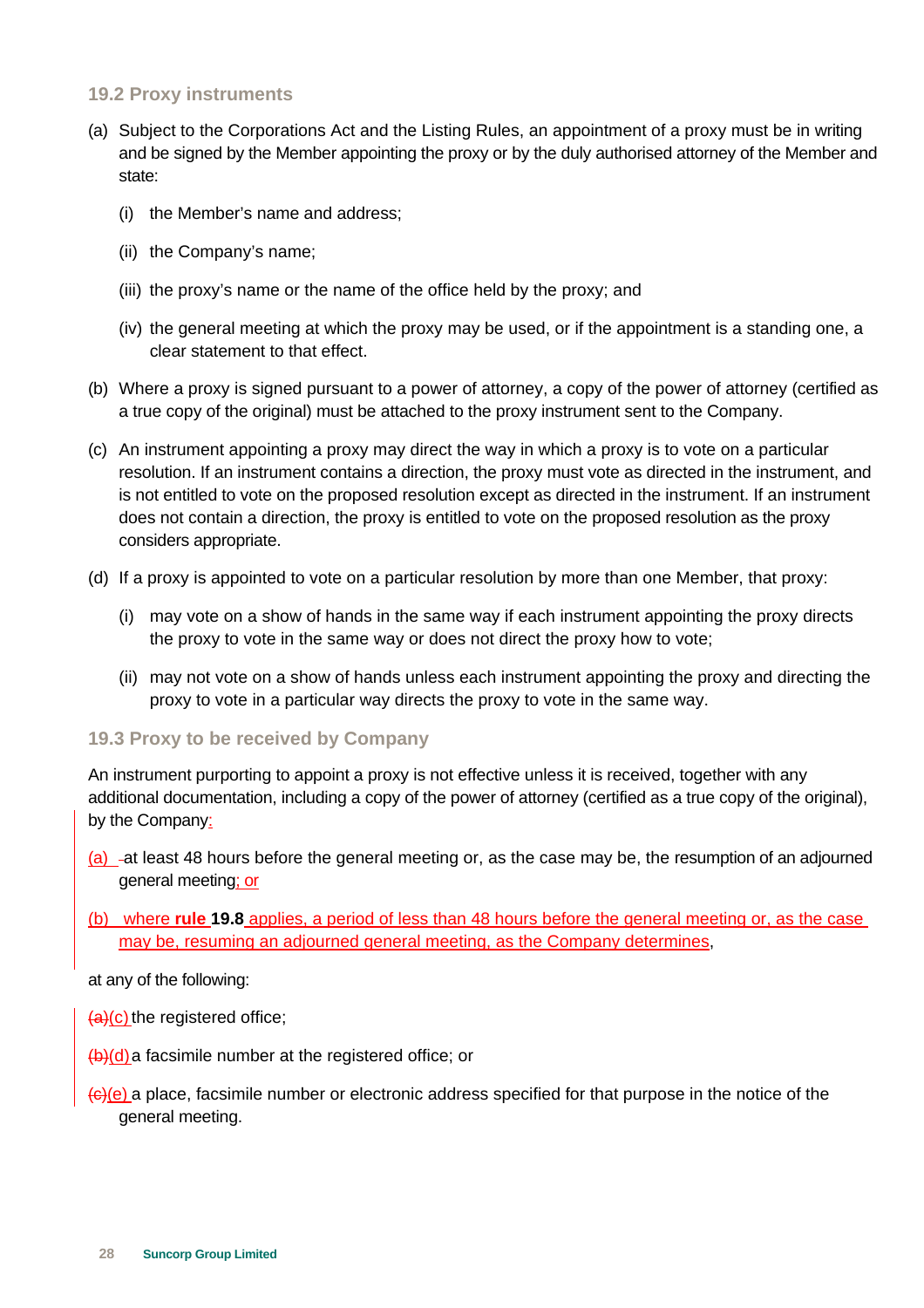### **19.4 Power to demand poll**

A proxy may demand, or join in demanding, a poll.

### **19.5 Revocation of proxy**

The appointment of a proxy may be revoked by the Member who appointed the proxy by notice to the Company from the Member or, as the case may be, the duly authorised attorney of the Member, stating that the appointment of a proxy is revoked or by appointing a new proxy.

### **19.6 Validity of votes of proxy**

A vote cast by a proxy will be valid unless not less than 48 hours before the start of a general meeting (or, in the case of an adjourned or postponed general meeting, not less than 48 hours before the resumption of the adjourned or postponed general meeting) at which a proxy votes:

- (a) the Member who appointed the proxy ceases to be a Member; or
- (b) the Company receives notice of:
	- (i) the revocation of the instrument appointing the proxy; (ii) the appointment of a new proxy; or
	- (ii) the revocation of any power of attorney under which the proxy was appointed.

#### **19.7 No liability**

The Company is not responsible for ensuring that any directions provided in the instrument appointing the proxy or the way in which a proxy is to vote on a particular resolution are complied with, and accordingly is not liable if those directions are not complied with.

### **19.8 Clarification of proxy instructions**

- (a) Without limiting **rule 19.7,** the Company is entitled to clarify with any Member any instruction on an instrument appointing a proxy which is received by the Company within the period specified in **rule 19.3(a)** by written or verbal communication and make any amendment to the instrument required to reflect any clarification provided by the Member and the Member at that time shall be taken to have appointed the Company as its attorney for this purpose.
- (b) Where an instrument appointing a proxy has been received by the Company within the period specified in **rule 19.3(a)** and the Company considers that the instrument or the associated power of attorney has not been duly executed, the Company may in its discretion return the instrument with the certified copy of the power of attorney to the Member and request that the Member duly execute the instrument or the power of attorney or both (as applicable) and return the instrument or a copy of the power of attorney (certified as a true copy of the original) or both (as applicable) to the Company within the period determined by the Company under **rule 19.3(b)** and notified to the Member.
- (c) An instrument appointing a proxy which is received by the Company in accordance with **rule 19.8(b)** is taken to have been validly received by the Company.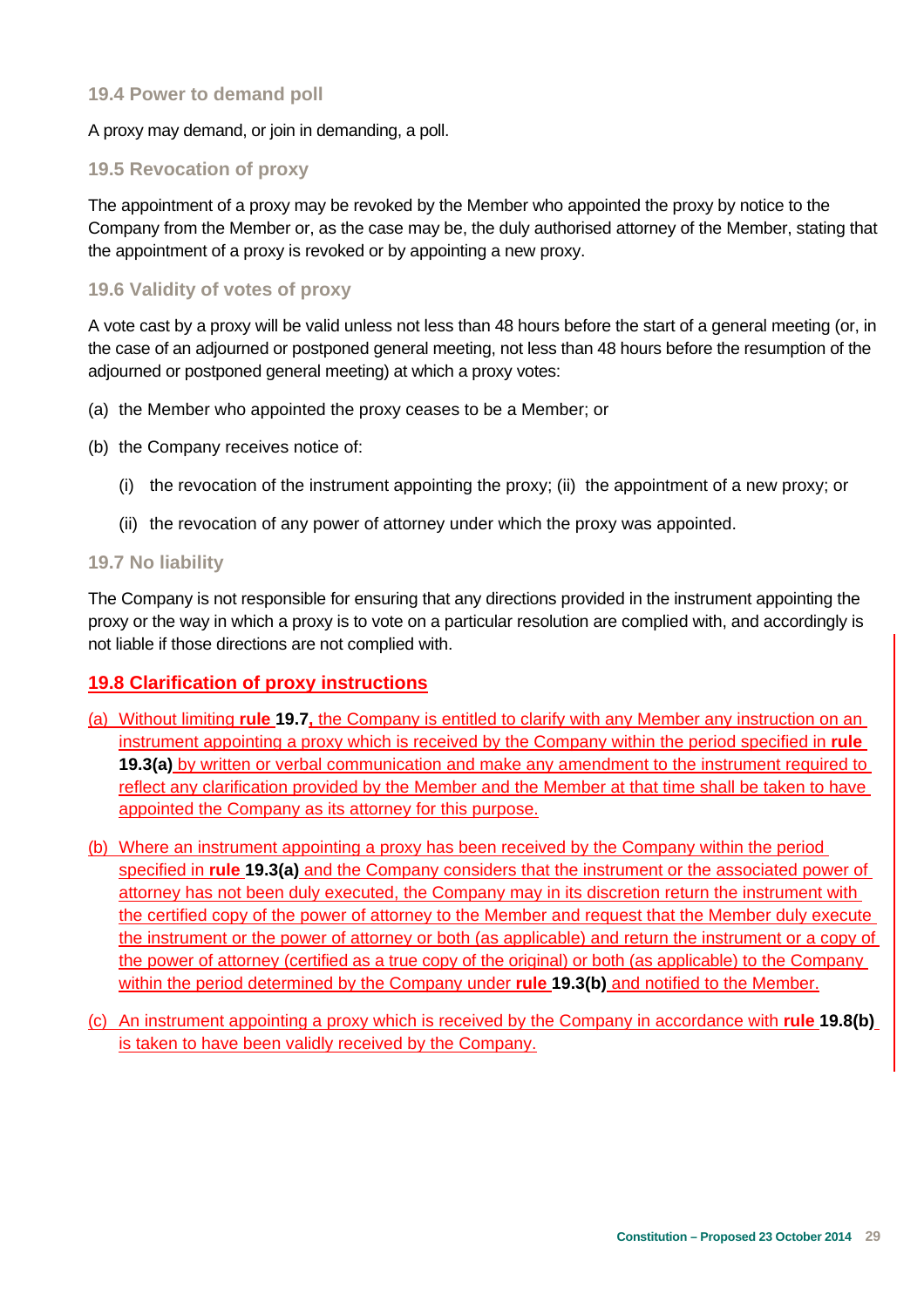# 20 Direct voting

The Directors may determine that at any general meeting or class meeting a Member who is entitled to attend and vote on a resolution at that meeting is entitled to a direct vote in respect of that resolution. A "direct vote" includes a vote delivered to the Company by post, fax or other electronic means approved by the Directors. The Directors may prescribe regulations, rules and procedures in relation to direct voting, including specifying the form, method and timing of giving a direct vote at a meeting in order for the vote to be valid.

### 21 Body corporate representative

### **21.1 Appointment of corporate representative**

- (a) If a Member is a body corporate, it may appoint a natural person as its representative to exercise on its behalf any or all of the powers it may exercise:
	- (i) at meetings of the Members;
	- (ii) at meetings of creditors or debenture holders; or
	- (iii) relating to resolutions to be passed without meetings.
- (b) The appointment of a corporate representative may be a standing one.

### **21.2 Authority to act as corporate representative**

- (a) An appointment of a corporate representative must be in writing and be signed by the body corporate appointing the representative and state:
	- (i) the Member's name and address;
	- (ii) the Company's name;
	- (iii) the representative's name or the name of the office held by the representative; and (iv) the general meeting at which the representative may act, or if the appointment is a standing one, a clear statement to that effect.
- (b) The instrument appointing the corporate representative may restrict the exercise of any power.

### **21.3 Revocation of appointment of corporate representative**

The appointment of a corporate representative may be revoked by the Member who appointed the corporate representative by notice to the Company from the Member stating that the appointment of the corporate representative is revoked.

### **21.4 Validity of votes of corporate representative**

A vote cast by a corporate representative will be valid unless before the start of the general meeting (or, in the case of an adjourned or postponed general meeting, before the resumption of the adjourned or postponed general meeting) at which a corporate representative votes:

- (a) the Member who appointed the corporate representative ceases to be a Member; or
- (b) the Company has received notice of the revocation of the instrument appointing the corporate representative.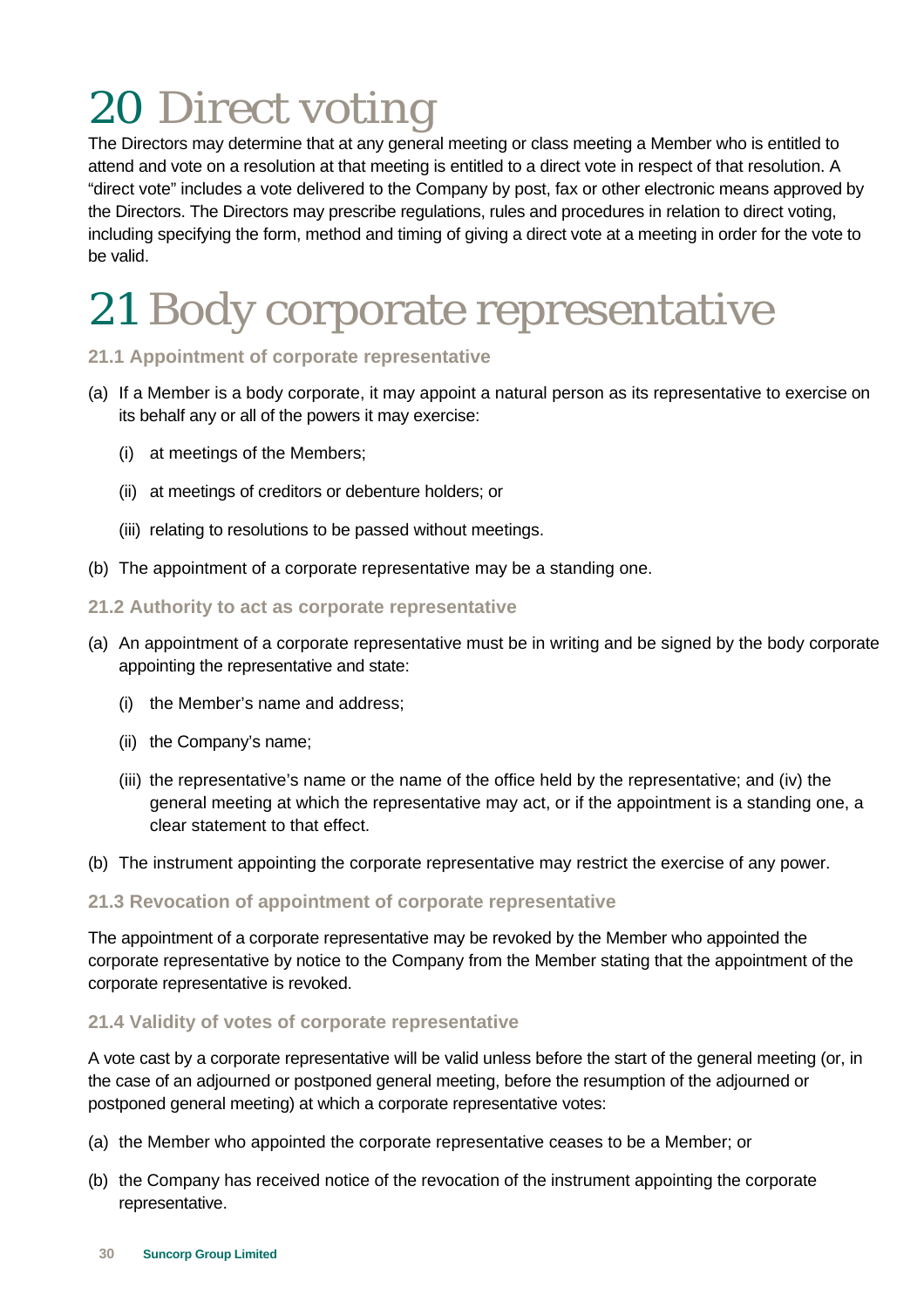### **21.5 No liability**

The Company is not responsible for ensuring that the terms of appointment of a corporate representative are complied with, and accordingly is not liable if those terms are not complied with.



**22.1 Entitlement to vote** 

- (a) Subject to this Constitution and the terms on which Securities are issued each Member entitled to vote at a general meeting may vote:
	- (i) in person or by proxy;
	- (ii) on a show of hands, and each Member has one vote; and
	- (iii) on a poll, and each Member has one vote for each fully paid Security held and a fraction of a vote for each partly paid Security equivalent to the proportion calculated in accordance with **paragraph (b)**. Amounts paid in advance in relation to a call will be ignored when calculating the proportion.
- (b) If a Member holds any partly paid Security, the aggregate number of votes that Member is entitled to cast on a poll in respect of those partly paid Securities is equal to **A**. **A** is determined as follows:

$$
\mathbf{A} = \frac{B}{D} \mathbf{A} C
$$

Where:

- (i) *B* is the number of partly paid Securities held by the Member;
- (ii) *C* is the amount actually partly paid up (not credited) on the Securities; and
- (iii) *D* is an amount equal to the fully paid up issue price of the number of partly paid Securities held by the Member.
- If **A** is not a whole number, the number of votes must be rounded down to the next whole number.

### **22.2 Unpaid calls**

A Member is not entitled to vote in respect of any Security on which a call or instalment of a call is due and payable but is unpaid.

### **22.3 Restricted Securities**

During a breach of the Listing Rules relating to Restricted Securities, or a breach of a Restriction Agreement relating to Restricted Securities, the Holder of the Restricted Securities is not entitled to any voting rights in respect of the Restricted Securities.

### **22.4 Casting vote**

If on any ordinary resolution an equal number of votes is cast for and against a resolution, the chair has no casting vote.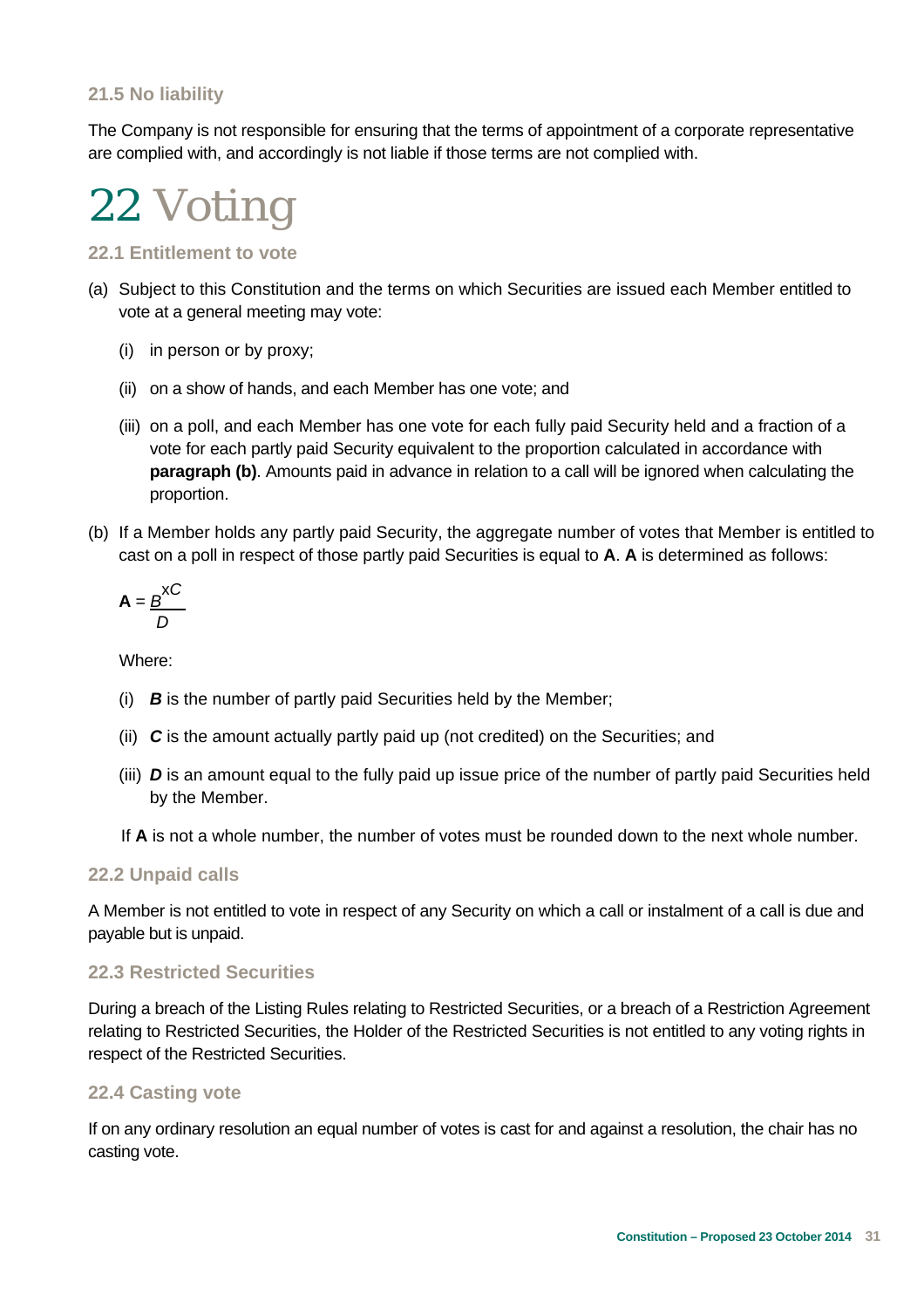### **22.5 Proxy vote to be identified**

Before a vote is taken the chair must inform the Members present whether any proxy votes have been received and, if so, how the proxy votes are to be cast.

### **22.6 Voting on resolution**

At any general meeting, a resolution put to a vote must be determined by a show of hands unless a poll is demanded in accordance with this Constitution.

### **22.7 Vote of Member who is a minor**

A parent or guardian of a natural person that is a minor may vote at any general meeting in respect of securities registered in the name of the minor if the parent or the guardian produces evidence required by the Board to demonstrate parenthood or appointment as guardian. Any vote cast by a parent or guardian in respect of any Security registered in the name of the minor that has produced such evidence will be counted, any vote cast by the minor will not be counted.

### **22.8 Vote of Member who is of unsound mind**

- (a) A person who, in accordance with law, has management of the affairs and estate of a Member who is subject to any law relating to mental health may vote at any general meeting in respect of Securities registered in the name of the Member subject to any law relating to mental health if that person produces evidence required by the Board to demonstrate that the Member is subject to a law relating to mental health and that the person has management of the affairs and estate of the member.
- (b) Any vote cast by the person in respect of any Security registered in the name of the Member subject to any law relating to mental health will be counted, any vote cast by the Member will not be counted.

#### **22.9 Objection to right to vote**

- (a) A challenge to a right to vote at a general meeting:
	- (i) may only be made at that general meeting; and
	- (ii) must be determined by the chair.
- (b) A determination made by the chair in relation to a challenge to a right to vote is binding on all Members and is final.

#### **22.10 Membership at a specified time**

The Board may determine, for the purposes of a particular meeting of Members, that all Securities that are quoted on ASX at a specified time before the meeting are taken to be held at the time of the meeting by the persons who hold them at the specified time. The determination must be made in accordance with the Corporations Act.

#### **22.11 Minutes**

- (a) Unless a poll is demanded in accordance with this Constitution, a declaration by the chair that a resolution has, on a show of hands, been:
	- (i) carried;
	- (ii) carried unanimously;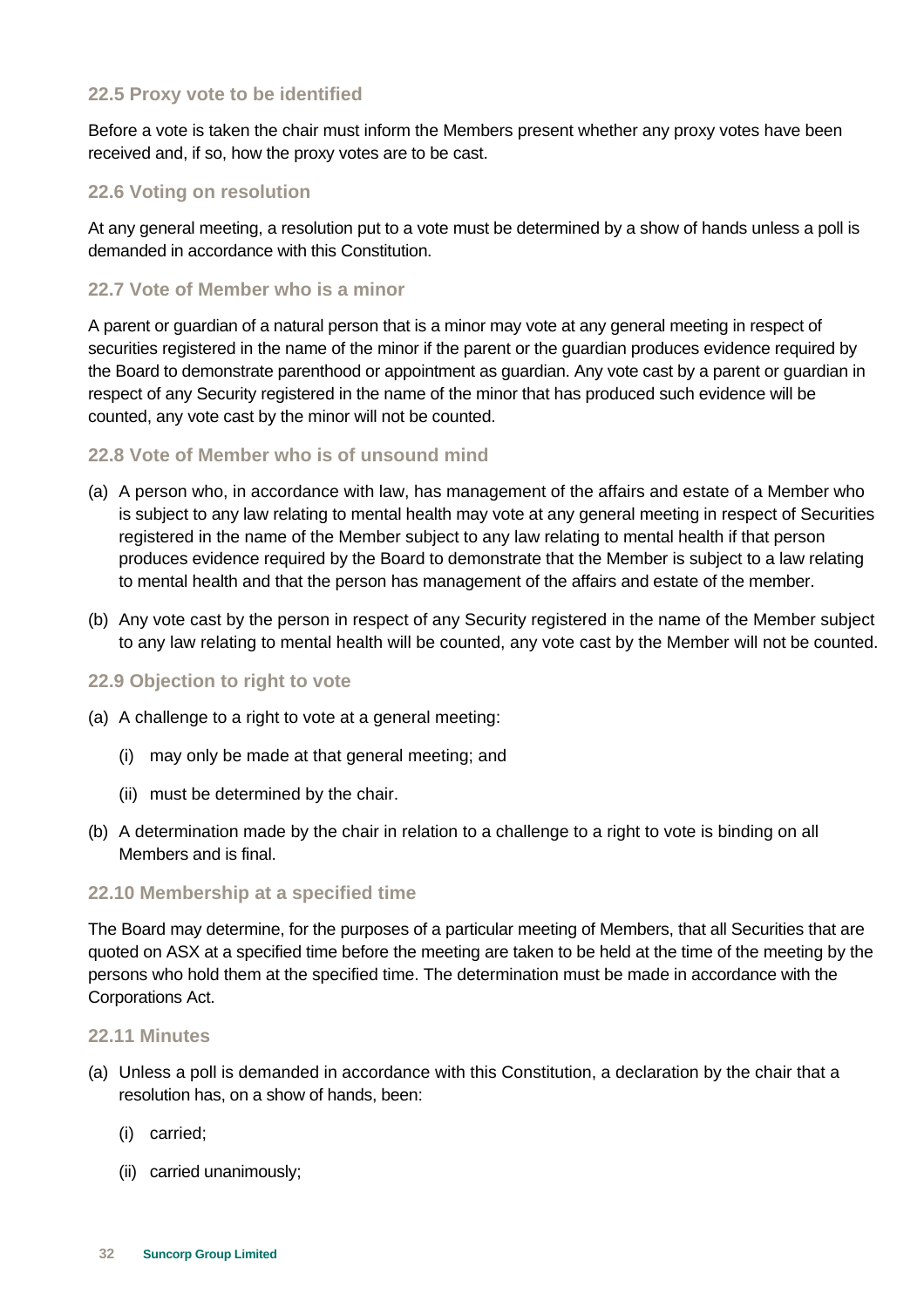- (iii) carried by a particular majority; or
- (iv) lost or not carried by a particular majority,

is conclusive evidence of the fact declared. An entry to that effect made in the minutes book of the Company signed by the chair is evidence of that fact unless the contrary is proved.

- (b) Within one month after each general meeting, the Directors must record or cause to be recorded in the minutes book:
	- (i) the proceedings and resolutions of each general meeting;
	- (ii) any declarations at each general meeting; and
	- (iii) any information in relation to proxy votes which is required by the Corporations Act.
- (c) The chair, or the chair of the next meeting, must sign the minutes within one month after the general meeting.
- (d) The minute books must be kept at the registered office.
- (e) Members may inspect the minute books between the hours of 9:00am and 5:00pm on any Business Day. No amount may be charged for inspection.

### **22.12 Disputes to be resolved by chair**

The chair will determine any dispute in relation to any vote, and the determination of the chair is binding on all Members and is final.

### 23 Poll

### **23.1 Chair may determine to take a poll**

The chair of a general meeting may determine that a poll be taken on any resolution.

#### **23.2 Right to demand poll**

A poll may be demanded on any resolution at a general meeting other than the election of a chair or the question of an adjournment by:

- (a) at least five Members entitled to vote on the resolution; or
- (b) Members with at least five percent of the votes that may be cast on the resolution on a poll.

### **23.3 Procedure for demanding poll**

- (a) A poll may be demanded:
	- (i) before a vote on a show of hands is taken;
	- (ii) before the result of a vote on a show of hands is declared; or
	- (iii) immediately after the result of a vote on a show of hands is declared.
- (b) If a poll is demanded, it may be taken in the manner and at the time and place (or places) as the chair directs.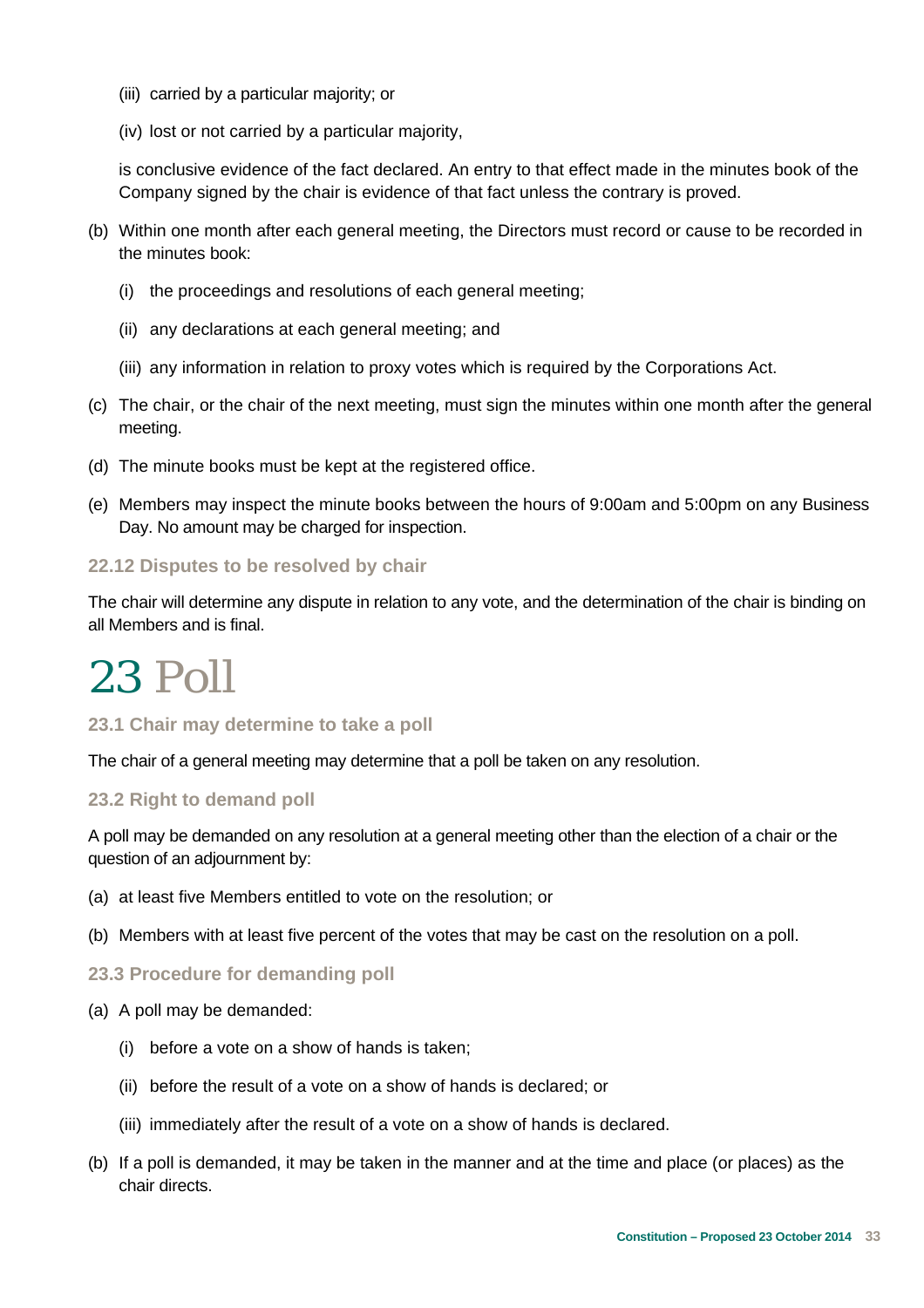- (c) A demand for a poll may be withdrawn at any time by the person or persons who demanded it. A demand for a poll which is withdrawn does not invalidate the result of a show of hands declared before the demand for the poll was made.
- (d) A demand for a poll does not prevent the general meeting continuing for the transaction of any business other than the question on which a poll has been duly demanded.

### 24 Appointment and removal of **Directors**

### **24.1 Number of Directors**

The number of Directors (not counting alternates) must not be less than fiveseven or more than 13, unless the Company in general meeting resolves otherwise.

(b) Subject to paragraph (a), the number of Directors from time to time shall be determined by the Board.

### **24.2 Appointment of Directors**

- (a) Subject to this Constitution, the Company may by resolution at a general meeting appoint a natural person as a Director. The Board must accept nominations for the election of new directors up to 45 Business Days (in the case of a meeting convened at the request of Members in accordance with the Corporations Act, 30 Business Days) before the date of a general meeting at which Directors may be elected.
- (b) Subject to this Constitution, the Board may by resolution appoint a natural person as a Director, as an additional Director or to fill the office of a Director vacated when a Director ceases to be a Director.
- (c) An appointment of a person as a Director is not effective unless a signed consent to the appointment is provided by that person to the Company. The appointment of a person as a Director will take effect on the later of the date of appointment and the date on which the Company receives the signed consent.

### **24.3 Confirmation of appointment**

Subject to this Constitution, if a person is appointed as a Director by the Board, the Company must confirm the appointment at the next annual general meeting. If the appointment is not confirmed, the person ceases to be a Director at the conclusion of the annual general meeting.

### **24.4 Removal of Director**

- (a) The Company may by resolution at a general meeting:
	- (i) remove a Director from office before the end of the Director's term of office; and
	- (ii) appoint another person in the Director's place.
- (b) At least two months' notice must be given to the Company of the intention to move a resolution to remove a Director at a general meeting.
- (c) If notice of intention to move a resolution to remove a Director at a general meeting is received by the Company, a Director must be given a copy of the notice as soon as practicable.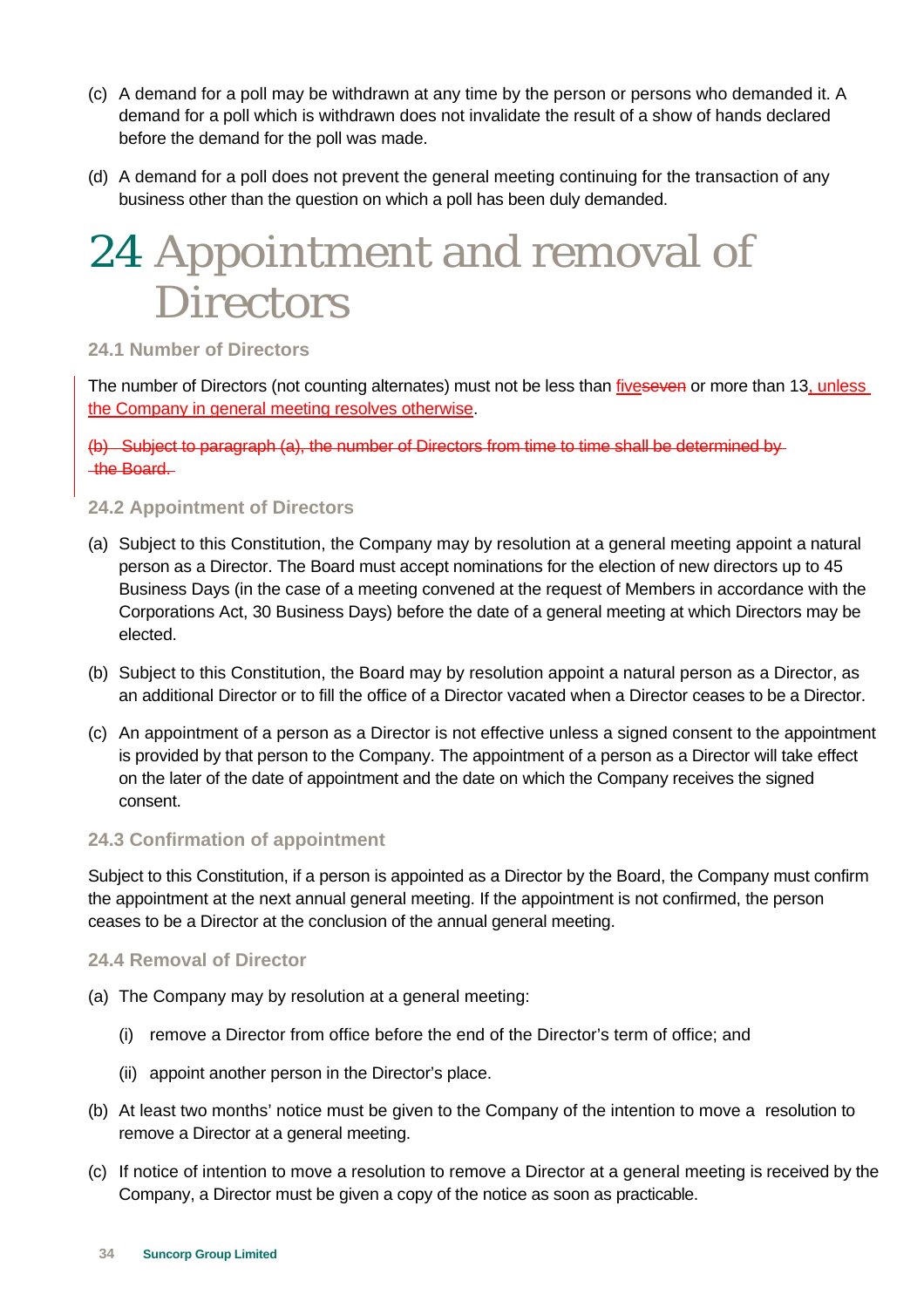- (d) The Director must be informed that the Director may:
	- (i) submit a written statement to the Company for circulation to the Members before the meeting at which the resolution is put to a vote; and
	- (ii) speak to the motion to remove the Director at the general meeting at which the resolution is to be put to a vote.
- (e) A person appointed as a Director under **paragraph (a)(ii)** will hold office for such time only as the Director in whose place the person is appointed would have held office had the Director not been removed.

### **24.5 Cessation of Directorship**

A person ceases to be a Director and the office of Director is vacated if the person:

- (a) is removed from office as a Director by a resolution of the Company at a general meeting;
- (b) resigns as a Director in accordance with this Constitution;
- (c) is subject to assessment or treatment under any mental health law and the Board resolves that the person should cease to be a Director;
- (d) dies;
- (e) is disqualified from acting as a Director under the Corporations Act or any other relevant legislation;
- (f) is absent from Board meetings (even if an alternate of the Director attends) for a continuous period of three months without leave of absence from the Board and the Board does not resolve that the Director should not cease to be a Director; or
- (g) being an Executive Director, ceases to be an employee of the Company or a related body corporate of the Company and the Board does not resolve that the Director should not cease to be a Director.

### **24.6 Rotation Election of Directors**

- (a) At each annual general meeting, one-third of the Rotation Directors are subject to retirement by rotation (or, if the number of Rotation Directors is not a multiple of three then the number nearest to but not exceeding one-third of the Rotation Directors must retire from office as Directors), provided that nNo Director (except one Managing Director) may retain office for more than three years or until the third annual general meeting following the Director's appointment, whichever is the longer. An election of Directors must take place each year.
- (b) To the extent that the Listing Rules require an election of Directors to be held and no Director would otherwise be subject to retirement under **rule 24.3** or **24.6(a)**, the Director to retire is any Director who wishes to retire whether or not he or she intends to stand for re-election and otherwise it is The-Rotation Directors are the Directors other than:
- (c) (i) a Director whose appointment must be confirmed at the meeting under rule 24.3; and (ii) a Managing Director to whom rule 27(g) applies.
- (d) (c) The Directors to retire by rotation at each annual general meeting must include any Director
- (e)(b) who wishes to retire and does not wish to be re-appointed as a Director. Any further Director required to retire must be the Director who has been in office the longest as Director.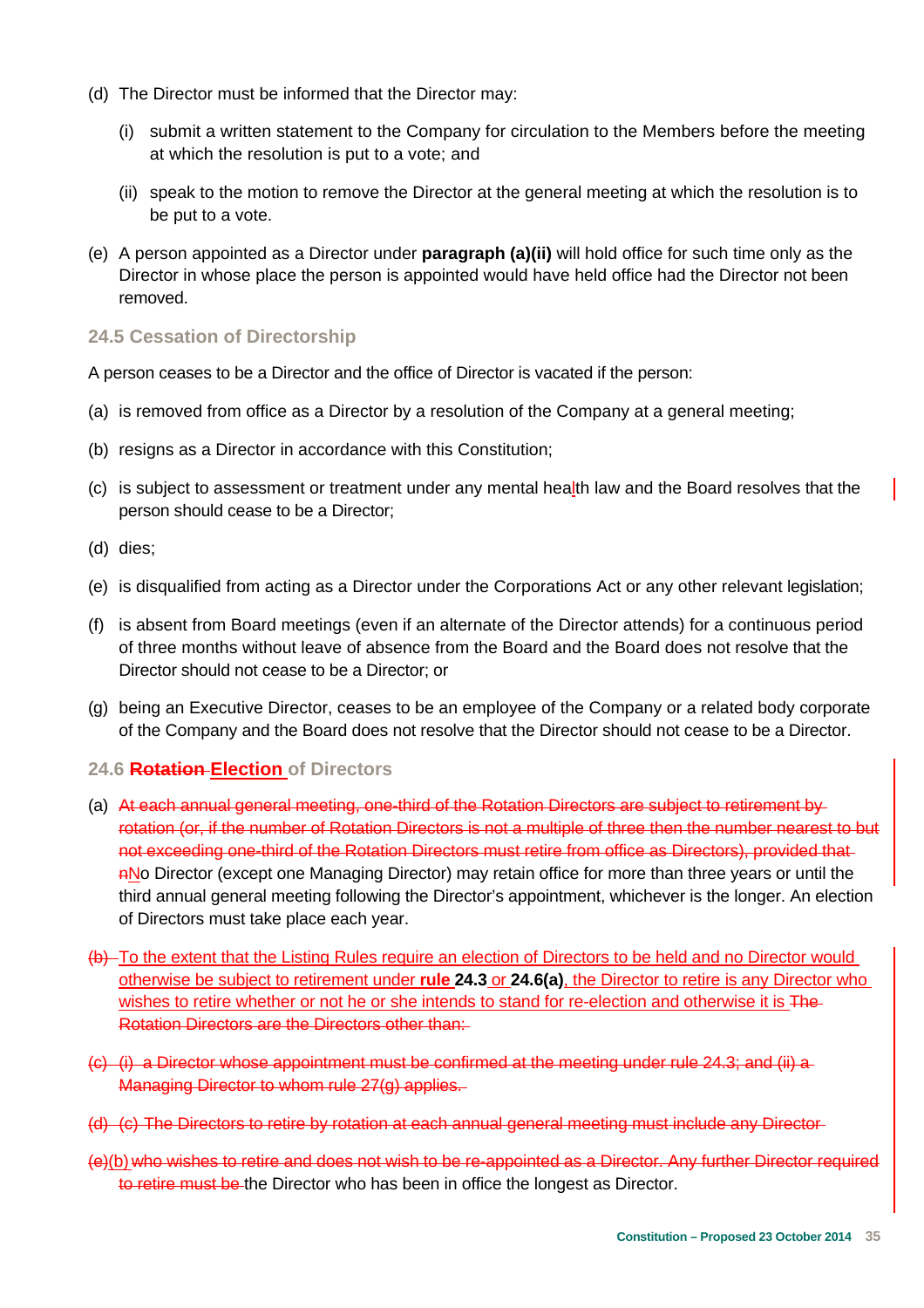$(f<sub>1</sub>(c)$  If there are two or more Directors that have been in office for an equal amount of time, and an agreement cannot be reached between those Directors on who will retire, the Director or Directors who will retire will be determined in any manner determined by the chair and if the chair is not able and/or willing to act, by the deputy chair (if any).

(g)(d) A retiring Director is eligible for re-appointment.

(h)(e) A retirement by rotation at a general meeting does not become effective until the end of the meeting.

### **24.7 Resignation of Directors**

A Director may resign from the office of Director by giving notice of resignation to the Company at its registered office.

### 25 Powers and duties of Board

- (a) Subject to this Constitution, the Corporations Act and the Listing Rules, the activities of the Company are to be managed by, or under the direction of, the Board.
- (b) Subject to this Constitution, the Corporations Act and the Listing Rules, the Board may exercise all powers of the Company that are not required to be exercised by the Company in a general meeting.
- (c) The powers of the Board include the power to:
	- (i) borrow or otherwise raise money;
	- (ii) mortgage, charge (including in the form of a floating charge) any of the Company's assets (both present and future); and
	- (iii) issue debentures and other securities, and any instrument (including any bond).
- (d) The Board may delegate any of its powers to:
	- (i) a Director;
	- (ii) a committee of Directors;
	- (iii) an employee of the Company; or
	- (iv) any other person.

### 26 Negotiable instruments

All negotiable instruments and all receipts for money paid to the Company must be signed, drawn, accepted, endorsed or otherwise executed in such manner as the Board may determine.

### 27 Managing Director

- (a) The Board may appoint one or more of the Directors to the office of Managing Director for such period, and on such terms (including as to remuneration), as the Board determines.
- (b) A Managing Director must be ordinarily resident in Queensland.
- (c) The Board may confer on a Managing Director any of the powers that the Board may exercise.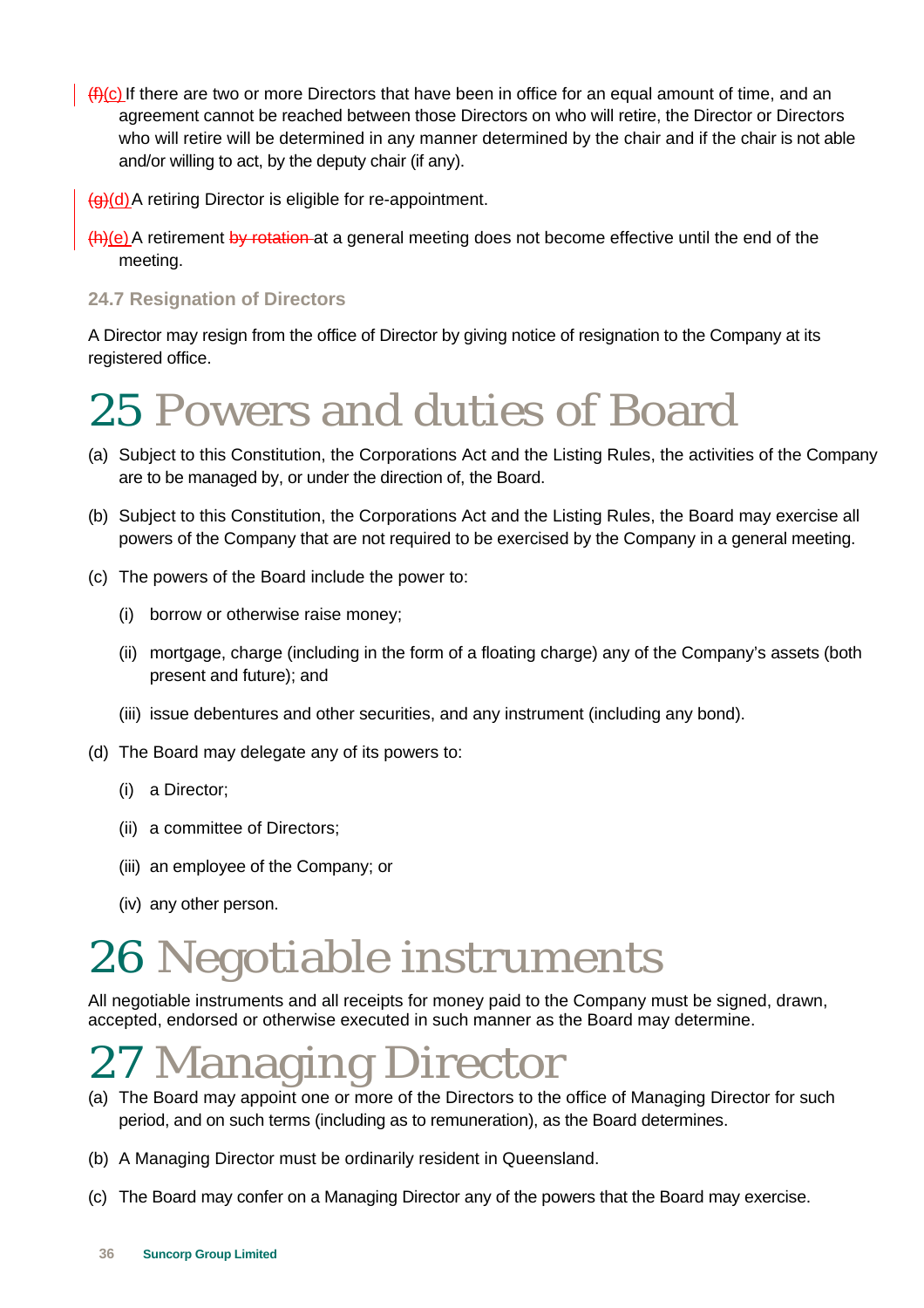- (d) The Board may vary or revoke a conferral of any power on a Managing Director.
- (e) The Board may at any time vary or revoke an appointment of a Managing Director.
- (f) A person ceases to be a Managing Director if they cease to be a Director.
- (g) Subject to **paragraph (h),** a Managing Director is not subject to retirement under **rule 24.3** or **24.6**.
- (h) Where there is more than one Managing Director:
	- (i) only one of them is entitled not to be subject to retirement under **rules 24.3** and **24.6**;
	- (ii) in the absence of agreement between them, the Managing Director to whom the exemption in **paragraph (g)** applies shall be determined by lot;
	- (iii) after a determination has been made under **paragraph (h)(ii)**, the exemption in **paragraph (g)** will not apply to any other Managing Director until the Managing Director first determined to have the benefit of the exemption ceases to be a Managing Director; and
	- (iv) if, at the time a Director ceases to have the benefit of the exemption in **paragraph (g)**, the period since that Director was last appointed is greater than that provided in **rule 24.6** for Directors who do not have the benefit of the exemption in **paragraph (g),** that Director is eligible for appointment and must submit himself or herself for appointment as a Director at the next annual general meeting of the Company.

### 28 Alternate Directors

#### **28.1 Appointment and terms of appointment**

- (a) If a Director wishes to appoint a person as an alternate, that Director must give notice to the Company detailing:
	- (i) the name, experience and qualifications of the person;
	- (ii) the terms upon which the Director intends to appoint the person as an alternate, including whether the person is to exercise some or all of the powers of the Director and the proposed terms of the appointment; and
	- (iii) whether or not the alternate is to get notice of each meeting the Director is entitled to attend.
- (b) The Board may ask for further information from the alternate in relation to the alternate's qualifications and experience.
- (c) If the alternate is a Director, the appointment will take effect immediately.
- (d) If the alternate is not a Director, at the first meeting of the Board after the notice of the proposed appointment has been received by the Board, the Board must consider the proposed appointment and either accept or reject the appointment. If the Board accepts the appointment of the alternate, the Director may appoint the person on the terms notified.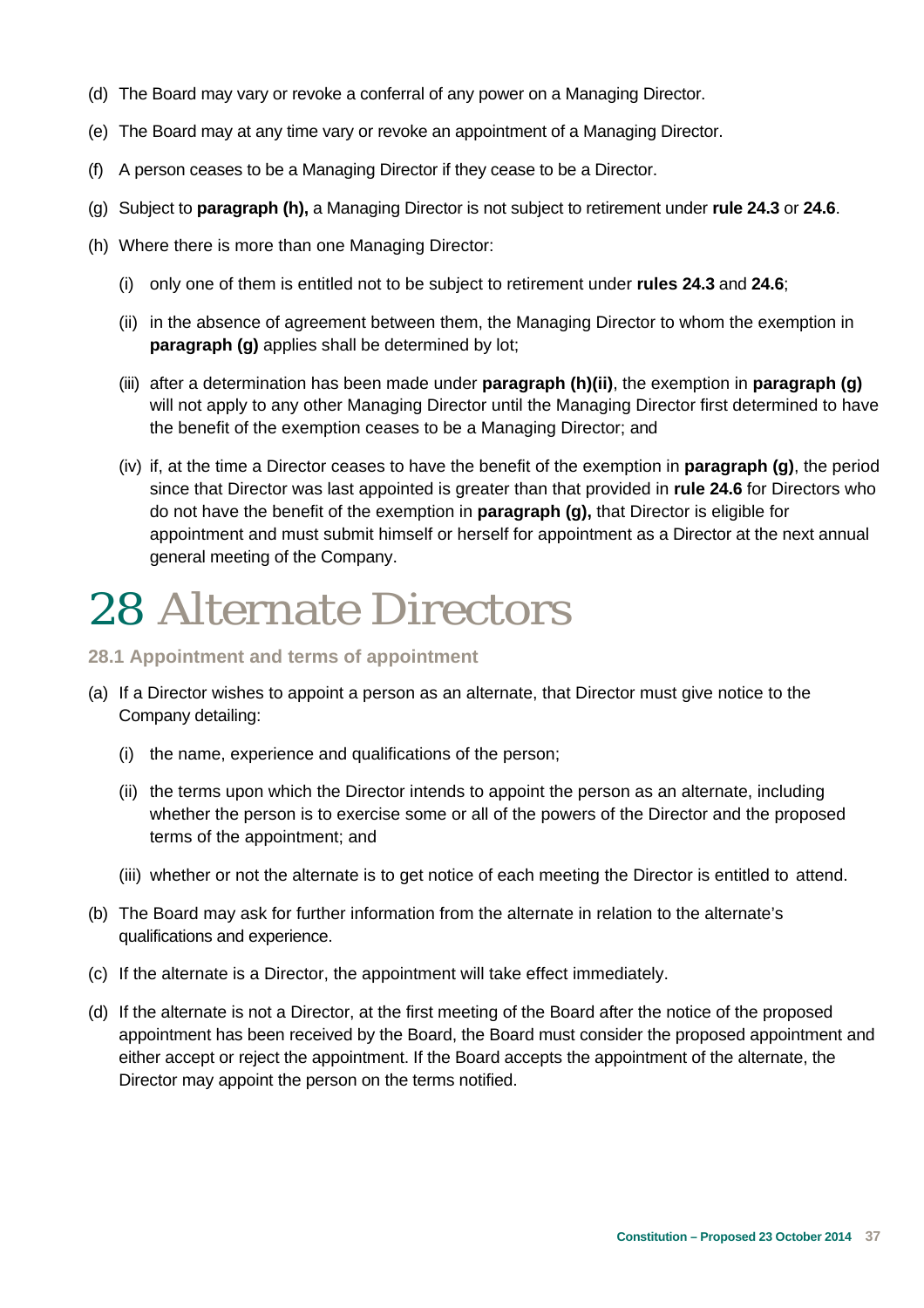- (e) Where the alternate is not a Director, an appointment of a person as an alternate is not effective until a signed consent to the appointment is provided by that person to the Company. Accordingly, such an appointment will take effect on the later of the date of appointment and the date on which the Company received the signed consent.
- (f) An alternate is not an agent of the Director appointing the alternate.

### **28.2 No liability**

The Company is not responsible for ensuring that the terms of appointment of an alternate are complied with and accordingly, is not liable if those terms are not complied with.

### **28.3 Remuneration of alternate**

An alternate is not entitled to receive any fee (or other remuneration) from the Company for services performed as an alternate.

### **28.4 Notice and attendance at Board meetings**

If the notice appointing the alternate provides that the alternate is to receive notice of Board meetings, the Company must provide each alternate with notice. By notice to the Company, the Director who appointed an alternate may at any time require that the notice of Board meetings cease to be given to the alternate. An alternate may not attend any Board meeting at which the Director who appointed the alternate is present, except where the alternate is appointed by more than one Director and the alternate is attending that Board meeting in respect of a Director who is not present.

### **28.5 Voting of alternate**

An alternate is entitled to a vote for each Director that the alternate represents in addition to any vote the alternate may have as a Director in the alternate's own right.

### **28.6 Termination of appointment of alternate**

- (a) A Director who appointed an alternate may terminate the appointment of the alternate at any time by notice to the alternate, the Directors and the Company.
- (b) An alternate may terminate the alternate's appointment at any time by notice to the Directors and the Company.
- (c) A termination of appointment does not take effect until the Company has received notice of termination.
- (d) A Director who appointed an alternate must terminate the appointment of the alternate if a majority of the Directors other than a Director who appointed an alternate request in writing that the appointment be terminated.

### **28.7 Cessation of appointment of alternate**

An alternate ceases to be an alternate if the person who appointed that alternate ceases to be a Director.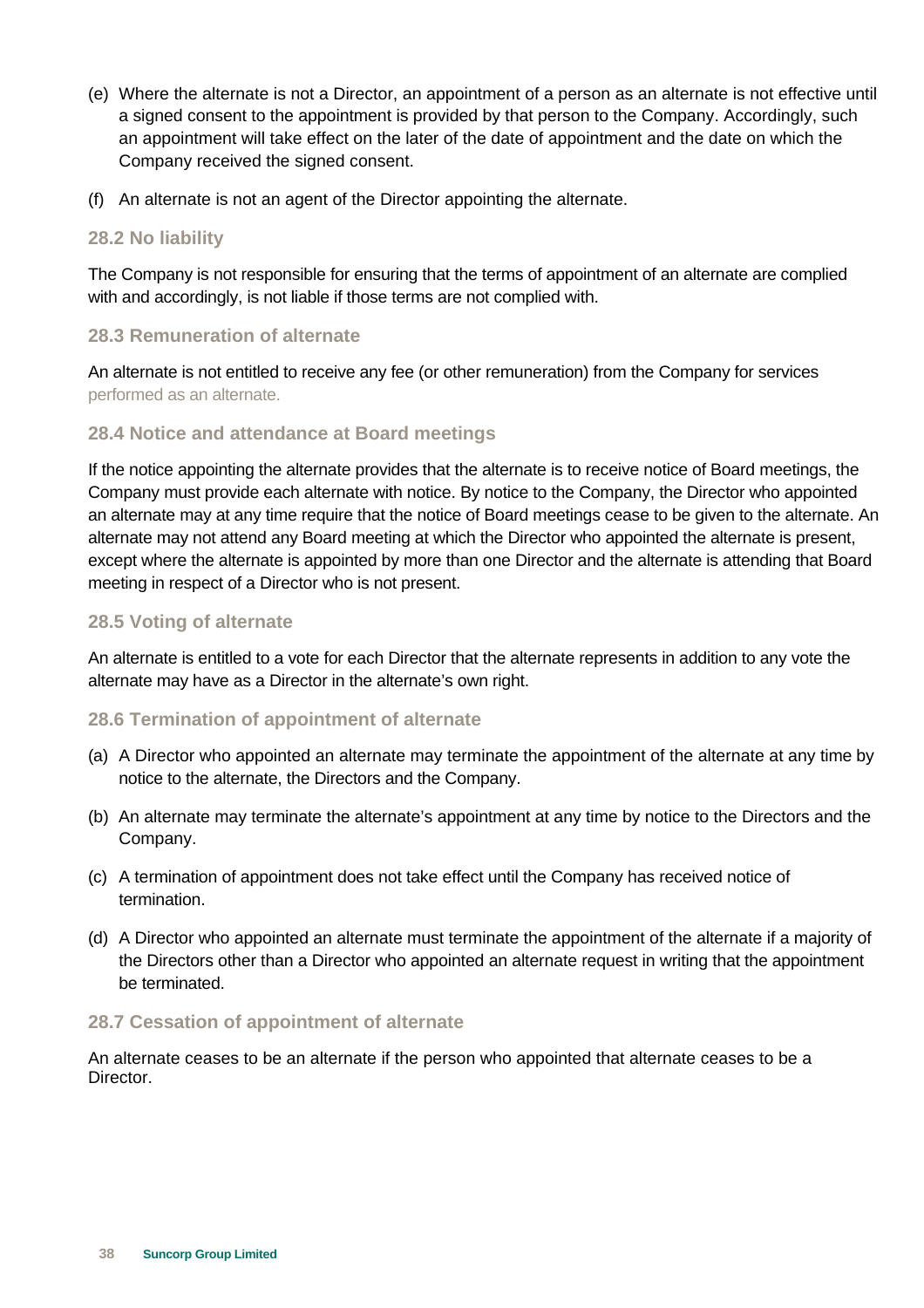### 29 Remuneration and reimbursement for expenses

### **29.1 Remuneration of Director**

- (a) The Directors will be remunerated for their services as Directors by an aggregate amount or value of remuneration (if any) not exceeding the maximum amount or value as the Company in general meeting determines, to be divided among them in such proportion and manner as they agree or if they do not agree, equally.
- (b) The remuneration for Directors must be a fixed amount or value and not a commission on or percentage of profits or operating revenue.
- (c) The aggregate maximum amount of remuneration for Directors must not be increased except with the prior approval of the Company in general meeting. Particulars of the amount of the proposed increase and the new maximum amount or value that may be paid to the Directors as a whole must be detailed in the notice convening the meeting.
- (d) The aggregate amount or value of remuneration for Directors includes superannuation contributions made by the Company or any of its Child Entities for the benefit of the Directors and any fees which a Director agrees to sacrifice on a pre-tax basis.
- (e) This **rule 29.1** does not apply to the salary of an executive Director.

### **29.2 Reimbursement of expenses**

Directors and alternates are entitled to be reimbursed by the Company for reasonable costs and expenses incurred or to be incurred in connection with attendance at meetings of the Board and committees of the Board.

### 30 Board meetings

### **30.1 Convening meetings**

- (a) In the ordinary course, the Secretary will convene Board meetings in accordance with the determinations of the Board.
- (b) A Director may at any time convene a Board meeting by notice to the other Directors.

#### **30.2 Notice of meetings**

- (a) Reasonable notice of each Board meeting must be given to the Directors and each alternate entitled to receive notice (if any).
- (b) Each notice must state:
	- (i) the date, time and place (or places) of the Board meeting; and
	- (ii) the general nature of the business to be conducted at the Board meeting.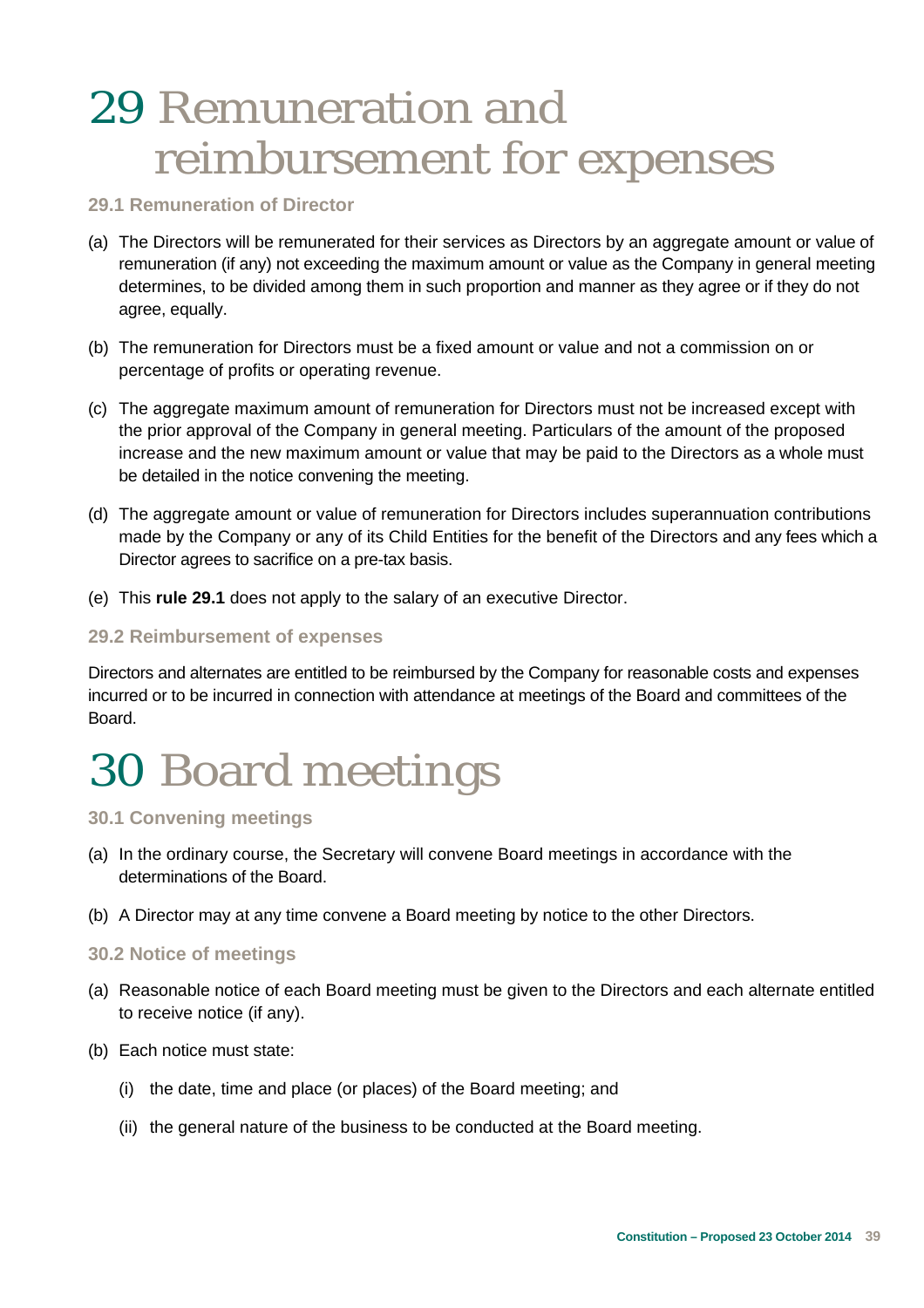### **30.3 Omission to give notice**

No resolution passed at or proceedings at any Board meeting will be invalid because of any unintentional omission or error in giving or not giving notice of:

- (a) that Board meeting;
- (b) any change of place (or places) of that Board meeting;
- (c) postponement of that Board meeting; or
- (d) resumption of that adjourned Board meeting.

#### **30.4 Use of technology**

- (a) A Board meeting may be convened or held using any technology consented to by all Directors. The consent may be a standing one. A Director may withdraw consent to the use of a particular technology within a reasonable time period before a Board meeting.
- (b) If a number of Directors equal to the quorum is able to hear or to see and to hear each other Director contemporaneously using any technology consented to by all Directors, there is a meeting and a quorum is present. The rules relating to meetings of Directors apply to each such meeting to the extent appropriate.
- (c) A Director participating at a meeting using technology consented to by all Directors is treated as being present in person at the meeting.
- (d) A meeting using technology consented to by all Directors is to be taken to be held at the place determined by the chair of the meeting.

#### **30.5 Quorum at meetings**

A quorum at a Board meeting is at least a majority in number of the Directors (not counting alternates) present in person or by alternate. The quorum must be present when the meeting proceeds to business.

### **30.6 Chair of meetings**

- (a) The Directors may elect a Director to chair Board meetings by a majority vote. The person that has been elected as chair may chair each Board meeting. At any subsequent Board meeting, a new chair may be elected if at least ten days' notice of the proposal to elect a new chair has been given to all Directors. On the election of the new chair, the new chair will chair subsequent Board meetings. The Directors may from time to time appoint a deputy chair who in the absence of the chair at a meeting of the Board may exercise all the powers and authorities of the chair.
- (b) If the chair is not present within 30 minutes after the time appointed for a Board meeting or if the chair is unwilling or unable to act as chair for the whole or any part of that Board meeting, the Directors present may elect a Director present to chair that Board.

#### **30.7 Passing resolutions at meetings**

- (a) A resolution of the Board must be passed by a majority of the votes cast by the Directors entitled to vote on the resolution.
- (b) Each Director present in person or by alternate is entitled to vote and has one vote.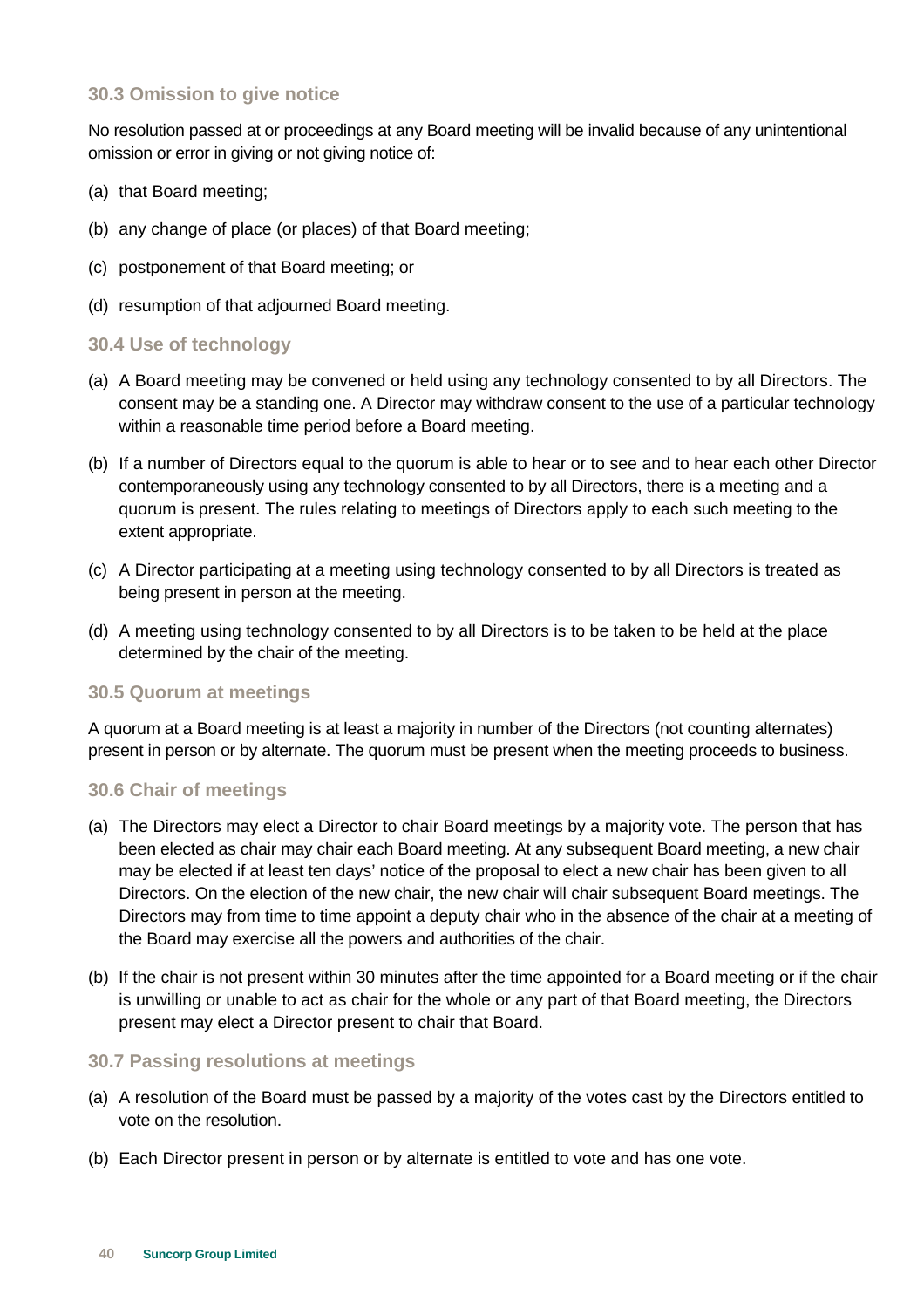### **30.8 Casting vote**

- (a) Subject to **paragraph (b)**, if on any resolution an equal number of votes is cast for and against a resolution, the chair has a casting vote in addition to any vote cast by the chair as a Director.
- (b) Where only two Directors are present and form a quorum or when only two Directors present are competent to vote on the question at issue, the chair does not have a casting vote and the proposal will be deemed to have been lost or not carried.

### **30.9 Conduct of meetings**

The chair of each Board meeting has charge of conduct of that meeting, of the procedures to be adopted and the application of those procedures at that meeting.

#### **30.10 Written resolutions**

- (a) The Board may pass a resolution without a Board meeting being held if all the Directors entitled to vote on the resolution sign a document containing a statement that they are in favour of the resolution set out in the document.
- (b) For the purposes of **paragraph (a)**:
	- (i) signatures can be contained in more than one document, with each document to be materially identical to each other document;
	- (ii) a facsimile transmission, email or other document which is:
		- (A) produced by mechanical or electronic means under the name of the Director and with the Director's authority; and
		- (B) which is received by the Company,

is deemed to be a document signed by that Director; and

- (iii) a resolution is deemed to have been passed at the later of:
	- (A) the date specified in it as the date from which it shall be effective; or
	- (B) the date on which the last director signed the document.

#### **30.11 Minutes of meetings**

- (a) Within one month after each Board meeting, the Directors must record or cause to be recorded in the minutes book:
	- (i) the proceedings and resolutions of each Board meeting; and
	- (ii) all resolutions passed without a Board meeting.
- (b) The chair, or the chair of the next Board meeting, must sign the minutes within a reasonable time after the meeting.
- (c) The minutes book must be kept at the registered office.
- (d) The Directors may inspect the minutes book at any reasonable time. No amount may be charged for inspection.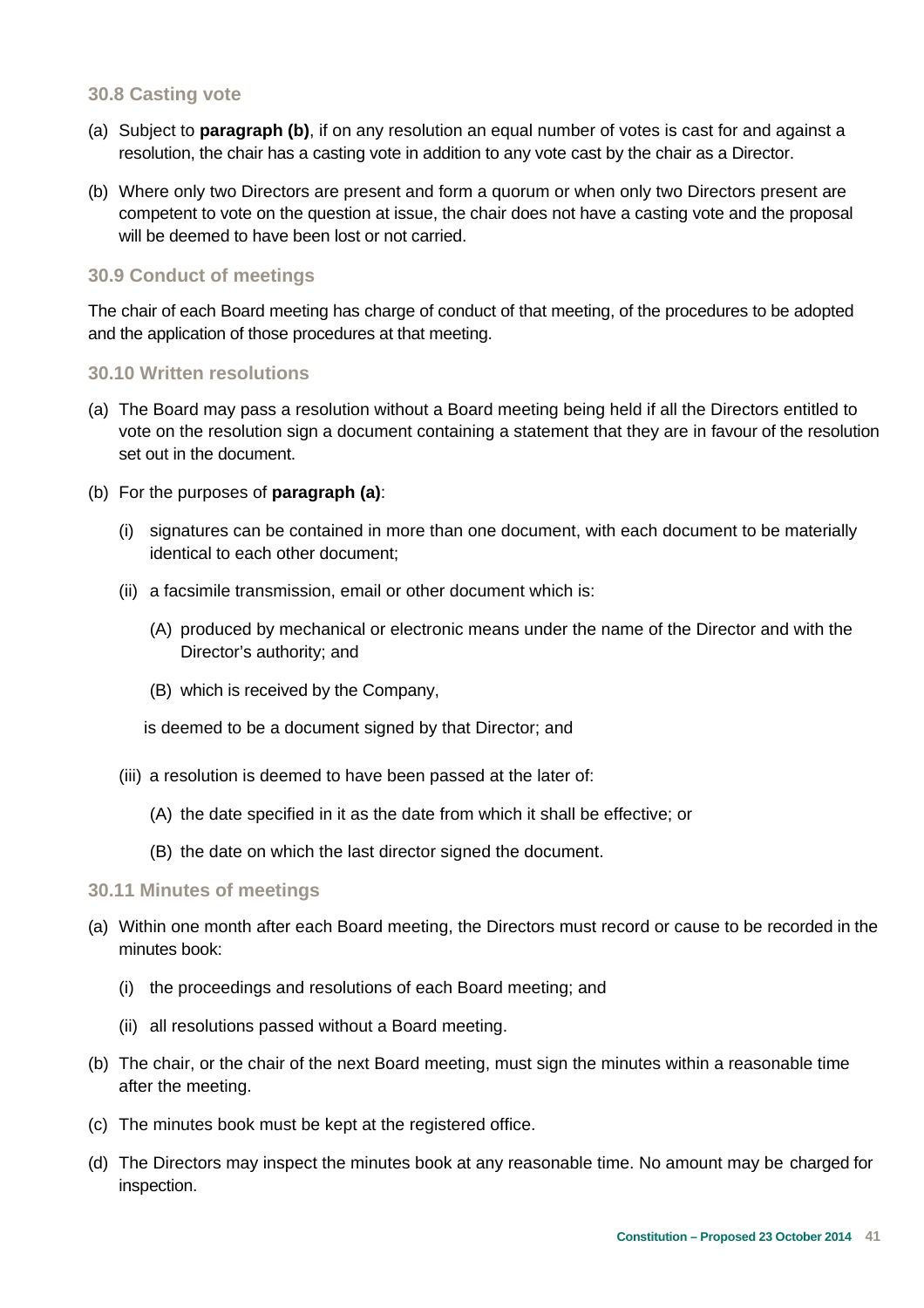### **30.12 Committee meetings**

The rules of this Constitution relating to meetings (including resolutions and minutes) and proceedings of the Board with any necessary modifications apply to the meeting of any committee of the Board except that a quorum for a meeting of any committee is from time to time to be determined by the Board.

### 31 Director's interests

### **31.1 Declaration of interest**

- (a) Any Director who has a material personal interest in a contract or proposed contract of the Company, holds any office or owns any property such that the Director might have duties or interests which conflict or may conflict either directly or indirectly with the Director's duties or interests as a Director, must give the Board notice of the interest at a Board meeting.
- (b) A notice under **rule 31.1(a)** must set out:
	- (i) the nature and extent of the interest; and
	- (ii) the relation of the interest to the affairs of the Company.
- (c) The notice must be provided to the Board at a Board meeting as soon as practicable.

#### **31.2 Director may contract with the Company**

- (a) A Director is not disqualified from contracting or entering into an arrangement with the Company as vendor, purchaser or in another capacity, merely because the Director holds office as a Director or because of the fiduciary obligations arising from that office.
- (b) A contract or arrangement entered into by or on behalf of the Company in which a Director is in any way interested is not invalid or voidable merely because the Director holds office as a Director or because of the fiduciary obligations arising from that office.

### **31.3 Director not liable to account**

A Director who is interested in any arrangement involving the Company is not liable to account to the Company for any profit realised under the arrangement merely because the Director holds office as a Director or because of the fiduciary obligations arising from that office, provided that the Director complies with the disclosure requirements applicable to the Director under **rule 31.1** and under the Corporations Act regarding that interest.

### **31.4 Director may hold other office of profit in the Company**

A Director may hold any other office or position (except auditor) in the Company in conjunction with his or her directorship and may be appointed to that office or position on terms (including remuneration and tenure) the Directors decide.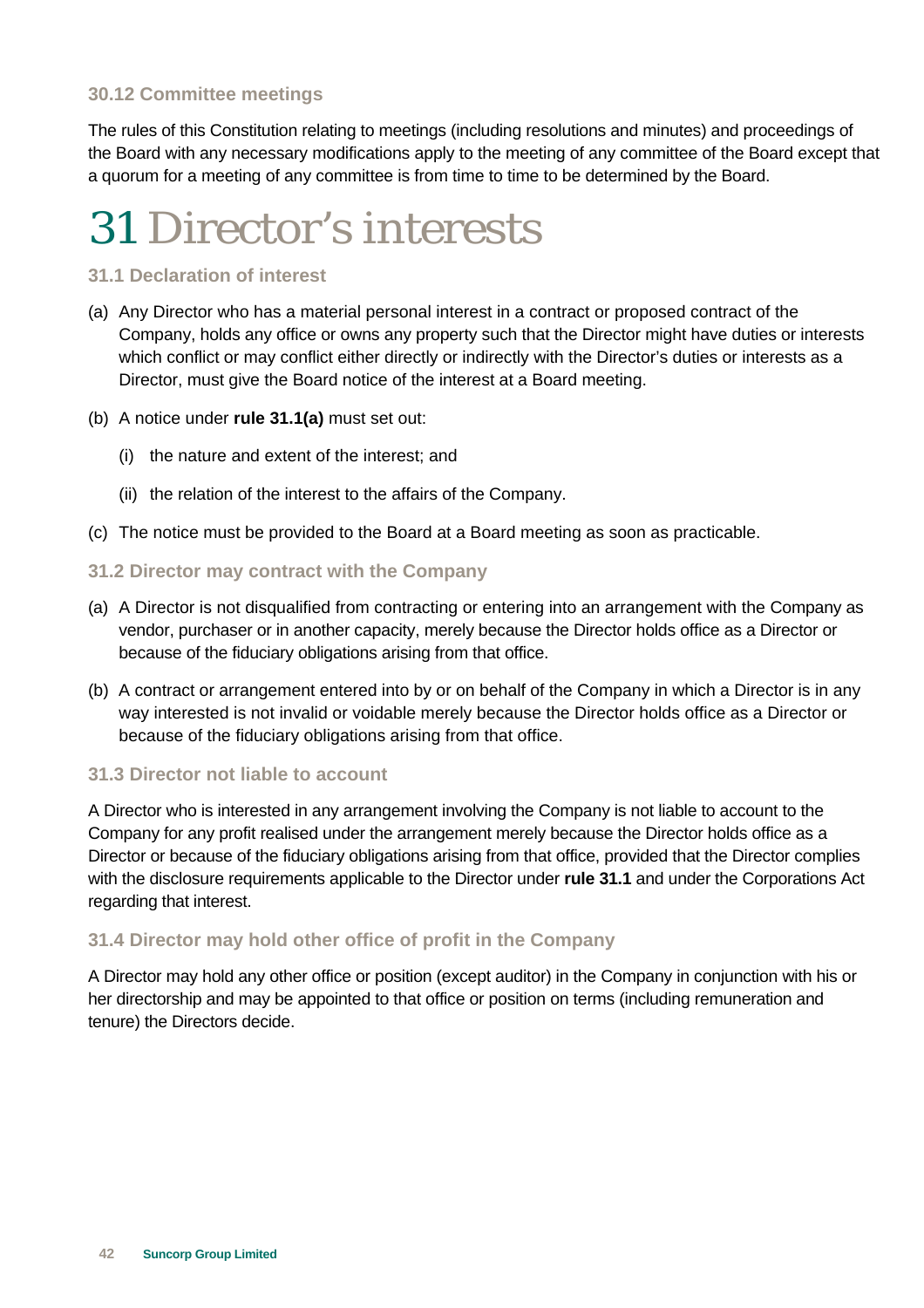### **31.5 Director may hold any other office**

A Director may be or become a director of or hold any other office or position in:

- (a) any corporation promoted by the Company, or in which the Company may be interested, whether as a vendor or shareholder or otherwise; or
- (b) any other corporation or organisation.

The Director is not accountable for any benefits received as a shareholder, director or holder of any other office or position in any other corporation or organisation.

#### **31.6 Director's right to vote**

- (a) A Director who has an interest in a matter that is being considered at a meeting of Directors may, despite that interest, vote, be present and be counted in a quorum at the meeting, unless that is prohibited by the Corporations Act. No act, transaction, agreement, instrument, resolution or other thing is invalid or voidable only because a Director fails to comply with that prohibition.
- (b) The Directors may exercise the voting rights given by shares in any corporation held or owned by the Company in any way the Directors decide. This includes voting for any resolution appointing a Director as a director or other officer of that corporation or voting for the payment of remuneration to the directors or other officers of that corporation. A Director may, if the law permits, vote for the exercise of those voting rights even though he or she is, or may be about to be appointed, a director or other officer of that other corporation and, in that capacity, may be interested in the exercise of those voting rights.

### **31.7 Director may affix seal notwithstanding interest**

A Director who is interested in any contract or arrangement may, despite that interest, witness the fixing of the seal to any document evidencing or otherwise connected with that contract or arrangement.

### 32 Appointment of Secretary

- (a) The Company must have at least one Secretary. The Board has the power to appoint a natural person to act as Secretary on the terms and for such period as the Board may determine.
- (b) Any Secretary appointed may be removed at any time by the Board.

### 33 Head office, local boards and branch offices

- (a) The head office of the Company must at all times be located in Queensland.
- (b) For the purposes of **rule 33(a)**, the head office of the Company is located in Queensland only if:
	- (i) the principal operational offices of the following Company personnel, however described, are located in Queensland:
		- (A) chairman;
		- (B) chief executive officer;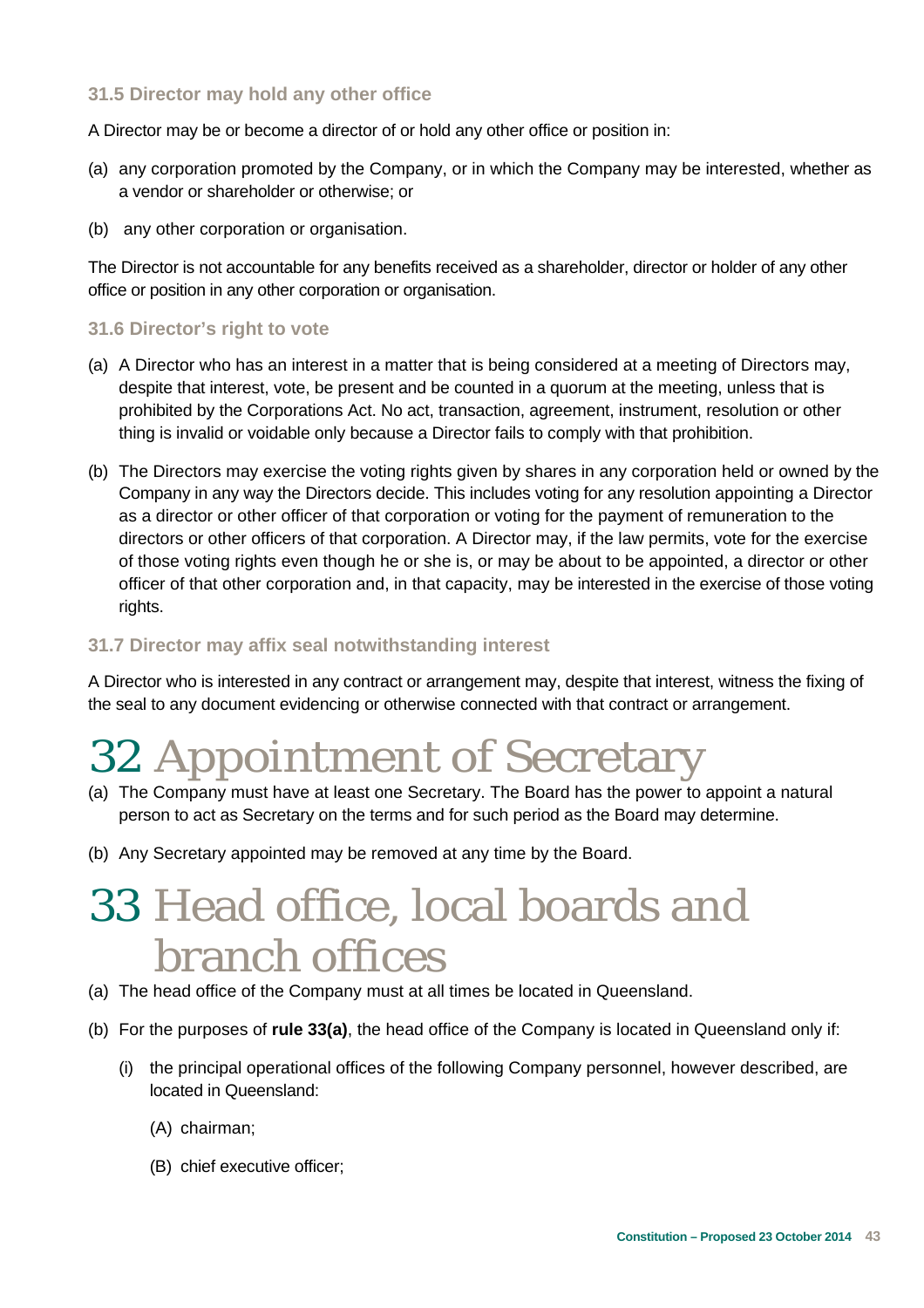- (C) chief financial officer;
- (D) chief operating officer; and
- (ii) the principal operational offices for the following Company services, however described, are located in Queensland:
	- (A) treasury operations;
	- (B) information technology management;
	- (C) marketing management;
	- (D) credit control operation;
	- (E) human resource management;
	- (F) account processing;
	- (G) corporate services department;
	- (H) purchasing department; and
- (iii) the usual location for the holding of Board meetings is in Queensland.

### 34 Seal

- (a) If the Company has a Seal the Directors must provide for the safe custody of the Seal (and any duplicate of it).
- (b) The Seal (and any duplicate of it) must not be used without the prior authority of the Board, and when used, the Seal must be used in accordance with any direction of the Board.
- (c) If a document is to be executed by the use of the Seal, the fixing of the Seal must be witnessed by two Directors, a Director and Secretary or two persons authorised by the Board to witness the fixing of the Seal.

### 35 Financial records

### **35.1 Member's access to financial records**

The Board may determine whether and, if so, the extent to which and at what times and which place and under what conditions any financial record or other records of the Company may be inspected by Members.

### **35.2 Directors' access to financial records**

Any Director may at any time access and inspect any financial record and any other record of the Company.

#### **35.3 Access to financial records after ceasing to be a Director**

The Board may determine that any person who is to cease or has ceased to be a Director may continue to have access to and inspect any financial record of the Company relating to the time during which the person was a Director.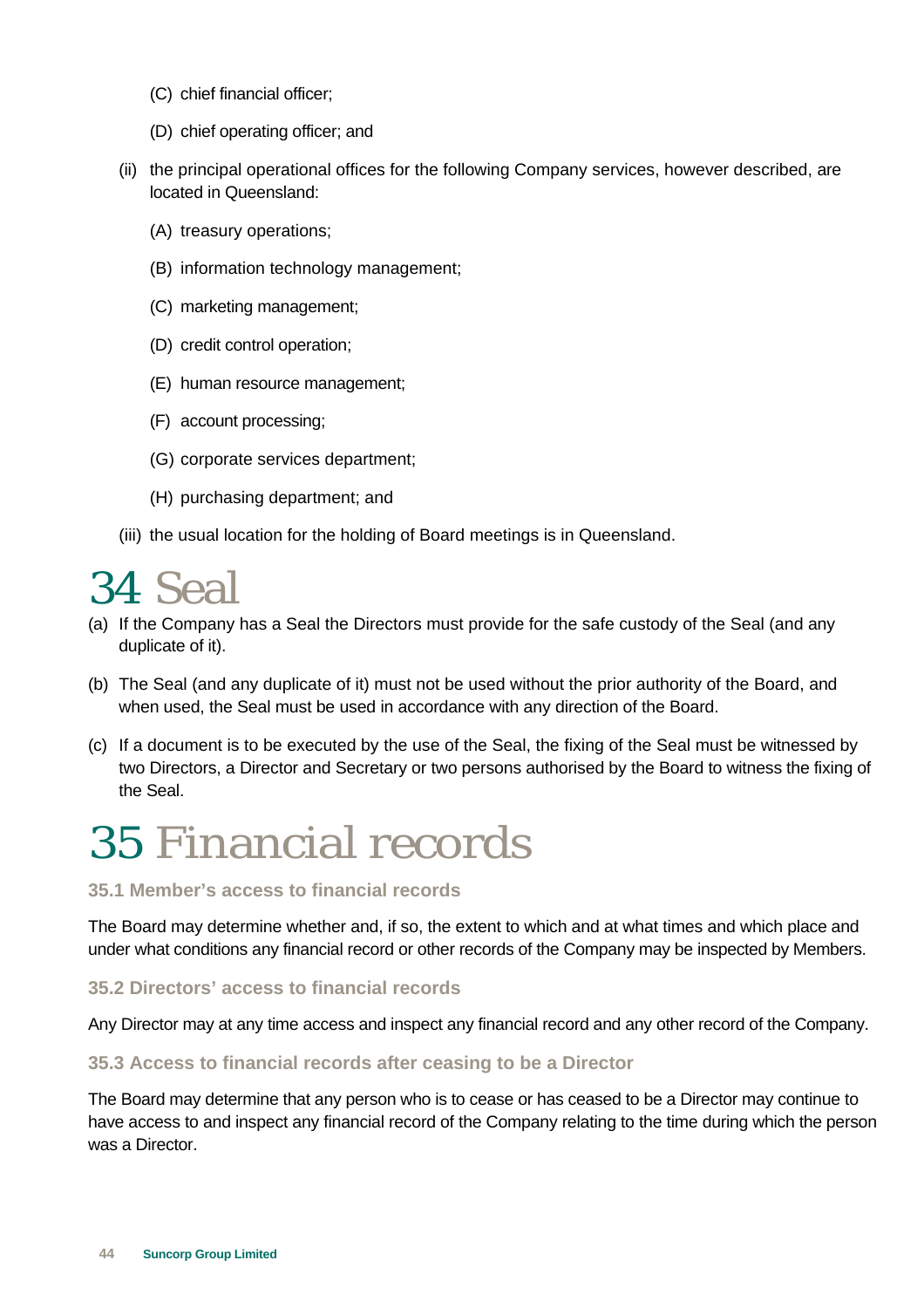### 36 Distributions

### **36.1 Payment of dividends**

The Company may only pay a dividend in the circumstances provided in the Corporations Act.

### **36.2 Provisions and reserves**

- (a) Subject to this Constitution, the Board may determine to set aside out of the profits of the Company, any provision or reserve as it determines.
- (b) The Board may appropriate to the Company's profits any amount previously set aside as a provision or reserve.
- (c) Any amount set aside as a provision or reserve does not have to be kept separate from any other asset of the Company and such amount may be used as the Board determines.

### **36.3 Deductions from dividends**

Without prejudice to the application of any other rule of this Constitution, the Board may deduct from any dividend payable to any Member any amount presently due but unpaid by that Member to the Company.

#### **36.4 Unpaid calls**

Without prejudice to the application of any other rule of this Constitution, the Board may retain the dividends payable on Securities in respect of which there are any unpaid calls.

#### **36.5 Restricted Securities**

During a breach of the Listing Rules relating to Restricted Securities, or a breach of a Restriction Agreement relating to the Restricted Securities, the Holder of the Restricted Securities is not entitled to any dividend in respect of the Restricted Securities.

#### **36.6 Determination of dividend**

- (a) Subject to the Corporations Act, the Listing Rules and this Constitution, the Board may either determine or declare that a dividend (whether interim, final or otherwise) is payable and fix:
	- (i) the amount of the dividend;
	- (ii) the time for payment; and
	- (iii) the method of payment.
- (b) The Board will determine the method of payment of a dividend which may include the payment of cash, the issue of Securities, the grant of Options or the distribution of assets.
- (c) Interest is not payable on a dividend.

#### **36.7 Place to which payment to be paid**

- (a) A dividend payable in cash may be paid:
	- (i) by cheque sent by post or by courier to the addresses of each Member or to an address directed by that Member or joint holder, as the case may be;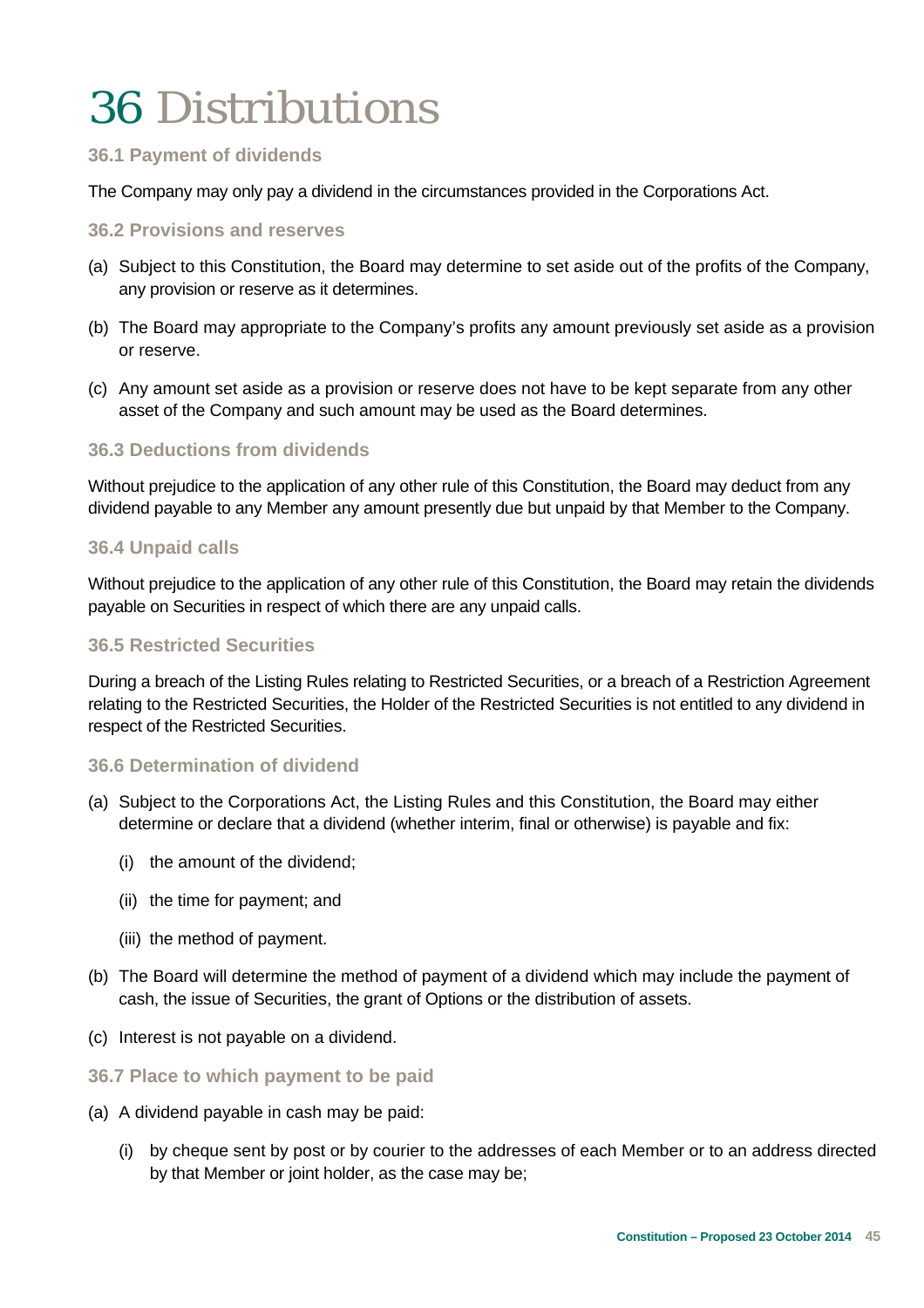- $\frac{f_{\text{iii}}}{f}$  by electronic funds transfer to an account nominated by and in the name of each Member,
- $\overline{\text{iii}}$ (ii) and in the case of any joint holder of any Share, to the account nominated by and in the name of the joint holder whose name appears first in the Register of Members, as the case may be; or
- $(iii)$   $(6)$  in any other manner determined by the Board.
- (b) If the Board determines that payment of a dividend will be made by electronic funds transfer to an account nominated by the Member but no such account is nominated by the Member or an electronic funds transfer into an electronic account is rejected or refunded, the Company may credit the amount payable to an account of the Company until the Member nominates a valid account.
- (c) Where a Member does not have a registered address or the Company believes that a Member is not known at the Member's registered address or at the address directed by the Member, the Company may credit an amount payable in respect of the Member's Shares to an account of the Company to be held until the Member claims the amount payable or nominates an account into which a payment may be made.
- (d) An amount credited to an account under **rules 36.7(b)** or **(c)** is to be treated as having been paid to the Member at the time it is credited to that account. The Company will not be a trustee of the money and no interest will accrue on the money.
- (b)(e) If a cheque for an amount payable under **rule 36.7(a)(i)** is not presented for payment for at least 11 calendar months after issue or an amount is held in an account under **rules 36.7(b)** or **(c)** for at least 11 calendar months, the Company may reinvest the amount, after deducting reasonable expenses, into Shares in the Company on behalf of , and in the name of, the Member concerned and may stop payment on the cheque. The Shares may be acquired on market or by way of new issue at a price the Company accepts is market price at the time. Any residual sum which arises from the reinvestment may be carried forward or donated to charity on behalf of the Member, as the Company decides. The Company's liability to provide the relevant amount is discharged by an application under this **rule 36.7(e)**. The Company may do anything necessary or desirable (including executing any document) on behalf of the Member to effect the application of an amount under this **rule 36.7(e)**. The Company may determine other rules to regulate the operation of this rule and may delegate its power under this rule to any person.

#### **36.8 Transfer of assets**

- (a) The Board may direct payment of the dividend wholly or partly by the distribution of specific assets (including fully paid Securities and fully paid debentures or any other security) to some or all of the Members. The Board may determine in respect of the payment of any dividend to allow Members to elect to receive the amount of the dividend to which that Member is entitled in fully paid Securities instead of in cash.
- (b) To give effect to any direction, the Board may do all things that it considers appropriate including:
	- (i) fixing the value for distribution of any specific asset or any part of any such asset; or
	- (ii) making a cash payment to any Member to adjust the value of distributions made to Members.
- (c) If the Company distributes to its Members, by way of dividend, shares in another corporation:
	- (i) the Members will be deemed to have agreed to become members of that corporation; and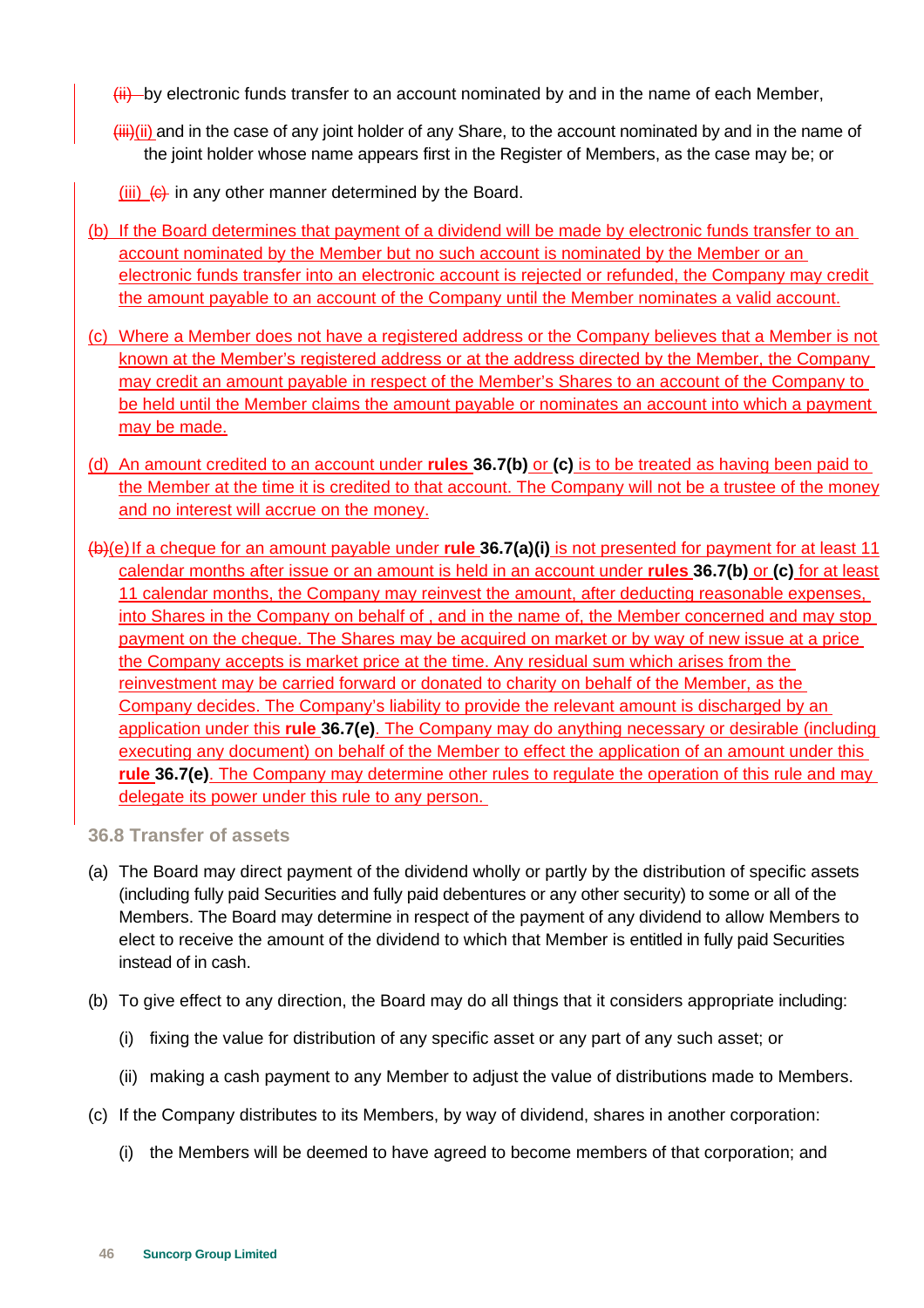(ii) each Member appoints the Company or any of the Directors as its agent to execute any transfer of shares or other document required to effect the distribution of shares to the Members.

### **36.9 Record Date**

The Board will determine the date (**Record Date**) which will be the date on which persons who are Members at midnight at the end of that date will be entitled to receive the dividend.

### **36.10 Entitlement to dividends**

- (a) If any Security is fully paid during the whole period to which the dividend relates, the full amount of the dividend is payable in respect of that Security.
- (b) If any Security is partly paid during the whole period to which the dividend relates, the amount of the dividend payable in respect of that Security is in proportion to the amount partly paid (being the amount actually paid not credited as paid) on that Security and the fully paid issue price of that Security.
- (c) If any Security is fully paid for part of the period to which the dividend relates, the amount of the dividend payable in respect of that Security (in respect of that part of the period) is in proportion to the number of days that Security was fully paid during that part of the period and the number of days in the period.
- (d) If any Security is partly paid for part of the period to which the dividend relates, the amount of the dividend payable in respect of that Security (in respect of that part of the period) is in proportion to the amount partly paid (being the amount actually paid not credited as paid) during that part of the period and the fully paid issue price of that Security multiplied by the number of days during that part of the period divided by the number of days in the period.

### **36.11 Unclaimed dividends**

Subject to the Corporations Act and any other applicable law, the Board may invest or otherwise apply the amount of unclaimed dividends for the benefit of the Company.

### **36.12 Capitalisation of profits**

- (a) Subject to the Corporations Act, this Constitution, the Listing Rules and the terms of issue of Securities, the Board may determine to capitalise any amount available for distribution to Members by:
	- (i) paying up any amount unpaid on any Security;
	- (ii) paying up in full unissued Securities to be issued to Members as fully paid; or
	- (iii) partly paying up any amount unpaid on any Security and paying up in full unissued Securities to be issued as fully paid.
- (b) Each Member is entitled to benefit from any such capitalisation on the same basis that that Member is entitled to dividends.
- (c) To give effect to any direction, the Board may do all things that it considers appropriate including:
	- (i) disregarding any fractional entitlement to any Security;
	- (ii) making a cash payment in respect of any fractional entitlement;
	- (iii) fixing the value for distribution of any specific asset or any part of any such asset; or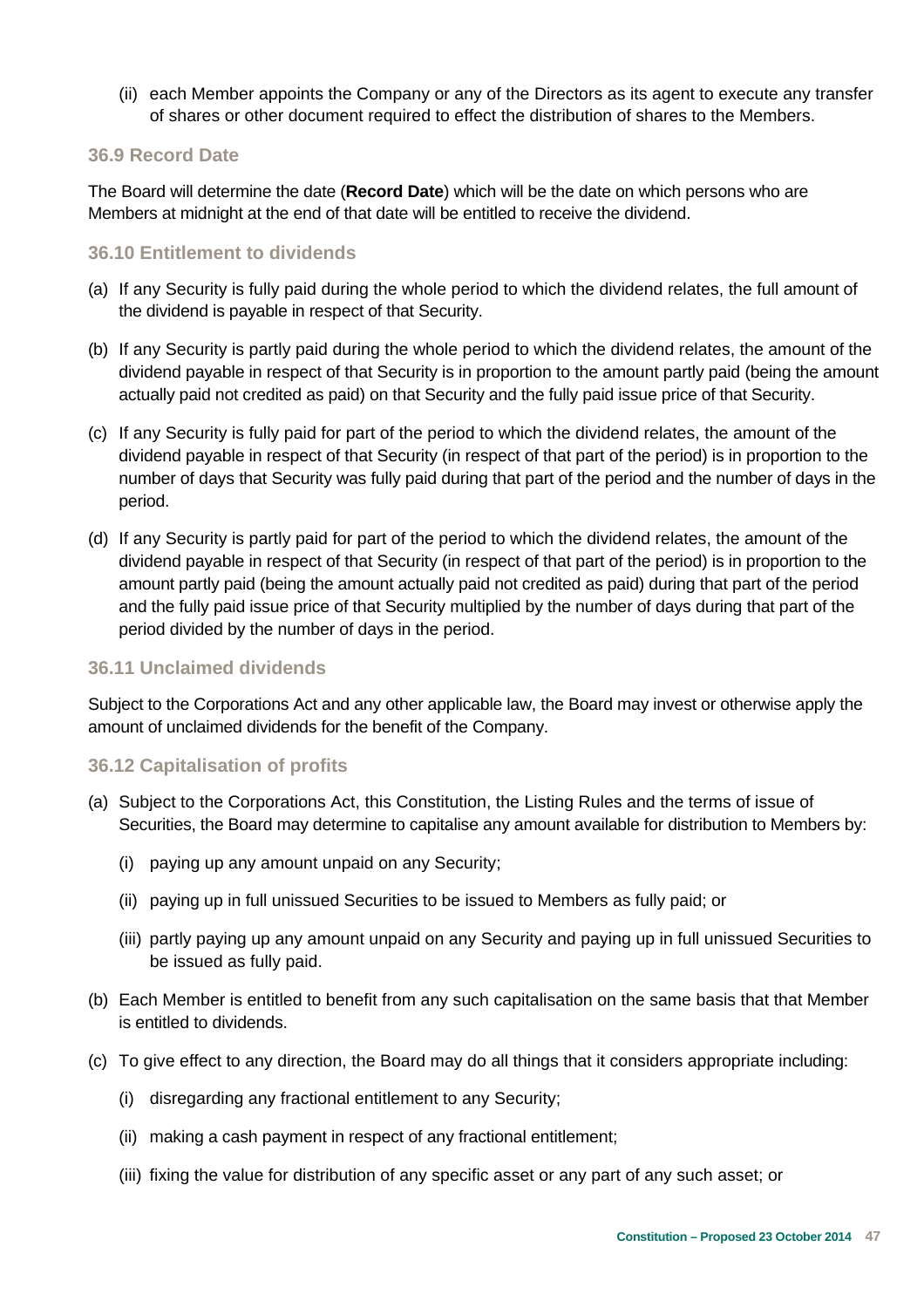- (iv) making a cash payment to any Member to adjust the value of distributions made to Members.
- **36.13 Dividend reinvestment and employee incentive plans**
- (a) Subject to the Corporations Act, the Listing Rules and the terms of issue of any Shares, the Directors may:
	- (i) establish one or more plans (**Plan**) under which some or all Members may elect in terms of one or more of the following for a period or periods as provided in the Plan:
		- (A) that dividends to be paid in respect of some or all of the Shares held by the Members may be satisfied by the issue of fully paid ordinary Shares or preference Shares as the case may be; and
		- (B) that dividends are not to be declared or paid in respect of some or all of the Shares held by the Member, but that the Member is to receive an issue of fully paid ordinary Shares or preference Shares as the case may be;
	- (ii) vary, suspend or terminate the Plan.
- (b) Subject to the Corporations Act and the Listing Rules, the Directors may:
	- (i) establish a plan that Shares be offered or issued to some or all employees of the Company whether or not for consideration; or
	- (ii) vary, suspend or terminate a Plan.
- (c) Any Plan has effect in accordance with its terms and the Directors must do all things necessary and convenient for the purpose of implementing the Plan, including, without limitation, the making of each necessary allotment of Shares and of each necessary appropriation, capitalisation, application, payment and distribution of funds which lawfully may be appropriated, capitalised, applied, paid or distributed for the purpose of the allotment.
- (d) For the purpose of giving effect to any Plan, the Directors may make an appropriation, capitalisation, application, payment or distribution and the powers of the directors may be exercised (and with adjustments as may be required) even if only some of the Members or holders of Shares of any class participate in the appropriation, capitalisation, application, payment or distribution.
- (e) In offering opportunities to Members or employees to participate in any Plan, the Directors may give any information that in their opinion may be useful to assist Members or employees in assessing the opportunity and making requests to their best advantage. The Directors, the Company and its officers are not responsible for, nor are they obliged to provide, any legal, taxation or financial advice in respect of the choices available to Members or employees.
- (f) The Directors are under no obligation:
	- (i) to admit any Member or employee as a participant in any Plan; or
	- (ii) to comply with any request made by a Member or employee who is not admitted as a participant in any Plan.
- (g) In establishing and maintaining any Plan, the Directors must act in accordance with the Listing Rules and this Constitution, and may exercise all or any of the powers conferred on them by the terms of the Plan, by this Constitution or by the Corporations Act.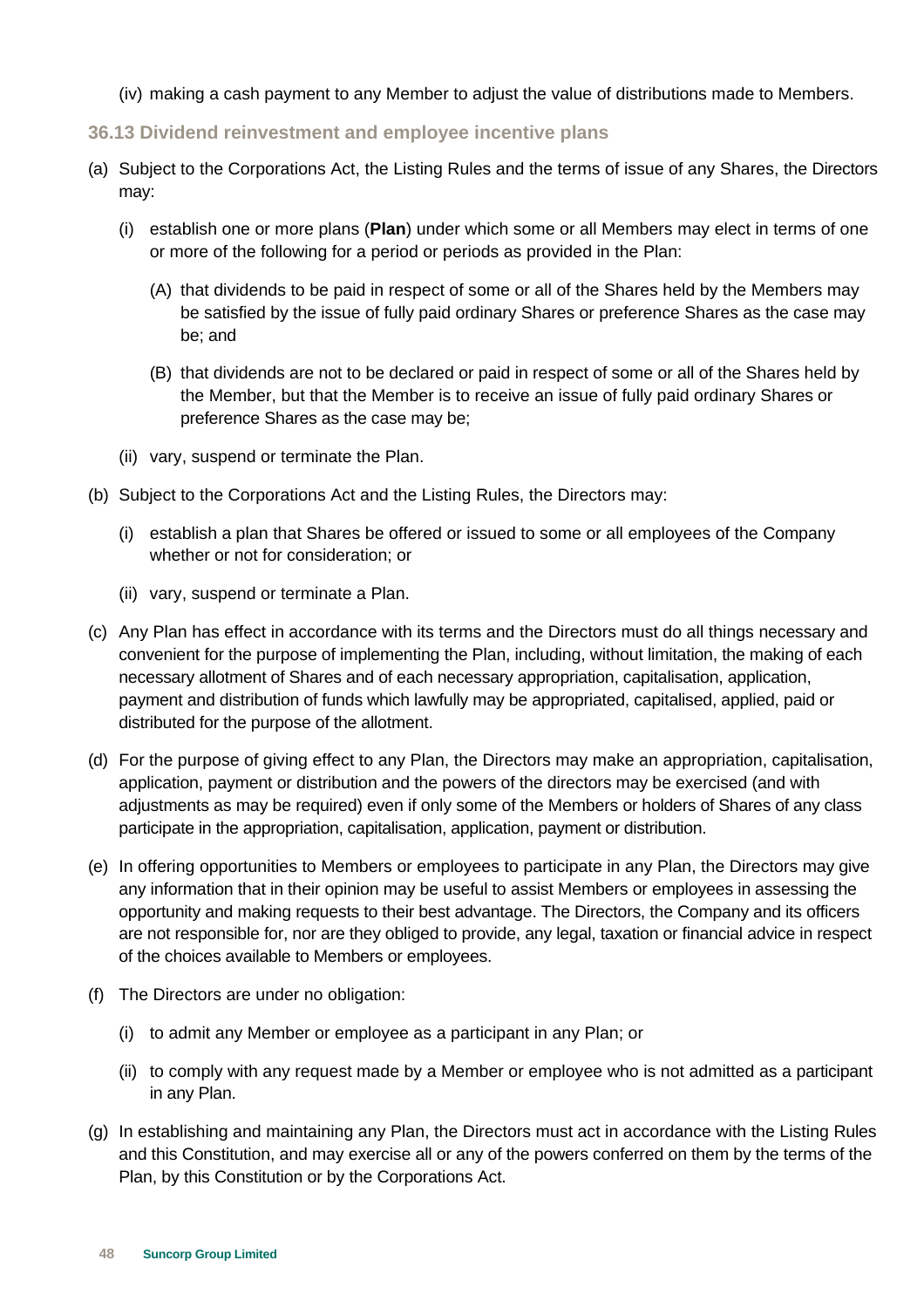### 37 Reductions of capital

- (a) Subject to the Corporations Act and the Listing Rules, the Company may reduce its share capital in any manner.
- (b) Without limiting the generality of **paragraph (a)**, the Company when reducing its share capital may resolve that such reduction be effected wholly or in part by the distribution of specific assets (whether held in the name of the Company or in the name of any wholly owned subsidiary of the Company) including fully paid Securities and fully paid debentures or any other security of any other corporation or in any one or more of such ways.
- (c) Where the Company pursuant to a reduction of its share capital distributes to its Members shares in another corporation:
	- (i) the Members will be deemed to have agreed to become members of that corporation; and
	- (ii) each of the Members appoints the Company or any of the Directors as its agent to execute any transfer of shares or other document required to effect the distribution of shares to that Member.

### 38 Notices

### **38.1 General**

Any notice, statement or other communication under this Constitution must be in writing, except that any notice convening a Board meeting does not need to be in writing.

#### **38.2 How to give a communication**

- (a) In addition to any other way allowed by the Corporations Act, a notice or other communication may be given by being:
	- (i) personally delivered;
	- (ii) left at the person's current address as recorded in the Register;
	- (iii) sent to the person's address as recorded in the Register by pre-paid ordinary mail or, if the address is outside Australia, by pre-paid airmail;
	- (iv) sent by fax to the person's current fax number for notices; or
	- (v) sent by email to the person's current email address for notices.
- (b) Notices and other documents for overseas Security holders must be forwarded by air mail or fax or in another way that ensures it will be received quickly.

### **38.3 Communications by post**

(a) Where a notice is sent by post, service of the notice is deemed to have occurred by properly addressing, prepaying and posting the notice and is deemed to have been received on the day after the date of its posting.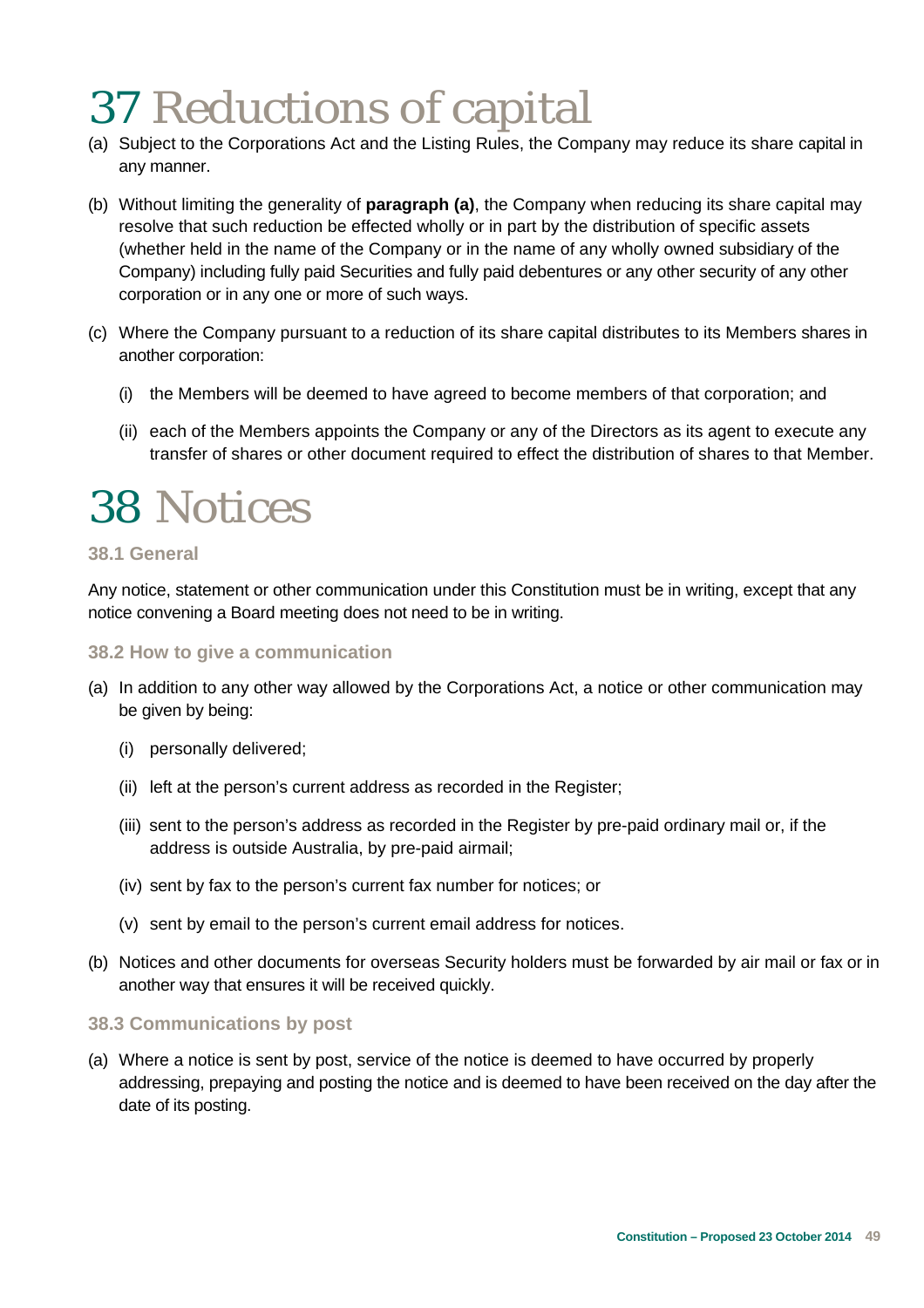(b) A certificate in writing signed by any manager, Secretary or other officer of the Company that the envelope containing the notice was so addressed, prepaid and posted is conclusive evidence of that fact.

### **38.4 Communications by fax**

A communication is given, if sent by fax, when the sender's fax machine produces a report that the fax was sent in full to the addressee. That report is conclusive evidence that the addressee received the fax in full at the time indicated on that report.

### **38.5 Communications by email**

A communication is given, if sent by email, when it is sent, unless the sender receives a delivery failure notification, indicating that the email has not been delivered to the recipient.

### **38.6 After hours communications**

If a communication is given:

- (a) after 5:00 pm in the place of receipt; or
- (b) on a day which is a Saturday, Sunday or bank or public holiday in the place of receipt,

it is taken as having been given at 9:00 am on the next day which is not a Saturday, Sunday or bank or public holiday in that place.

### 39 Indemnity and insurance

### **39.1 Persons to whom this rule applies**

**Rules 39.2** and **39.3** apply to each person who is, or has been, an officer, Director or Secretary of the Company or a Group Company (each, an **Officer** for the purpose of this **rule 39**).

### **39.139.2 Indemnity**

(a) To the maximum extent permitted by law, the Company must indemnify on a full indemnity basis each Officer against any liability, loss, damage, cost or expense (**Liability**) incurred by the Officer as an officer of the Company or Group Company. To the extent determined by the Directors but subjectto the maximum extent permitted by the Corporations Act and subject to the Corporations Act, the Company must indemnify each officer , Director and Secretary or any person who has been an officer, Director or Secretary of a Group Company out of the assets of the Company against any liability, loss, damage, cost or expense incurred or to be incurred by the officer, Director or Secretary in or arising out of the conduct of any activity of the Company or in or arising out of the proper performance of the officer's, Director's or Secretary's duties including any liability, loss, damage, cost, charge and expense incurred by that officer, Director or Secretary in defending any proceedings, whether civil or criminal, which relate to anything done or omitted to be done or alleged to have been done or omitted to bedone by the officer, Director or Secretary, in which judgment is given in the officer's, Director's or Secretary's favour or in which the officer, Director or Secretary is acquitted or in connection with anyapplication in relation to any such proceedings in which relief is granted by the court to the officer, Director or Secretary.

### (b) This indemnity:

(i) is enforceable without the Officer having first to incur any expense or make any payment;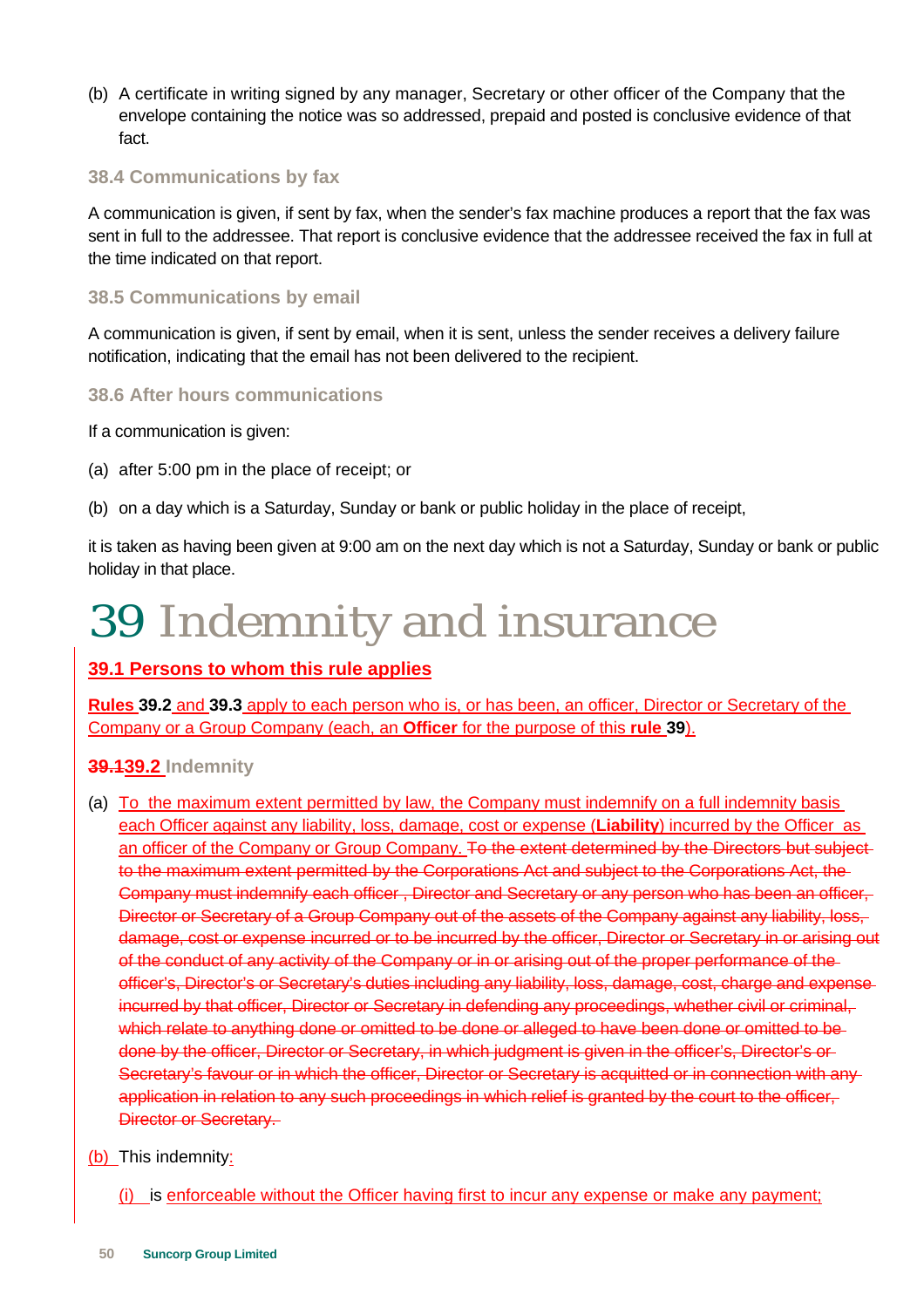- (ii) is a continuing obligation and is enforceable by the Officer even though the Officer may have ceased to be an Officer of the Company or a Group Company; and
- (i)(iii) applies to Liabilities incurred both before and after the adoption of this **rule 39**not intended to indemnify any officer, Director or Secretary in respect of any liability in respect of which the Company must not give an indemnity, and should be construed and, if necessary, read down accordingly.

39.2 Documenting indemnity

The Company may enter into an agreement containing an indemnity in favour of any officer, Director or Secretary. The Board will determine the terms of the indemnity contained in the agreement.

### **39.239.3 Insurance**

(a) To the extent permitted by the Corporations Act and subject to the Corporations Actlaw, the Company may-pay:

(a) purchase and maintain insurance; or

(b) pay or agree to pay any premium in respect of a contract offor insurance,

for each Officer against any Liability incurred by the Officer as an officer of the Company or a Group Company including, but not limited to, a liability for negligence or for reasonable costs and expenses incurred in defending or responding to proceedings, whether civil or criminal and whatever their outcome between an insurer and an officer, Director or Secretary or any person who has been an officer a Director or Secretary of the Company in respect of the liability suffered or incurred in or arising out of the conduct of any activity of the Company and the proper performance by the officer, Director or Secretary of any duty.

(b) If the Board determines, the Company may execute a document containing rules under which the Company agrees to pay any premium in relation to such a contract of insurance.

### **39.4 Savings**

Nothing in **rules 39.2** and **39.3:**

- (a) affects any other right or remedy that a person to whom these rules apply may have in respect of any Liability referred to in those rules;
- (b) limits the capacity of the Company to indemnify or provide or pay for insurance for any person to whom these rules do not apply; or
- (a)(c) limits or diminishes the terms of any indemnity conferred or agreement to indemnify entered into prior to the adoption of this **rule 39**.

### **39.5 Deed**

The Company may enter into a deed with any Officer to give effect to the rights conferred by this **rule 39** or the exercise of a discretion under this **rule 39** on such terms as the Board thinks fit which are not inconsistent with this **rule 39**.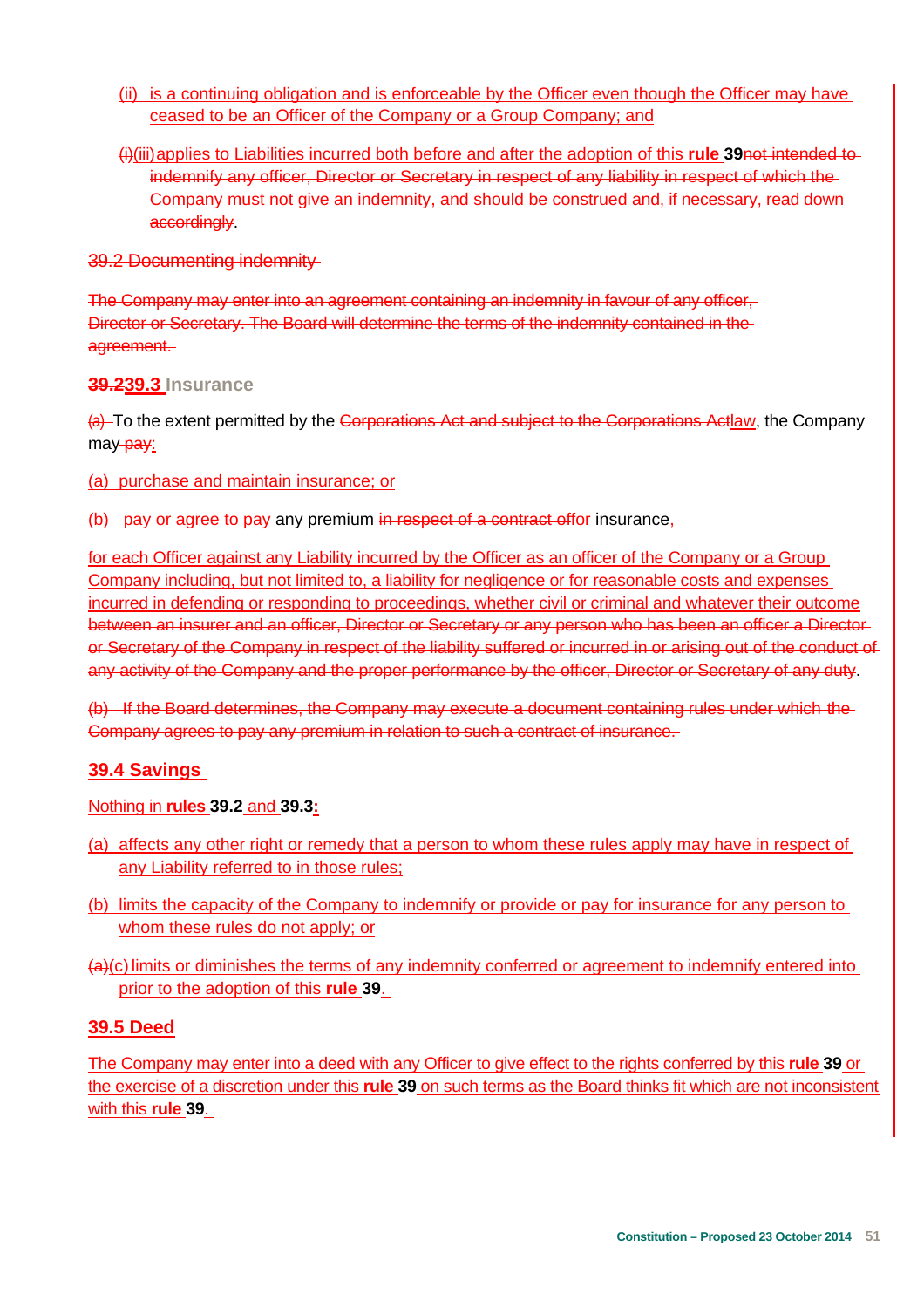# 40 Winding up

If the Company is wound up any property that remains after satisfaction of all debts and liabilities of the Company, the payment of the costs, charges and expenses of winding up and any adjustment of the rights of the contributories among Members must be distributed among the Members in accordance with their respective rights.

### 41 Plebiscite to approve proportional takeover bids

**41.1 Definitions in rule 41** 

### In this **rule 41**:

**Approving Resolution** means in relation to a Proportional Takeover Bid, a resolution to approve the Proportional Takeover Bid passed in accordance with **rule 41.3**.

**Approving Resolution Deadline** means in relation to a Proportional Takeover Bid, the day that is 14 days before the last day of the bid period, during which the offers under the Proportional Takeover Bid remain open or a later day allowed by the Australian Securities and Investments Commission.

**Proportional Takeover Bid** means a takeover bid that is made or purports to be made under section 618(1)(b) of the Corporations Act in respect of Securities included in a class of Securities in the Company.

**Relevant Class** means in relation to a Proportional Takeover Bid, the class of Securities in the Company in respect of which offers are made under the Proportional Takeover Bid.

### **41.2 Transfers not to be registered**

Despite **rule 11.6**, a transfer giving effect to a contract resulting from the acceptance of an offer made under a Proportional Takeover Bid must not be registered unless an Approving Resolution to approve the Proportional Takeover Bid has been passed or is taken to have been passed in accordance with **rule 41.3**.

### **41.3 Approving Resolution**

- (a) Where offers have been made under a Proportional Takeover Bid, the Directors must:
	- (i) convene a meeting of the persons entitled to vote on the Approving Resolution for the purpose of considering and, if thought fit, passing a resolution to approve the Proportional Takeover Bid; and
	- (ii) ensure that the resolution is voted on in accordance with this **rule 41.3**,

before the Approving Resolution Deadline.

- (b) The provisions of this Constitution relating to general meetings apply, with such modifications as the circumstances require, to a meeting that is convened under **rule 41.3**, as if that meeting were a general meeting of the Company.
- (c) The bidder under a Proportional Takeover Bid and any associates of the bidder are not entitled to vote on the Approving Resolution and if they do vote, their votes must not be counted.